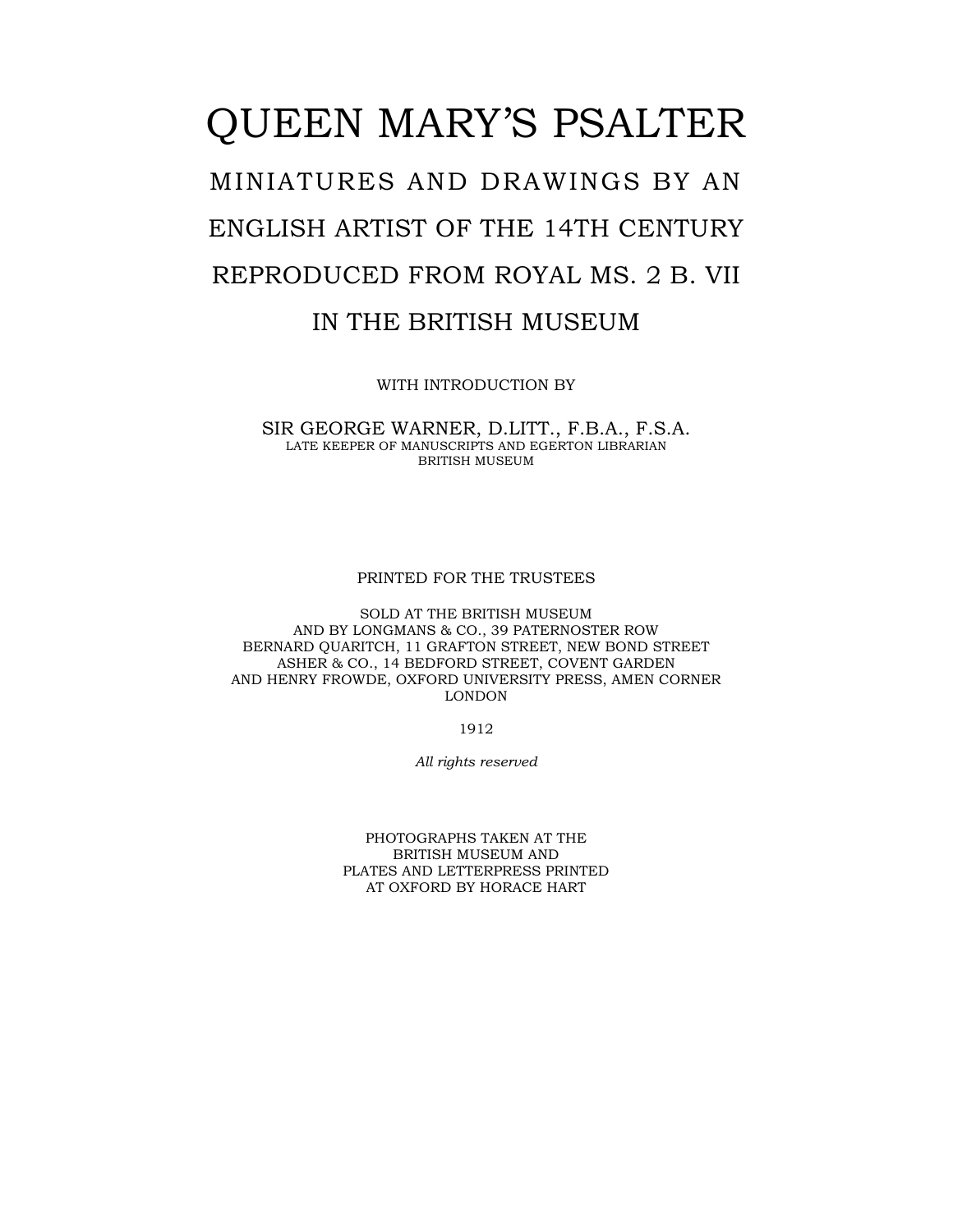## **Introduction to the Digital Edition**

This text was prepared for digital publication by David Badke in September, 2003. It was scanned from the original text on an Epson Perfection 3200 Photo scanner and converted with OmniPage Pro 12.

**Author**: Sir George Warner was Keeper of Manuscripts and Edgerton Librarian at the British Museum.

**Copyright**: The original printed text by Sir George Warner (1845-1936) as published by the Trustees of the British Museum (London) in 1912 is believed to be in the public domain under Canadian copyright law. It is also believed to be in the public domain under the copyright law of the United Kingdom and the United States of America. If you believe that you have a legal claim on the original text, contact the editor of the digital edition at copyright@bestiary.ca with details of your claim. This digital edition is copyright 2003 by David Badke. Permission is hereby granted for any non-commercial use, provided that this copyright notice is included on all copies; for commercial use, please contact the editor at the above email address.

**Disclaimer**: While every effort has been made to produce a digital edition that is accurate and equivalent in content to the original printed edition, the editor is not legally responsible for any errors or omissions. As with any information, use this edition with appropriate scholarly caution. If you discover errors in the text, please contact the editor at editor@bestiary.ca with details, so corrections can be made.

**Edition**: This digital edition does not include the entire text of Sir George Warnerís *Queen Maryís Psalter*. Only the Preface and Introduction are included here.

**Formatting**: The digital edition differs from the original printed text in layout, typeface and pagination, though all text of the original Introduction has been included as printed; no editing has been done and all original spelling and punctuation has been retained.

The page numbers shown in this edition (at the bottom of each page) do not match the page numbering of the original printed edition. The original page numbers have been added to allow references to the print edition to be located; the number indicates the start of the print edition page. These page numbers appear imbedded in the text, formatted like this: [27].

The footnote numbering in the printed text started at 1 on each page; since the pagination in this edition does not match that of the printed edition, the footnote numbers do not match. The numbers in this edition start at 1 and continue to 107.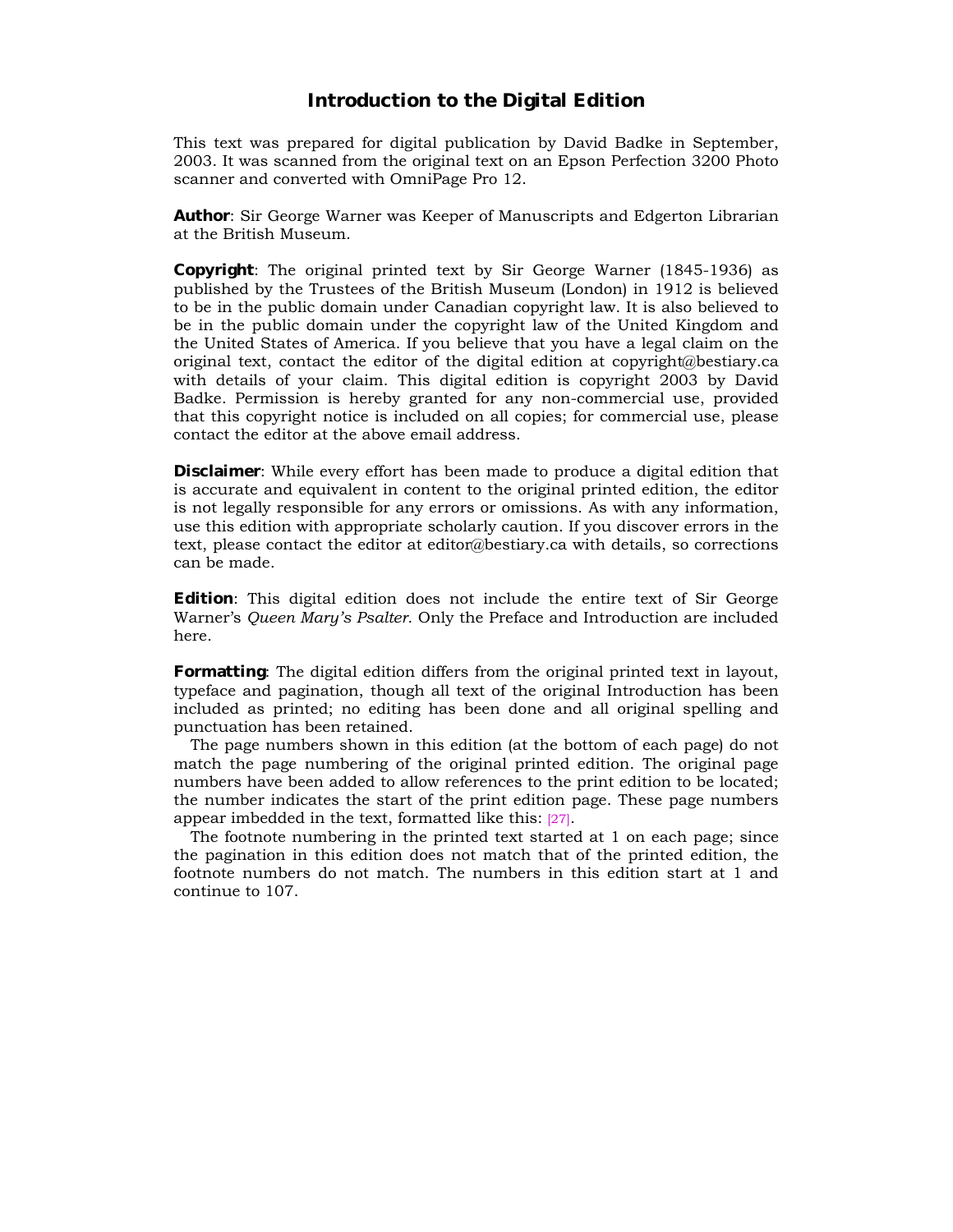ïïïïïïïïïïïïïïïïïïïïïïïïïïïïïïïïïïïïïïïïïïïïïïïïïï

The current version of this digital text edition can be found at:

http://bestiary.ca/etexts/warner1912/warner1912.htm

ïïïïïïïïïïïïïïïïïïïïïïïïïïïïïïïïïïïïïïïïïïïïïïïïïï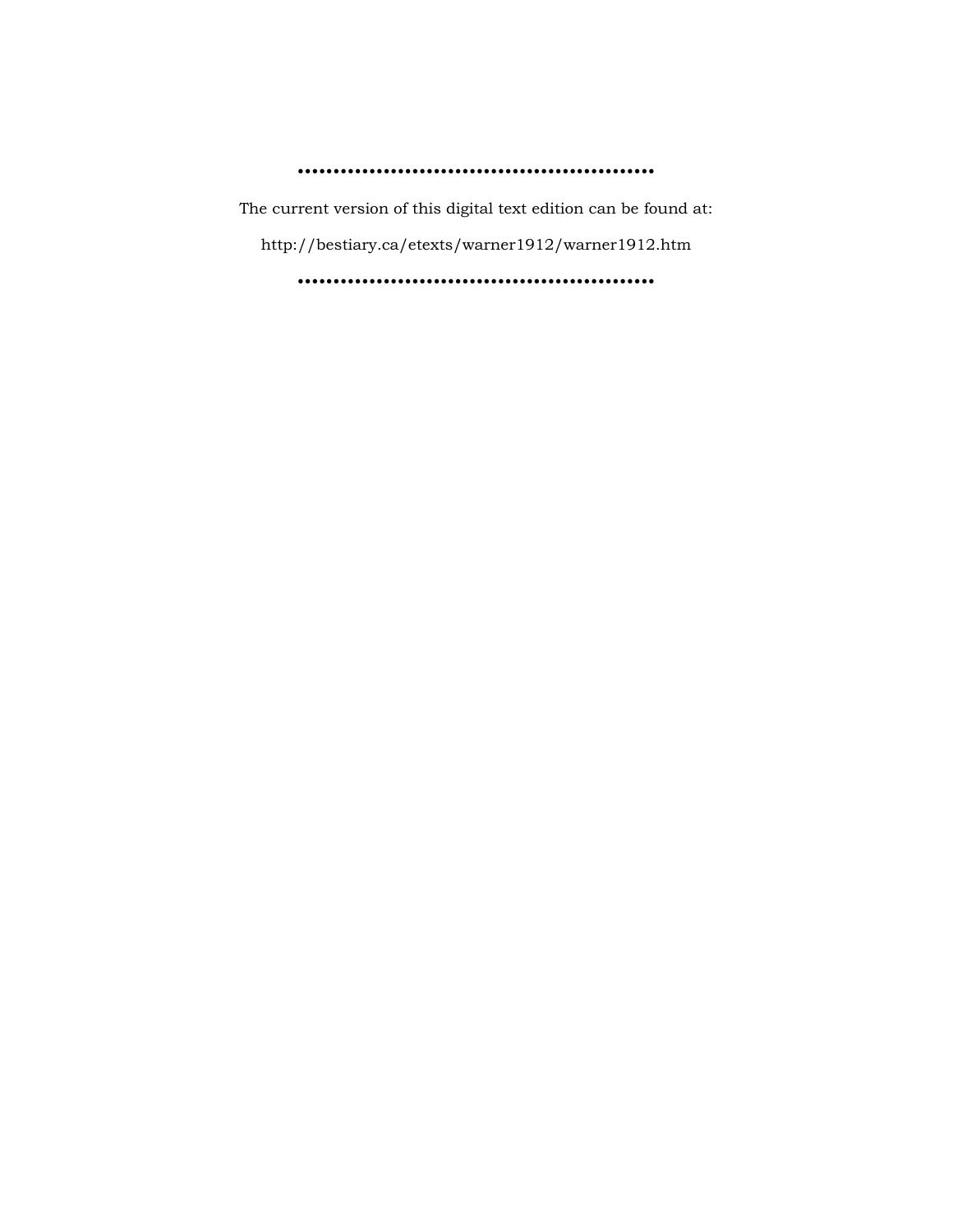## **PREFACE**

THE three series of *Reproductions from Illuminated Manuscripts* published by the Trustees of the British Museum in 1907-8 gave a selection of plates from a large number of manuscripts of various dates and schools. In the present volume, on the contrary, the whole of the plates are taken from a single manuscript only, every miniature and drawing in which has been reproduced. That Queen Maryís Psalter, as a singularly fine example of English art at the beginning of the fourteenth century, deserves this exceptional treatment will hardly be disputed; and, so far at any rate as its tinted drawings are concerned, collotype photography may perhaps be trusted to do it adequate justice. The plates from the illuminated miniatures suffer of course to a greater extent from the absence of colour. At the same time, if they occasionally fail to give an altogether correct impression of the originals, it is chiefly in the diapered backgrounds, where, owing to the difficulty of preserving the exact relative values of the several colours, the patterns, though really the same, are in some cases apparently different. Reproductions in colours of two of these illuminated pages may be found in *Illuminated Manuscripts in the British Museum,* 1899-1903, pl. 28*,* and in Sir E. Maunde Thompsonís *English Illuminated Manuscripts,* 1895, pl. 15.

With regard to the Introduction, the manuscripts there referred to include three for the loan of which I have to thank the Earl of Leicester, Mr. C. W. Dyson Perrins, and Mr. H. Yates Thompson. Cordial thanks for assistance are also due to Dr. M. R. James, Provost of Kingís College, and Mr. S. C. Cockerell, Keeper of the Fitzwilliam Museum, Cambridge, and to my late colleagues, Mr. J. P. Gilson and Mr. J. A. Herbert, now respectively Keeper and Assistant Keeper of Manuscripts in the British Museum. To Mr. Herbert I am especially indebted, not only for many valuable suggestions, but for his careful reading of the proofs.

G. F. W.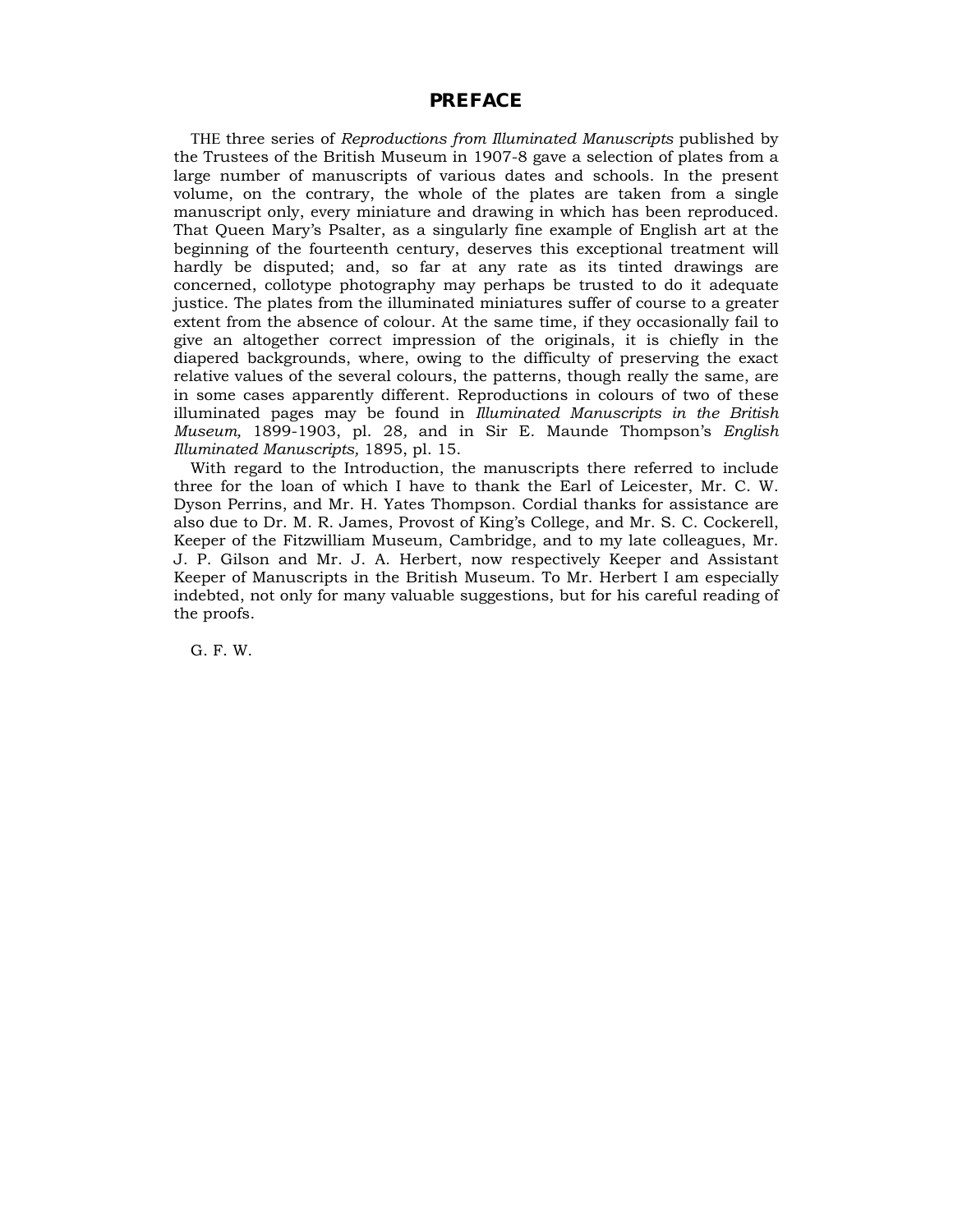## **INTRODUCTION**

ALTHOUGH Queen Maryís Psalter dates from the beginning of the fourteenth century, its right to this title, which has now become familiarly attached to it, was not acquired until considerably later. Very little in fact is known of the early history of the manuscript. That the artist to whom it owes its celebrity did not append his name to it is only in accordance with the self-denying practice of the time; what, however, seems more strange in so sumptuous a volume, there is not only a lack of evidence to show where and for whom it was executed,<sup>1</sup> but no traces have been left in it by any of those through whose hands it passed during a period of two hundred years. The earliest note of ownership appears in a sixteenth-century hand on a page originally left blank between the Calendar and Psalms. Although in essential parts it has been purposely defaced, it is still legible and is in these terms: ëThis boke was sume tyme the Erle of Rutelands, and it was his wil that it shulde by successioun all way go to the lande of Ruteland or to him that linyally succedis by reson—of inheritaunce in the saide lande. It is not made quite clear which Earl of Rutland is here meant. The title was borne by Edmund of York, younger brother of Edward IV, but became extinct when he was barbarously put to death after the battle of Wakefield in 1460. He was, however, a mere youth at the time, and the reference is more probably to Thomas Manners, Lord Roos, in whose favour the earldom was revived in 1525, or to Henry his son, who succeeded him in 1543. The latter, like his father, belonged to the Protestant party, and on the accession of Queen Mary in July, 1553, he was immediately imprisoned on  $[2]$  suspicion of favouring the pretensions of Lady Jane Grey.<sup>2</sup> If the Psalter belonged to him, whether by inheritance or otherwise, this fact, though he was soon released, may have had something to do with its subsequent fate; for a second note, $3$  written in Latin by a different hand on a fly-leaf at the end, records that, when on the point of being conveyed abroad, it was stopped by Baldwin Smith, a London customs-officer, and presented by him in October of the same year to the Queen. The grounds of this drastic action are not stated, but, even if it was altogether arbitrary, inasmuch as it very probably saved the MS. from destruction and at the least ensured its permanent retention in its native country, it was nevertheless extremely

<sup>1</sup> According to Waagen (*Treasures of Art in Great Britain*, 1854, i, p. 173) there is internal evidence that it may have been executed for one of the Willoughby family. This is a mistake, for no such evidence exists, either on the page he mentions (f. 54) or anywhere else. No doubt his note really referred to some other MS.

<sup>2</sup> He was committed to the custody of the Knight Marshal July 29, 1553, and to the Fleet Prison two days later, and was allowed to return to his house at Halliwell to await the Queen's pleasure Sept. 8 (*Acts of the Privy Council*, 1552-4, pp. 304, 308, 342).

<sup>3</sup> ëHunc librum nautis ad exteros transvehendum datum spectatus et honestus vir Baldwinus Smithus Londini a portoribus et vectigalibus retraxit, atque Mariae illustrissimae Angliae, Franciae et Hiberniae Reginae donavit mense Octobri A.D. 1553, regni sui primo' (f. 319 v). For Baldwin Smith see *Acts of the Privy Council*, 1552-4, p. 255; 1554-6, p. 254.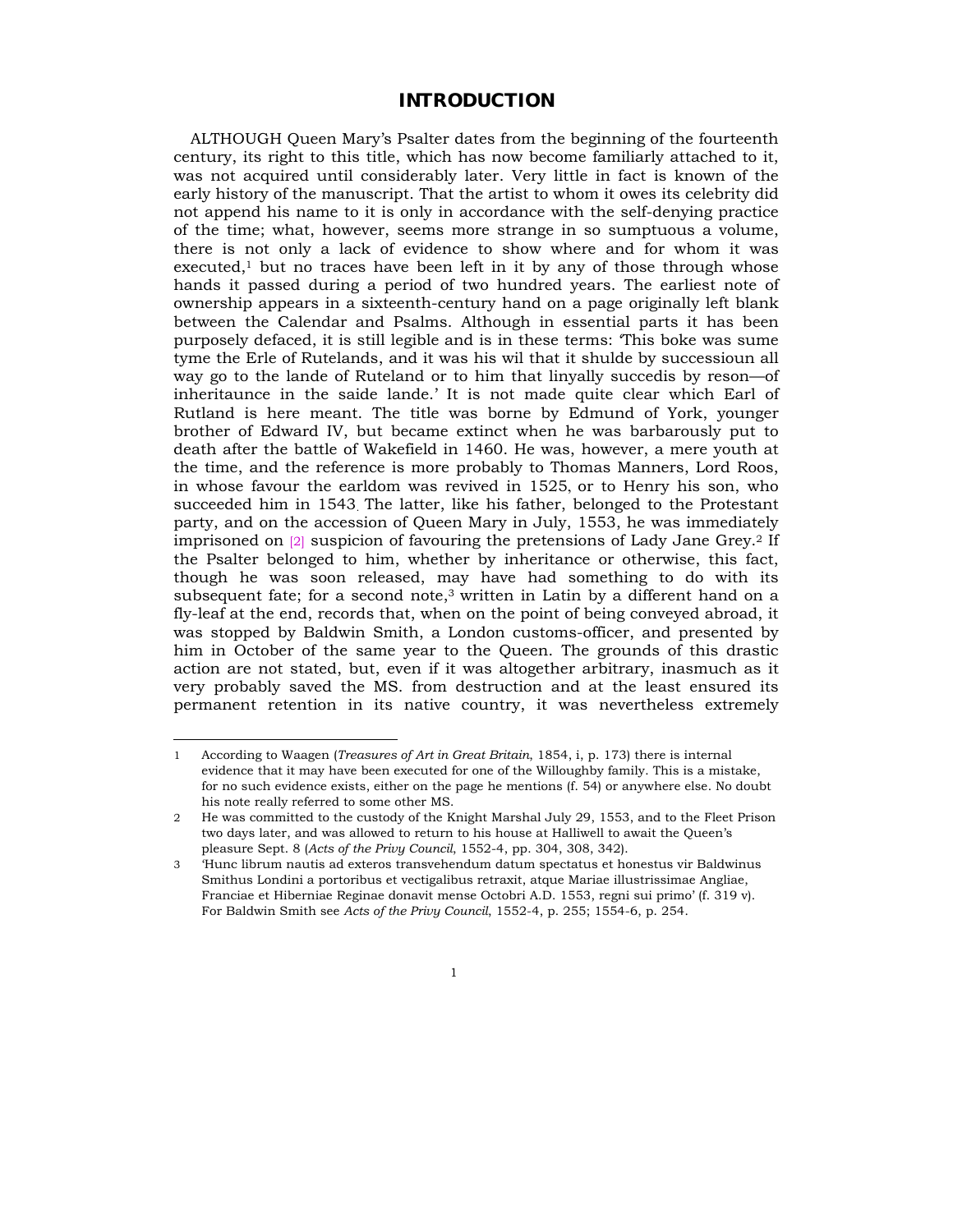fortunate. Mary herself was perhaps unaware of the circumstances under which the volume was offered to her. Apart from its artistic beauty, which she was fully competent to appreciate, it no doubt had a special interest for her from its connexion with the old liturgy which she was anxious to restore, and to judge from the binding, which was renewed in her time and probably by her own direction, she regarded it rather as a cherished personal possession than as an ordinary addition to the royal library. Unfortunately the binding has suffered a good deal from time and wear, and the rich crimson silk velvet with which the wooden boards were covered has lost its colour and nearly all its nap. In the centre of each side a large pomegranate, the device which Mary inherited from her ill-used mother Catharine of Aragon, is worked in coloured silks and gold thread, but is now much frayed and faded. Brass-gilt cornerbosses and clasp-plates (but not the clasps) still remain attached, the latter having engraved on them the fleur-de-lys and lion of the royal arms and the Tudor devices of a portcullis and dragon. Its modern title being thus henceforth justified, the volume remained in the possession of Queen Mary and her successors down to 1757, when the whole royal library at St. Jamesís Palace was made over to the nation with princely generosity by [3] George II. Still retaining its old royal press-mark, 2 B. VII, it has since then been one of the choicest treasures of the magnificent collection of illuminated MSS. in the British Museum.

At the period from which it dates, and for some hundred and fifty years previously, Latin Psalters occupied the same enviable position as Books of Hours a century later, being the particular class of manuscripts on which illuminators and miniaturists were most wont to lavish all the resources of their art. Besides copies executed in or for monastic houses, others, and probably a much larger number, were destined to become the property of princes, nobles, great ladies, and other private patrons, both religious and secular, and doubtless in many cases they were not actually used as books of devotion, but were valued simply as works of art, the possession of which was a source of legitimate pride. Those which are preserved in great public libraries, such as the present MS. and the Winchester, Tenison, Arundel, and other Psalters in the British Museum, the Ormesby Psalter at Oxford, and the Peterborough Psalter at Brussels, are naturally the best known; but the remarkable loan-exhibition of illuminated MSS. held by the Burlington Fine Arts Club in 19084 fully revealed for the first time what splendid examples exist, though they are less easily accessible, in private collections, college libraries, and elsewhere. Many of these Psalters, especially those of the East Anglian school,5 are superbly illuminated, both in the text itself and with scenes from the life of Christ and other subjects, which it was the custom to

<sup>4</sup> Burlington Fine Arts Club, *Exhibition of Illuminated MSS*., 1908: an illustrated Catalogue by S. C. Cockerell.

<sup>5</sup> See S. C. Cockerell, *The Gorleston Psalter*, 1907; J. A. Herbert, Illuminated MSS., 1911, p. 223.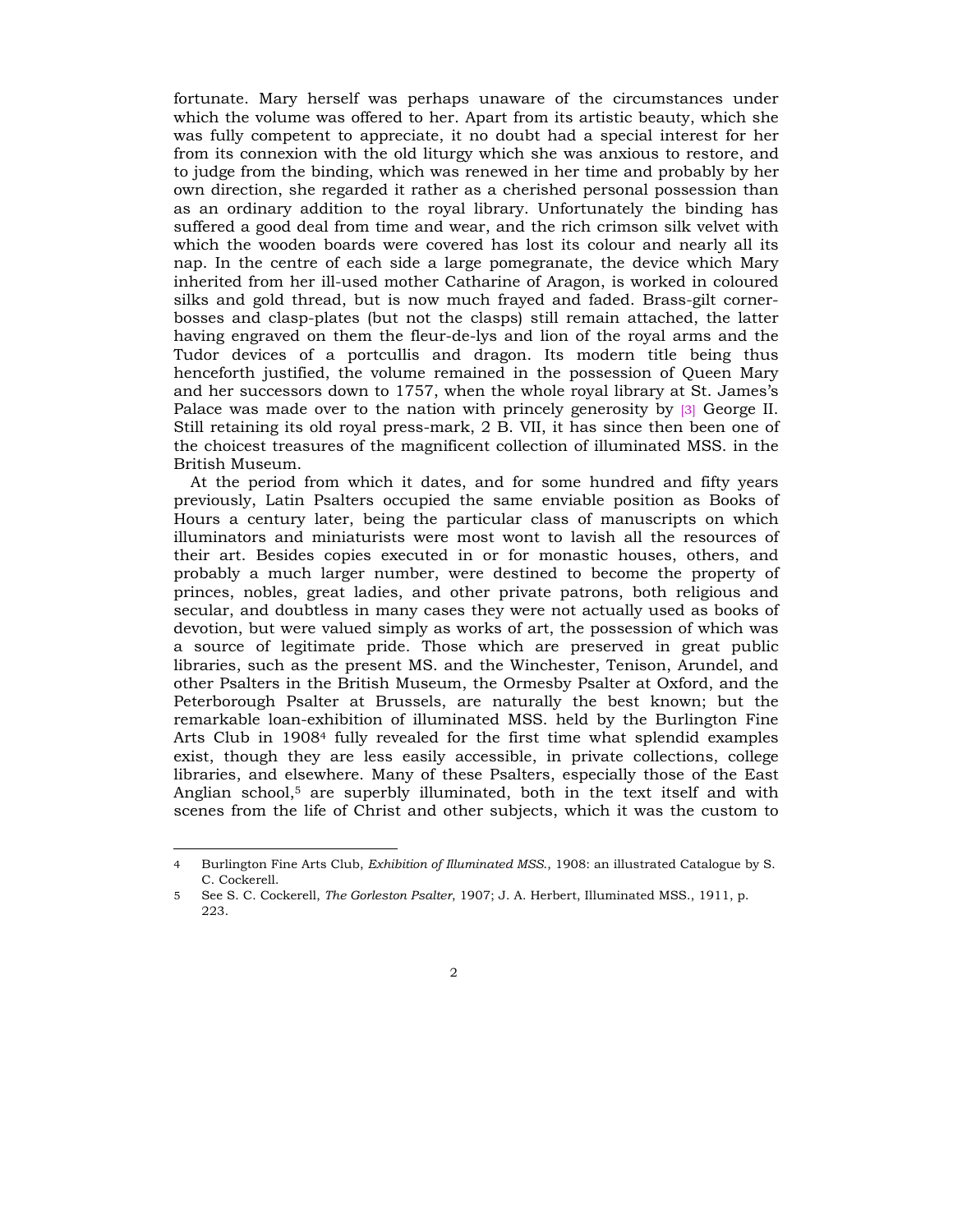prefix to it. Queen Maryís Psalter may nevertheless fairly claim to stand in a class by itself, for, although less splendid than some others in its purely decorative work, it excels them all not only from the unusual number and beauty of its coloured miniatures, but still more on account of the multitude of exquisite tinted drawings which are its most remarkable feature. Its text, apart from the descriptions in French attached to the series of Old Testament drawings, represents an ordinary form of the liturgical Psalter, the hundred and fifty Psalms being preceded by a Calendar and followed by the twelve Canticles, including the [4] Athanasian Creed, and by the Litany with its special ferial divisions. In the Calendar, where one would naturally expect to find indications of provenance, the principal feasts are in gold and the next in importance in blue; the rest are in carmine, vermilion, or black, which seem to be used almost indiscriminately as if with the object of avoiding two consecutive entries in the same colour. The English saints included, with the number of lessons apportioned to each and the colour in which the names are written, are the following: $-$ 

| Jan. 19. Wulstan, bp. (ix, verm.).                                   | July 15. Transl. Swithun, bp. (ix, verm.).          |
|----------------------------------------------------------------------|-----------------------------------------------------|
| Mar. 2. Cedda, bp. (ix, verm.).                                      | 17. Kenelm, k. m. $(iii)$ .                         |
| 18. Edward, k. m. (ix, carm.).                                       | Aug. 5. Oswald, k. m. (iii, verm.).                 |
| $^{\prime\prime}$<br>20. Cuthbert, bp. (ix, verm.).                  | 31. Cuthburga (iii).                                |
| Apr. 3. Richard, bp. (ix, verm.).                                    | Sept. 4. Transl. Cuthbert, bp. (ix,                 |
| 19. Alphege, abp. (iii, verm.).                                      | carm.).                                             |
| May 19. Dunstan, abp. (ix, carm.).                                   | 16. Edith (ix, carm.).                              |
| 25. Aldhelm, bp. (ix, verm.).                                        | Oct. 12. Wilfrid, bp. (iii).                        |
| June 9. Transl. Edmund, abp. (ix, carm.).                            | 13. Transl. Edward, k. conf. (duplex,               |
| 16. Transl. Richard, bp. (, carm.).                                  | ix, gold).                                          |
| $^{\prime\prime}$<br>17. Botulph, abb. (iii).                        | $^{\prime\prime}$<br>19. Fredeswida (ix, carm.).    |
| $^{\prime\prime}$<br>20. Transl. Edward, bp. conf. <sup>6</sup> (ix, | Nov. 16. Edmund, abp. (ix, blue).                   |
| blue).                                                               | 17. Hugh, bp. (ix, carm.).                          |
| $^{\prime\prime}$<br>21. Werburg <sup>7</sup> (iii).                 | $^{\prime\prime}$<br>20. Edmund, k. m. (ix, carm.). |
| $^{\prime\prime}$<br>22. Alban (ix, verm.).                          | Dec. 29. Thomas, abp. m. (duplex, iii,              |
| $^{\prime\prime}$<br>23. Etheldreda (iii).                           | gold). With octave (iii,                            |
| July 7. Transl. Thomas, abp. m. <sup>8</sup>                         | carm.).                                             |
| (duplex, gold).                                                      |                                                     |
|                                                                      |                                                     |

If the style of art left any doubt of it, these entries would suffice to prove the MS. to be of English origin, but they fail to localize it more precisely. The Calendar, however, is in the main of common Sarum type with some

<sup>6</sup> This is a mistake for Edward, king and martyr.

<sup>7</sup> Her more usual day is Feb. 3. Her translation is, however, given on June 21 in a thirteenthcentury copy of Usuard's Martyrology with English additions in Royal MS. 2 A. xiii. See also William Worcesterís *Itinerarium*, ed. Nasmith, 1178, p. 142, ëS. Wereburga Cestriae 21 die Iunii,' from a calendar of St. Mary's, Strand, in 1478 (cf. p. 165).

<sup>8</sup> Both here and on Dec. 29 and its octave the name of St. Thomas is erased in accordance with the royal act of 1538. The same is the case with the title 'papa' attached to a name.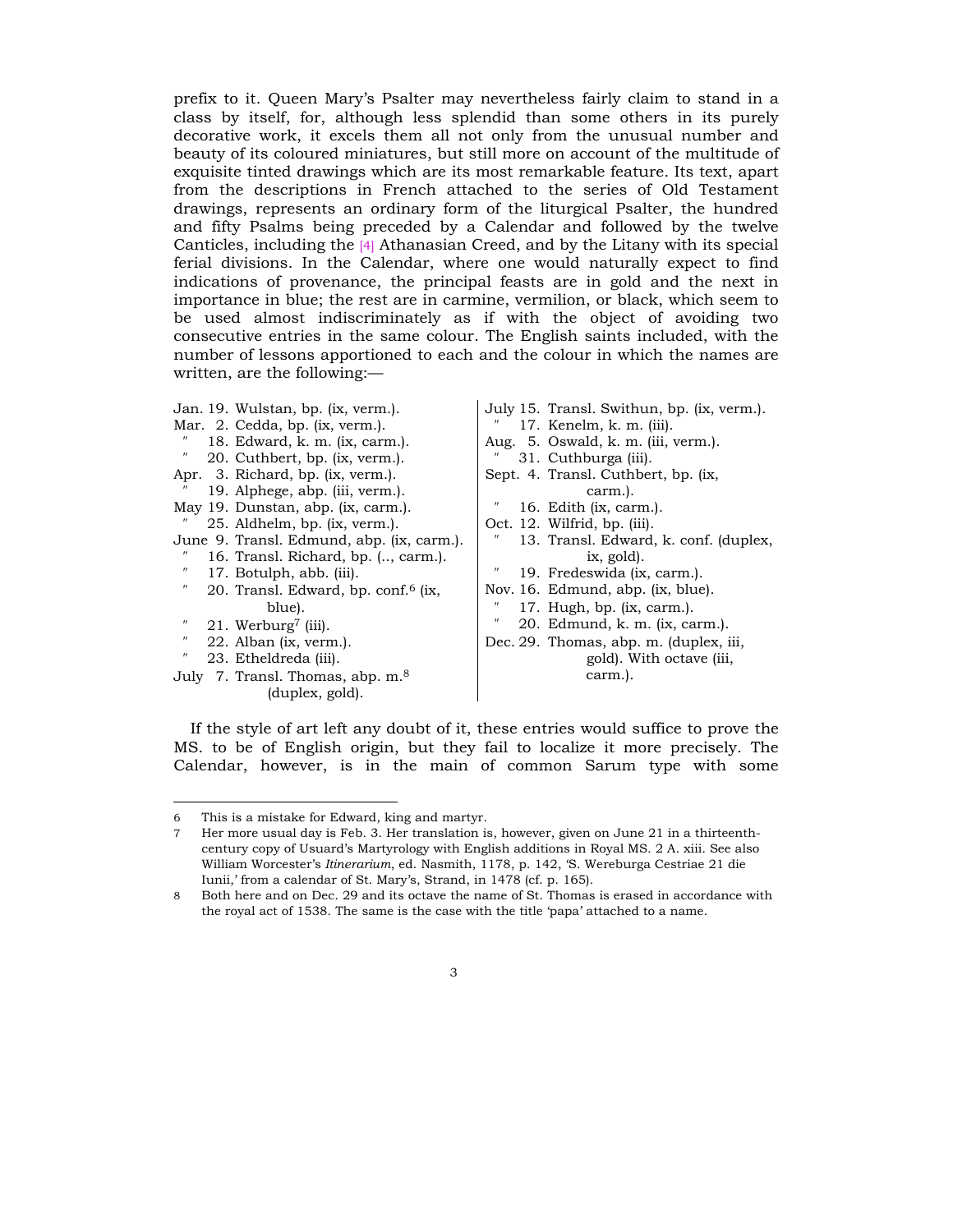variations, such as the addition of Botulph, Werburg, and Wilfrid, and the omission of Cathedra [5] S. Petri (Feb. 22) and Wulfran (Oct. 15). In the general Litany the only English saints are Swithun, Birinus, and Edith, while the ferial Litanies include (Feria iii) Thomas at the head of the martyrs, Dunstan, Grimbald, and Etheldreda, (Feria iv) Cuthbert, (Feria v) Alban and Zechelwold [Æthelwold], (Feria v) Winnoc, Judoc, Petroc, and Botulph, and (Sabb.) Aldhelm, Oswald, and Sexburga. The evidence of these names is, however, no more decisive as to locality than those in the Calendar. In this respect the MS. contrasts strongly with another  $P$ salter<sup>9</sup> which was illuminated, though merely with historiated and other initials, by the same artist, and apparently also written by the same scribe. Both Calendar and Litany there point conclusively to St. Augustineís Abbey, Canterbury; moreover in the margin opposite one of the initials (f. 115b) the artist has depicted a kneeling Benedictine monk, over whose head is inscribed 'Frater Ricardus de Cant [uaria]'. There is no reason to suppose that he intended this figure to represent his own portrait. From a fifteenth-century catalogue of the library of St. Augustine's Abbey<sup>10</sup> it appears that a Richard of Canterbury, who was presumably the same person, had been the former owner of several MSS., very few of which from their contents are at all likely to have possessed any artistic interest. He seems therefore to have been a book-collector, and it was probably to his order and at his cost that the Psalter was produced. At the same time it would be rash to assume on the evidence of the Calendar that it came from the scriptorium of St. Augustine's or that its illuminator was necessarily a monk of that house. Even if it was written there, it may nevertheless have been illuminated by a stranger; and if it was written elsewhere specially for Brother Richard's use, care would no doubt be taken to make its Calendar conform to that of the community of which he was a member, probably by copying it from one supplied by him for the purpose. In Queen Maryís Psalter, which evidently came from the same source, there is no sign of any Canterbury connexion; on the contrary the Calendar not only differs from the other materially, but it is not of a Benedictine or of any other monastic type, and [6] the ignorant or careless errors by which it is disfigured<sup>11</sup> are more suggestive of an inexpert lay scribe. In the fourteenth century the production of illuminated MSS. had in fact already ceased to be a monopoly of the cloister.<sup>12</sup> To an increasing extent it was passing into the

<sup>9</sup> Now in the collection of Mr. C. W. Dyson Perrins. See S. C. Cockerell, *Burlington Fine Arts Club, Exhibition of Illuminated MSS*., no. 50, pl. 47.

<sup>10</sup> M. R. James, *The Ancient Libraries of Canterbury*, 1903, p. 539.

<sup>11</sup> Such as the transformation of King Edward the Martyr into a bishop and confessor on June 20 (above, p. 4), and the repetition of Peter and Paul on June 30 instead of giving the Commemoratio S. Pauli. So too the curious corruption of Æthelwold into Zechelwold in the Litany.

<sup>12</sup> On the change in this respect see the *Philobiblon* of Richard de Bury (1281-1345), Bishop of Durham, ed. Thomas, 1888, p. 79. The author himself kept in his ëdifferent manors no small multitude of copyists and scribes, of binders, correctors, illuminators, and generally of all who could usefully labour in the service of books' (Engl. transi. by E. C. Thomas, 1902, p. 63). See also S. C. Cockerell, *The Gorleston Psalter*, p. 3.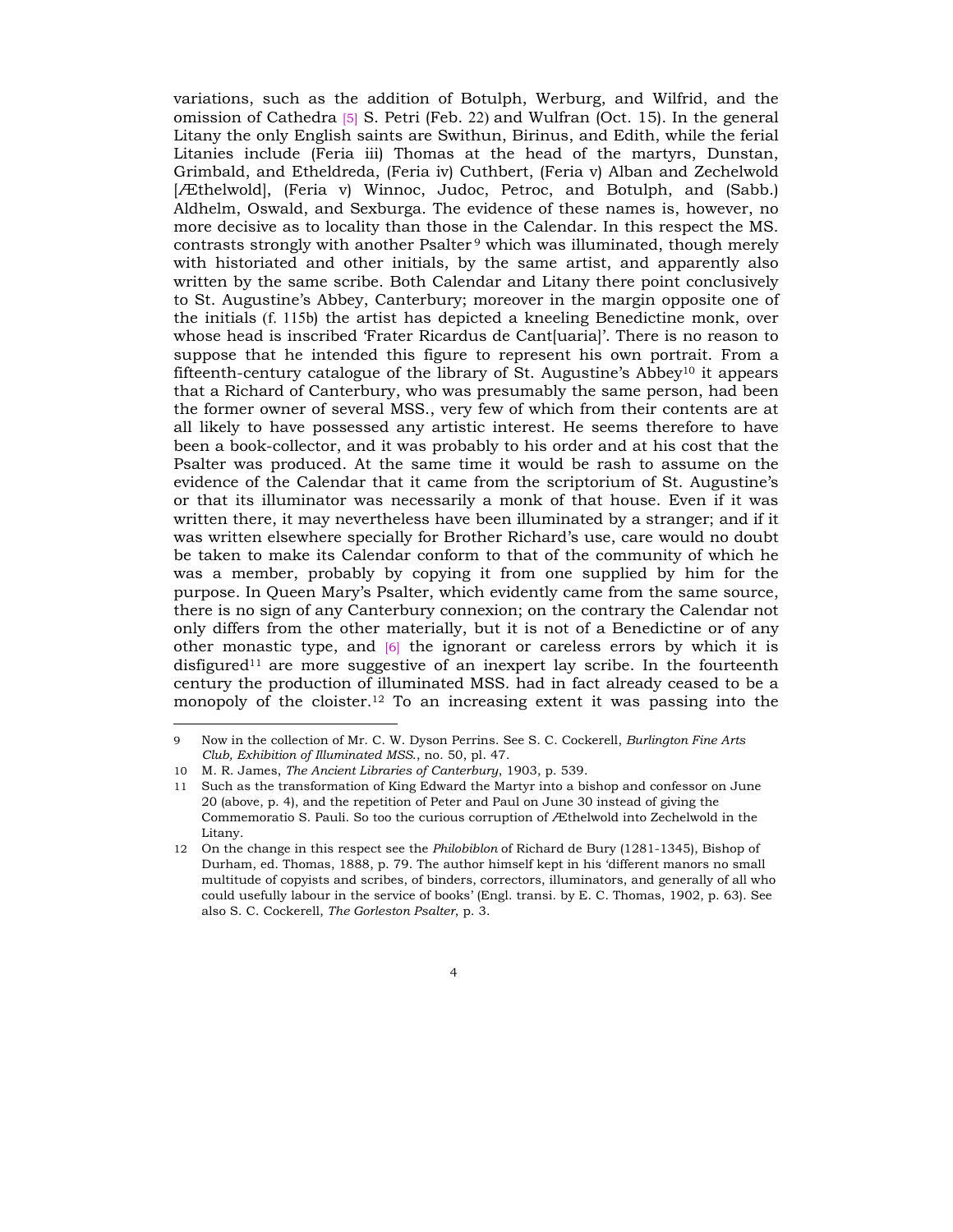hands of laymen who made it a profession, working independently or in schools for private patrons, and perhaps moving about from place to place, and even from monastery to monastery, in quest of employment. Whoever it was who decorated these two Psalters, though on such very different scales, he is far more likely to have been a lay artist of this class, but of exceptional talent and originality, than one who was trained in the seclusion and hampered by the conventions of a monastic scriptorium. From the delightful little pictures of contemporary life with which the margins of so many of his pages are enlivened, it is at least evident that he was no ascetic, but moved freely in the world and was familiar with its enjoyments. And, if the less copiously ornamented MS. of the two found its way into the hands of an obscure Canterbury monk, the other from its unusual richness must almost certainly have been intended for a personage of exalted rank, and there is some slight evidence which may justify a guess at his identity. Besides the great Church feasts and those of the Apostles<sup>13</sup> the only Calendarentries in gold are the Martyrdom14 and Translation of St. Thomas and the Translation of St. Edward the Confessor. As regards the former, who, rightly or wrongly, was universally looked upon as the greatest of all English saints, there is nothing in this to call for remark; but from the equal prominence here given to Edward the Confessor it is possible that the MS. had some connexion with [7] the reigning Plantagenet family, by whom he was held in peculiar honour. Henry II, who claimed kinship with him through his grandmother, Queen [Edith] Matilda, had procured his canonization in 1161, and Henry III not only rebuilt his abbeychurch at Westminster and transferred his relics to a more splendid shrine, but by giving the name of the saint to his heir Edward I perpetuated it in the line of English kings down to our own times. At the date of the MS. either the first or the second Edward—more probably the latter, who was a prince of luxurious and sumptuous tastes—occupied the throne, and it may therefore well be that one or the other was its original possessor. In this case it did not enter the royal library for the first time in 1553, but by gift or otherwise had been previously alienated from it. The absence of the royal arms would be a more serious objection if the MS. was of the East Anglian school, the artists of which seem to have been specially fond of heraldic ornamentation; but although there are slight indications of the influence of that, school in the treatment of the borders and initials, the artist shows himself otherwise independent of it, and he is more likely to have worked in the capital than elsewhere. His hand is again found in a third MS., which is also in the old

<sup>13</sup> St. Thomas Apost. is in blue; as are also SS. Matthias, Barnabas, and Luke. St. Mark, on the contrary, is in gold.

<sup>14</sup> The gold has been so effectually scraped away (cf. p. 4, note 3) in this instance that nothing is visible in the plate (146); but the entry Thome archiepiscopi et martyris' may still be read in the MS. if the leaf is held up to the light.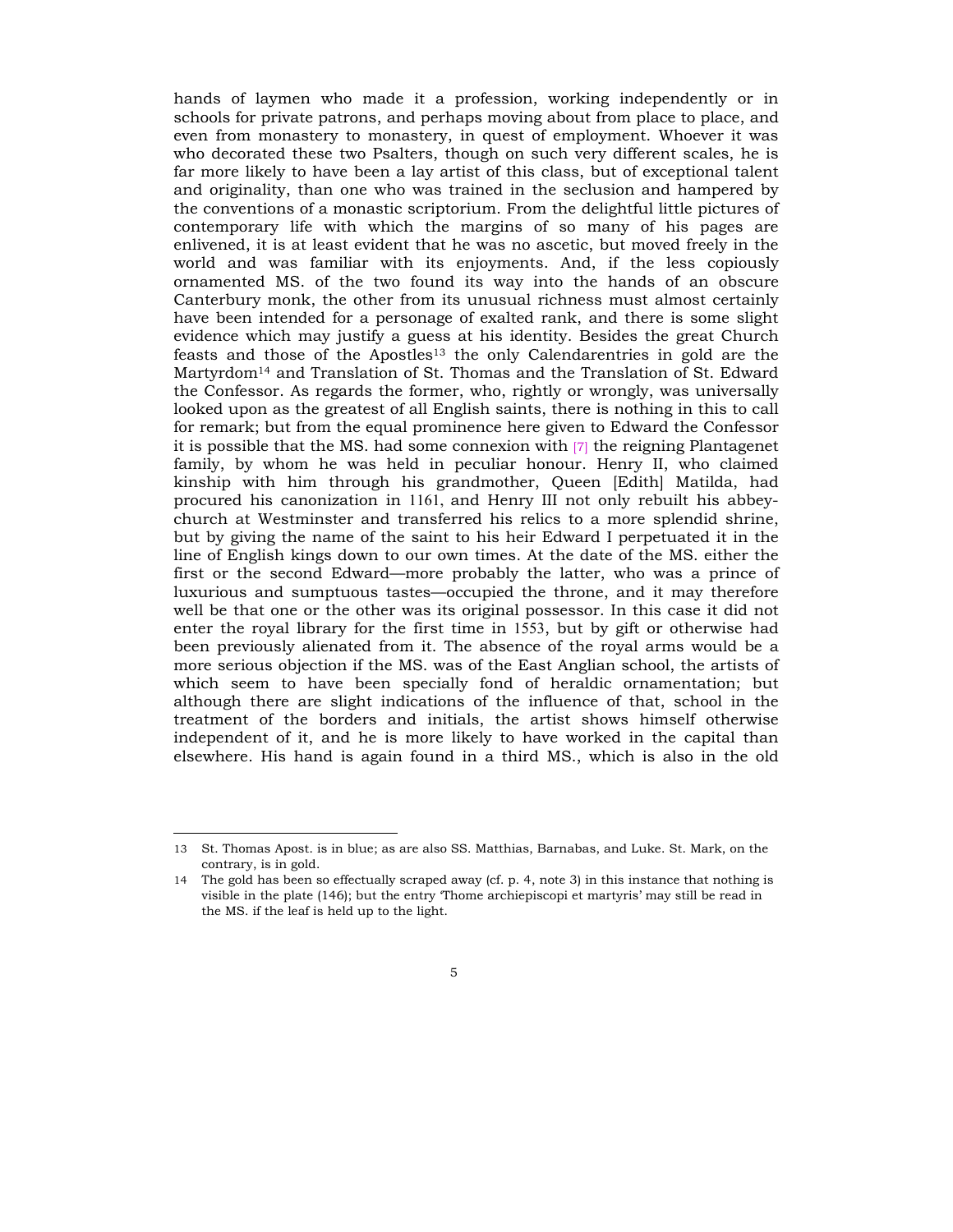royal collection. This<sup>15</sup> is an Apocalypse and commentary in French, and is illustrated with seventy-two extremely interesting miniatures, the figures in which are either slightly tinted or left wholly without colour. Except that they are on backgrounds of fine red or blue, they are thus similar in style to the tinted drawings in this Psalter. Only a certain number, however, in the earlier part of the MS. are by the master himself; the rest are in two other hands, one of which rivals his own and shows at times even more vigour of expression, while the other is distinctly inferior. From the script, which is of a type more commonly associated with documents than with books, the volume seems to be later than either of the two Psalters, and it may belong to a period of his life when he was at the head of a school and had the assistance of pupils. [8]

In Queen Maryís Psalter, though it is a bulky volume of no less than 319 leaves (10  $\frac{7}{8}$  in. x 6  $\frac{7}{8}$  in.), there is no such division of labour, and its astonishing wealth of decoration, the whole of which except the foliated initials on the pages without miniatures is here reproduced, makes it as much a monument of his energy as it assuredly must have been his artistic *chefdíoeuvre.* It begins with a series of pen and ink drawings illustrating Old Testament history from the Fall of Lucifer and the Creation to the death of Solomon (ff. 1v-66v, pl. 1-118).<sup>16</sup> These are as many as 223 in number, generally two on a page,17 and are enclosed within frames formed of narrow red bands with a green quatrefoil and a sprig of three variously tinted leaves at each corner.18 The figures are sketched lightly, but with firmness and precision of outline, on the plain surface of vellum, the drapery, which is cleverly drawn and falls in natural folds, being softly tinted with violet, green, red, or brown. They are admirably proportioned, with none of the stiffness and awkwardness of pose characteristic of an earlier period, and for supple ease, refinement, and elegance are unsurpassed either in English or foreign contemporary art. Many of the female figures in particular have a tender grace and sweetness which says much for the artistís ideal of womanhood. Eve for instance, both at the Fall and after (pl. 5b, 7a), is exquisitely portrayed, and Sarah receiving the ring of espousal from Abraham (pl. 15a), the mother of Moses with her attendant women (pl. 38b), Ruth (pl. 80), and the Queen of Sheba (pl. 112b) are equally attractive. In these cases the gentler attributes of the sex are most prominent; but nothing also could be more expressive than the action of Rebekah urging Jacob forward to secure his father's blessing (pl. 25a), of the 'Queen of Egypt',

<sup>15</sup> Brit. Mus. Royal MS. 19 B. xv. It is included in the catalogue of the library at Westminster Palace made in 154.2 (B. M. Add. MS. 25469, f. 4). For a coloured plate from it see Warner, *Illum. MSS. in the British Museum*, 1903, pl. go, and for collotypes Sir E. M. Thompson, English Illum. MSS., 1895, pl. 16, and *Brit. Mus. Reproductions from Illum. MSS*., ser. i, pl. xiii. See also Berger, *La Bible française au moyen âge*, 1884, p. 85.

<sup>16</sup> A lithographic reproduction of them by N. H. J. Westlake and W. Purdue, *The Illustrations of Old Testament History in Queen Maryís Psalter*, was published in 1865.

<sup>17</sup> It was not thought necessary to letter them as *a* and *b* in the plates, but they are so referred to in this Introduction.

<sup>18</sup> The similar ornamentation at the corners of the coloured miniatures later on in the MS. includes also daisy-buds and various flowers.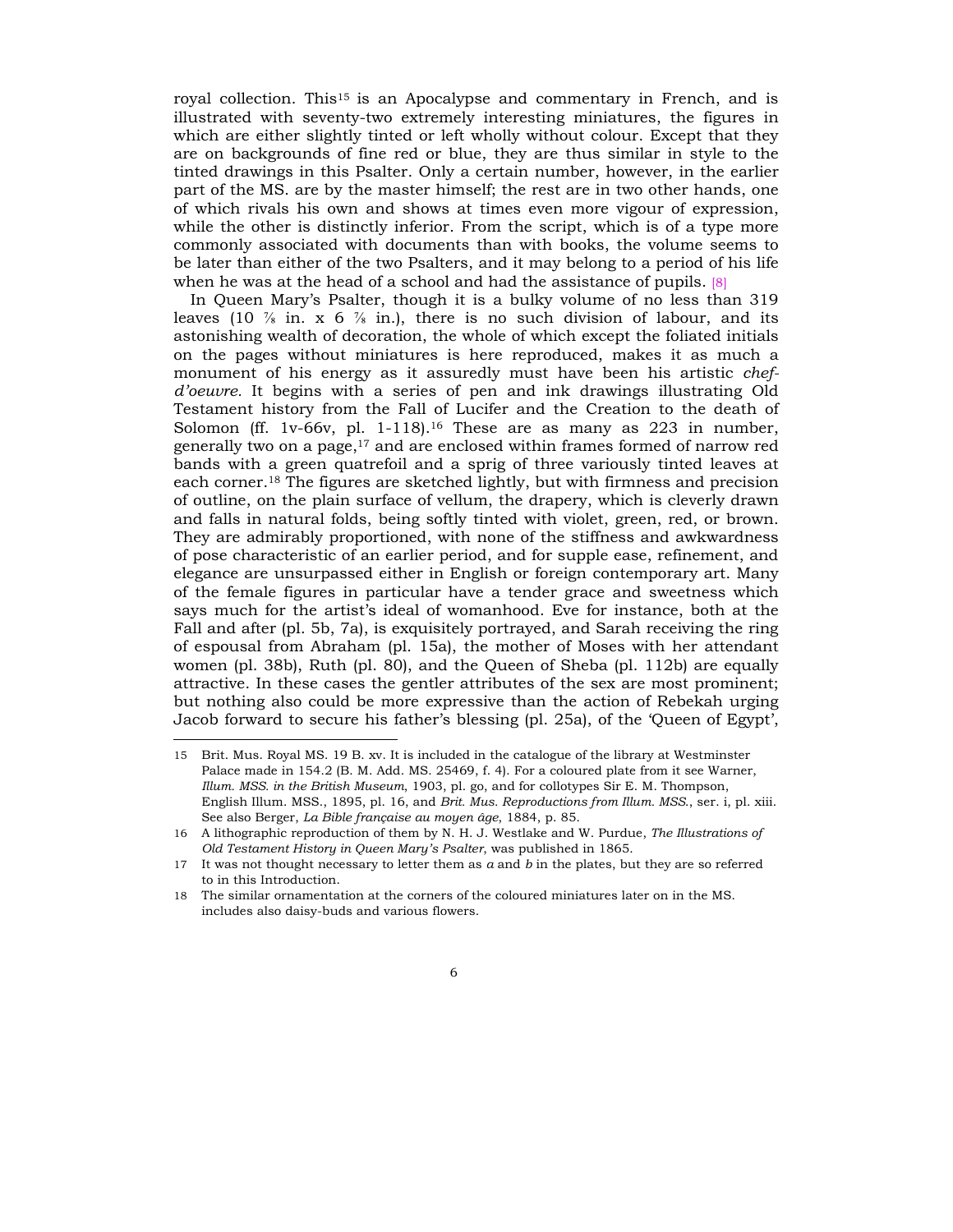in evidently simulated distress, accusing Joseph (pl. 29b), and of Jael treacherously slaying Sisera (pl. 56a). At the same time, in the features of men and women alike there is hardly enough variety of type; and as a rule even the former are characterized rather by refinement than by virile strength, so  $[9]$  that their actions at times harmonize ill with a placid, almost effeminate, expression. This is so to some extent in the heroic exploits of Samson, and surely the fratricide Abimelech in pl. 64a is the mildest mannered man that ever cut a throat. The artist too sometimes forgets to preserve the traits of an individual portrait in different contemporary scenes, as may be remarked in the four subjects from the story of Cain (pl. 7b-9a). In the first he appears as a bearded adult; in the second, which depicts with singular force his murder of Abel, he is a youth; and in the last, where in his embarrassment at being questioned by the Creator he is represented with a touch of humour as standing on one leg,19 he is younger and more innocent-looking still. There are equally rapid changes, but in this case from youth to age and again to youth, in Gideon in pl. 61, 62.

Allowing for such slight imperfections, these beautifully executed drawings tell their story with admirable simplicity and directness, a tree or two or a few rather rudely sketched buildings being almost the only scenic accessories. Under each of them a description of its subject is given in Anglo-Norman French, the grammar and orthography of which present frequent difficulties. These descriptive titles are sometimes in a single line, but often extend to some length.20 In the early part of the series many of them are in rhyming verse, as in the final scene of the story of Cain above mentioned:

'Ici demaunde deu, "Ou est toun frere?" Cam li respound, "Demore est derere." ìMaudit seis to e kauns qe tei resemble. Tu las occis, vous dusees estre ensemble." '

The occurrence of these verses tends to suggest that the artist had recourse to some metrical French paraphrase of Bible history, which he quoted almost verbally when he could conveniently do so, but otherwise merely abridged in prose. If so, the work is not known to be still extant; at least it does not appear to be that of Herman de Valenciennes or any other of those from [10] which extracts have been given by Bonnard.21 At the same time the French text is not limited to that which is attached to the drawings; for there are several pages  $2^2$ (not reproduced here) which contain text exclusively, summarizing matter which the artist abstained from illustrating or which is still more briefly

<sup>19</sup> This, however, is also the case with Esau in pl. 24, and may be merely a mannerism, like the common fashion at the time of representing a king seated with one leg crossed over the other (see pl. 28, &c.).

<sup>20</sup> A transcript of all of them, with a translation, will be found in an appendix to the Introduction. *(Not included in this digital edition.)*

<sup>21</sup> Jean Bonnard, *Les Traductions de la Bible en vers français au moyen âge*, Paris, 1884.

<sup>22</sup> Viz. ff. 14, 20v-22, 31v-32 v, 35, 35 v, 39 v, 41 v, 42.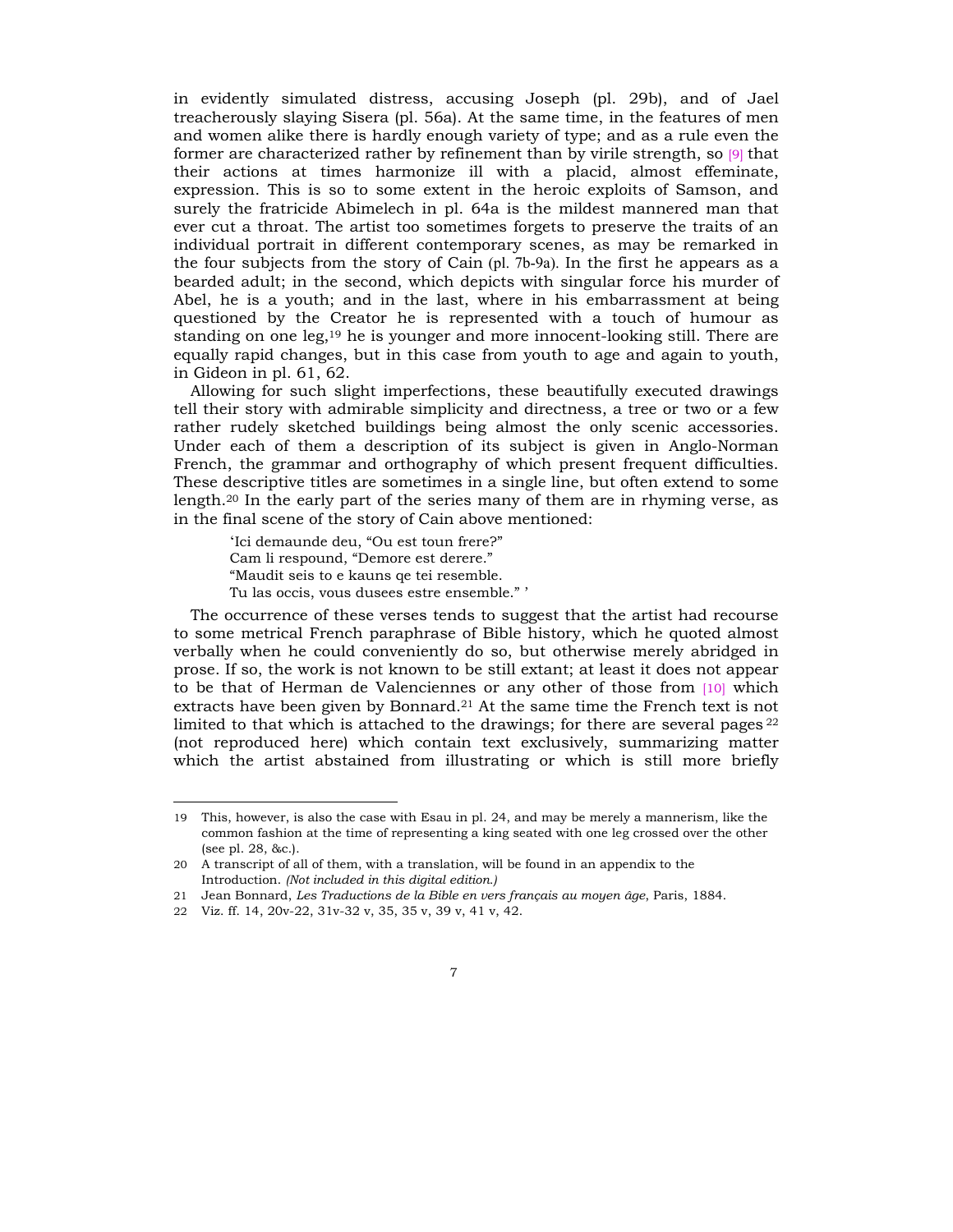repeated under the subjects that follow. The first of these passages (f. 14), which separates pl. 25 and pl. 26, is in verse and begins thus:

ëDe ysaach nos lesserom, plus ne volom dire; Si en parlerum de soun fiz iacob, qe deuint grant sire. Il engendra vnze 23 enfaunz, de le vn volum lire. Joseph il out a noun; pur li crout grant ire.'

It then continues, for thirty lines in all, with so much of the history of Joseph as is covered in pl. 26-29. This certainly looks as if it had been transferred bodily from some work akin to Hermanís, though written more probably in England; and the same is the case with the twenty lines of verse in pl. 13. In the Earl of Leicester's library at Holkham<sup>24</sup> there is another MS., of singular interest artistically and otherwise, in which a series of Biblical miniatures is similarly accompanied by descriptions in French, partly verse and partly prose. The volume, which contains nothing else, is perhaps a little later than Queen Maryís Psalter, and the Old Testament subjects end with the drunkenness of Noah, the longer series which follows being taken from the Gospels, largely supplemented from apocryphal sources. The rhyming descriptions in the earlier series differ from those here, but there seems to be some relation between them, such as might be accounted for by their being based on a common original. The story of Cain, for example, is in the following form, which may be compared with the four lines quoted on the preceding page from pl. 9a:

ëComent Caym de grant enuie Tollit Abel son frere la vie. [11] De la ioue de vn arne le occyit, E de motes de tere le coueryit, E purs returnat deueer loustel. Si encontrat deux (*sc.* dieu) qe viint de ceel, Ke luy diyt, "Caym, v est toun frere?" E y luy respounyt, "yl est derere. Puys qe yl me fu a garder balie, Piir ne sou ieo v yl fu muce." ìTu le as occiis a grant tort. Porceo murras tu de maueyse mort. Maudy sey tu e ki te resemble; De dreyt vous dusees estre ensemble."

l

Apocryphal matter has been freely interpolated in both volumes, but the Old Testament portion of the Holkham MS. comes to an end too soon to afford sufficient materials for comparison. As will appear presently, there is a good deal here throughout Genesis and Exodus; but whether the artist found it ready to hand in his principal authority, or introduced it himself from other

<sup>23</sup> *Sic*, perhaps wrongly copied for ëduzeí. See pl. 42a, where, in speaking of the plagues of Egypt, 'treis' is apparently written for 'dvis'  $=$  dix.

<sup>24</sup> MS. 666. See LÈon Dorez, *Les manuscrits ‡ peintures ... ‡ Holkham Hall*, Norfolk, 1908, p. 34, pl. xxiii-xxviii.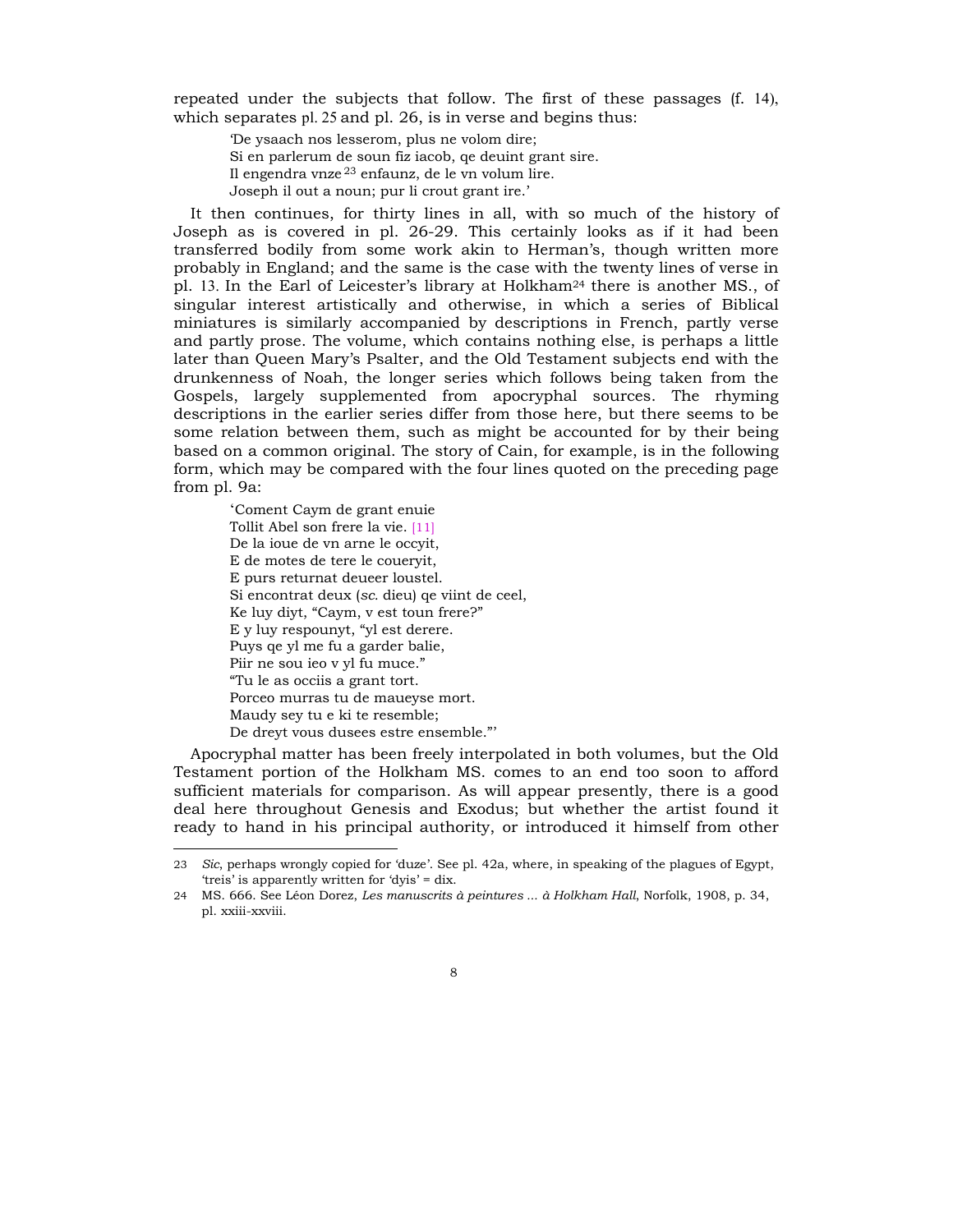sources, written or oral, it is impossible to say. Some of it is extremely curious and is difficult to trace to any known authority, and it may possibly have been derived from the imaginative eccentricities of the religious drama, which was being developed at just this time.25 There is the same uncertainty also with regard to the origin of some extraordinary blunders made in following the Scriptural text; but even if they were merely copied by the artist, his failure to correct them shows that his own knowledge of the Bible was very superficial.

In the first of the six drawings which deal with the Creation the calm, benign, Christ-like figure of the Creator, holding a pair of compasses as the great designer of the universe and adored by angels and seraphim, contrasts with the hideous, grinning devil who represents the fallen Lucifer beneath His feet, squatting with arms and legs akimbo over the open jaws of hell. In the corresponding subject in the Holkham MS. the Creator is seated, compasses in hand, within the circle of the spheres, with angels above and only a flaming hell-mouth below. There is, however, a closer resemblance in the second subject, which in [12] both MSS. depicts Him as sitting surrounded by a crowd of cleverly drawn birds and beasts.26 The creation of fishes, ëConvent deu creast les miers e les pessouns en mier,' which here forms the subject of a third drawing, is in the other MS. included in the second, being represented by a single small fish in a stream in the lower corner; at the same time, the Almighty there, with His right hand raised in the act of creation high above His head, is a more impressive and majestic figure than He is here. Elsewhere the designs in the two volumes have not much in common; those, however, in the Holkham MS., though ruder in execution, are on the whole more forcibly expressed. To return to the Psalter, the beauty of the angels in these first few plates, whether in flight, or kneeling in adoration, or again, in pl. 5, playing musical instruments, cannot fail to attract attention, and the artist's drawing of the nude in the figures of Adam and Eve is decidedly in advance of his time. The introduction of devils into the scene of the Fall (pl. 5b) is very remarkable; for the temptation is made to come, not from the serpent, which, with the head of a woman, is coiled, as usual, round the trunk of the tree, but from a devil who stands behind Eve and points to the fruit, while two other devils, one in a very grotesque attitude, seem to be giving support to the shrinking figure of Adam on the other side. This rare motive is explained in the verses below:

Ici fet Eue Adam peccher, Par mauueise ticement de diable lecher Friaunt; <sup>27</sup> li deable qe est Eue par derere Le enseygne a la pome qe deu tint chere.'

<sup>25</sup> ëThe English miracle play reaches its full development with the formation of the great processional cycles almost immediately after the establishment of the Corpus Christi festival in 1311í, E. Chambers, *The Mediaeval Stage*, 1903, ii, p. 108.

<sup>26</sup> For the miniature in the Holkham MS. see Dorez, *op. cit*., pl. xxiii.

<sup>27</sup> Friant (friand), voluptueux, gourmand', Godefroy, *Dict. de l'ancienne langue française*, iv, p. 146.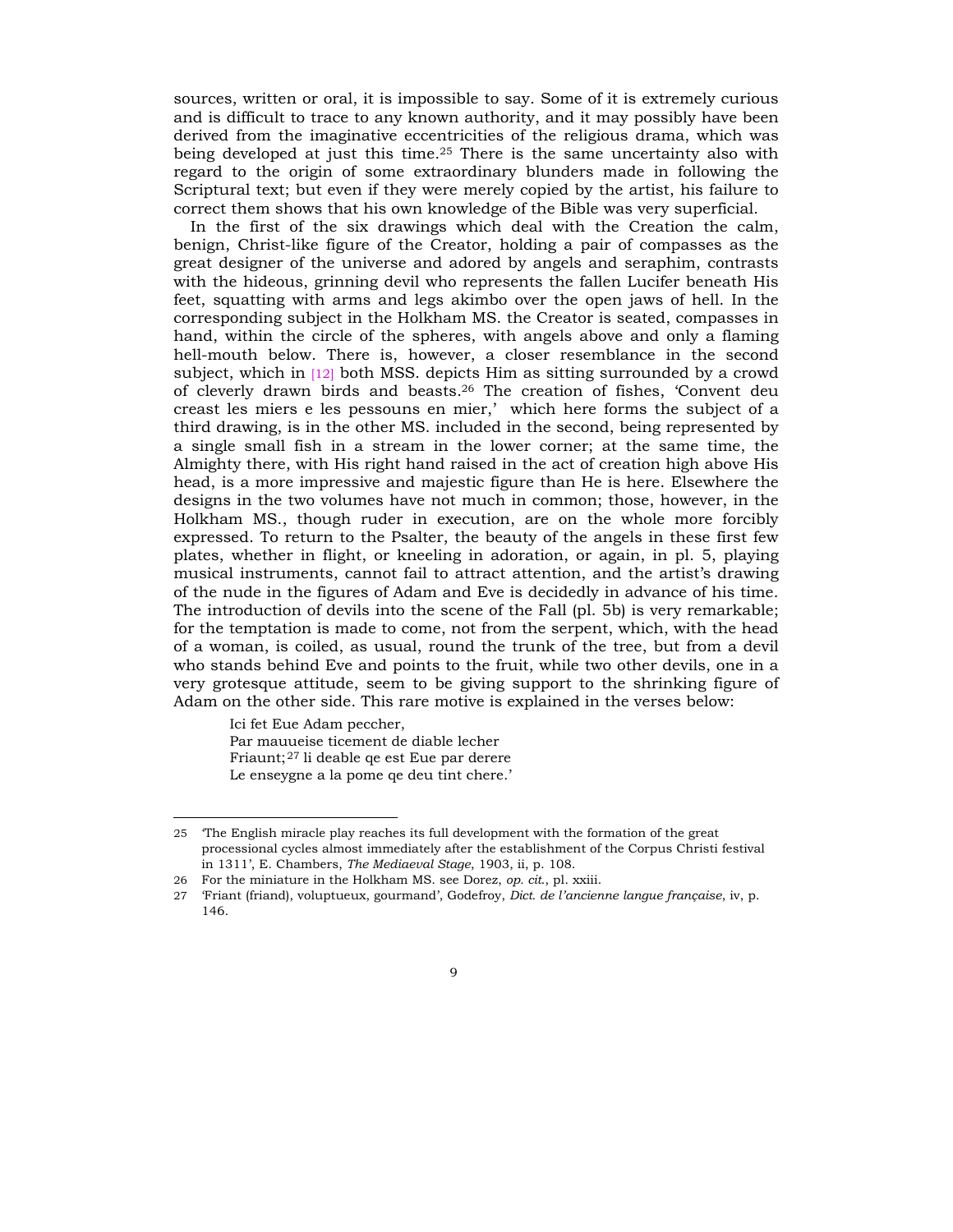In the expulsion from Paradise (pl. 6a), where the angel is a noble figure, there is again a curious difference in the demeanour of the man and woman, Adam having a timid and deprecatory air, while Eve appears nonchalant, if not disdainful. The beautiful scene of the two digging and spinning is followed by the first of the Cain and Abel subjects (pl. 7b). This is very un-Biblical, Cain being represented, not as a tiller of the earth, $28$  but as a [13] herdsman, while his jealousy of Abel seems to have been excited over some game of the nature of hockey in which their crooks and a ball were employed. How this extraordinary perversion of the story originated it is difficult to imagine. In the next two scenes the artist merely supplements the text of Genesis, putting a jawbone into Cainís hand as the weapon with which he slew his brother, and making him hide the body in the earth and cover it with clods. The jawbone, it may be noted, appears in the well-known eleventh-century illustrations to Ælfricís Anglo-Saxon Hexateuch in Cotton MS. Claudius B. iv, and, as that of an ass, in a thirteenth-century anonymous Anglo-Norman metrical Bible history.<sup>29</sup> Together with Cain's vain attempt to conceal Abel's body, which is recorded by Josephus,30 it is also mentioned among other places in the fourteenth-century Northumbrian poem Cursor Mundi:31

Wid be cheke bon of ane asse Men say bat Abel slain wasse. And quen he had his brober slain He wild haue hid his cors onan, Bot proued was sone his sori pride, be bodi mith he na gat hide.'

As the artist shows such a taste for the apocryphal it is a little curious that he omits the story (fully illustrated in the Holkham MS.) how Cain met his death from a chance arrow shot by old blind Lamech.

The five Deluge subjects (pl. 9b-12*)* embody a still larger proportion of quaint adventitious matter. They begin with the appearance of an angel to Noah (both figures extremely well executed), giving him tools wherewith to build a ship which should save the world, and charging him to do it in absolute secrecy. The first blow, however, that Noah struck was heard through all the world; the angel thereupon reappears and chides him, and gives him rods and wattles (ces verges et les cleyes) bidding him finish his ship by wicker-work as best he could, [14] since the flood was imminent. Something of the same kind appears in the Holkham MS., but it is God Himself who comes to Noah and there is no injunction for secrecy. The trouble is that Noah cannot get on quickly enough, so God comes to him again and bids him finish by wattling, as there is no time

<sup>28 &#</sup>x27;A caym ke cutefiur (*sc.* cultivateur) estoyt, ke de tere de tut viuoyt', Holkham Ms., f. 5.

<sup>29</sup> ëDe la joue de un asne espandi son cervelí, Bonnard, p. 97; see also the passage from the Holkham MS. quoted above, p. ii, *The Towneley Plays*, Early Engl. Text Soc., 1897, p. 18, 1. 324, and *Ludus Coventriae*, ed. Halliwell, 1841, p. 37.

<sup>30</sup> *Antiq. Iud.*, lib. i. 2, ed. Dindorf, 1845, p. 7; see also the Towneley and Coventry Plays as above.

<sup>31</sup> Early Engl. Text Soc. ed., 1874, pt. i, p. 71, 1. 1073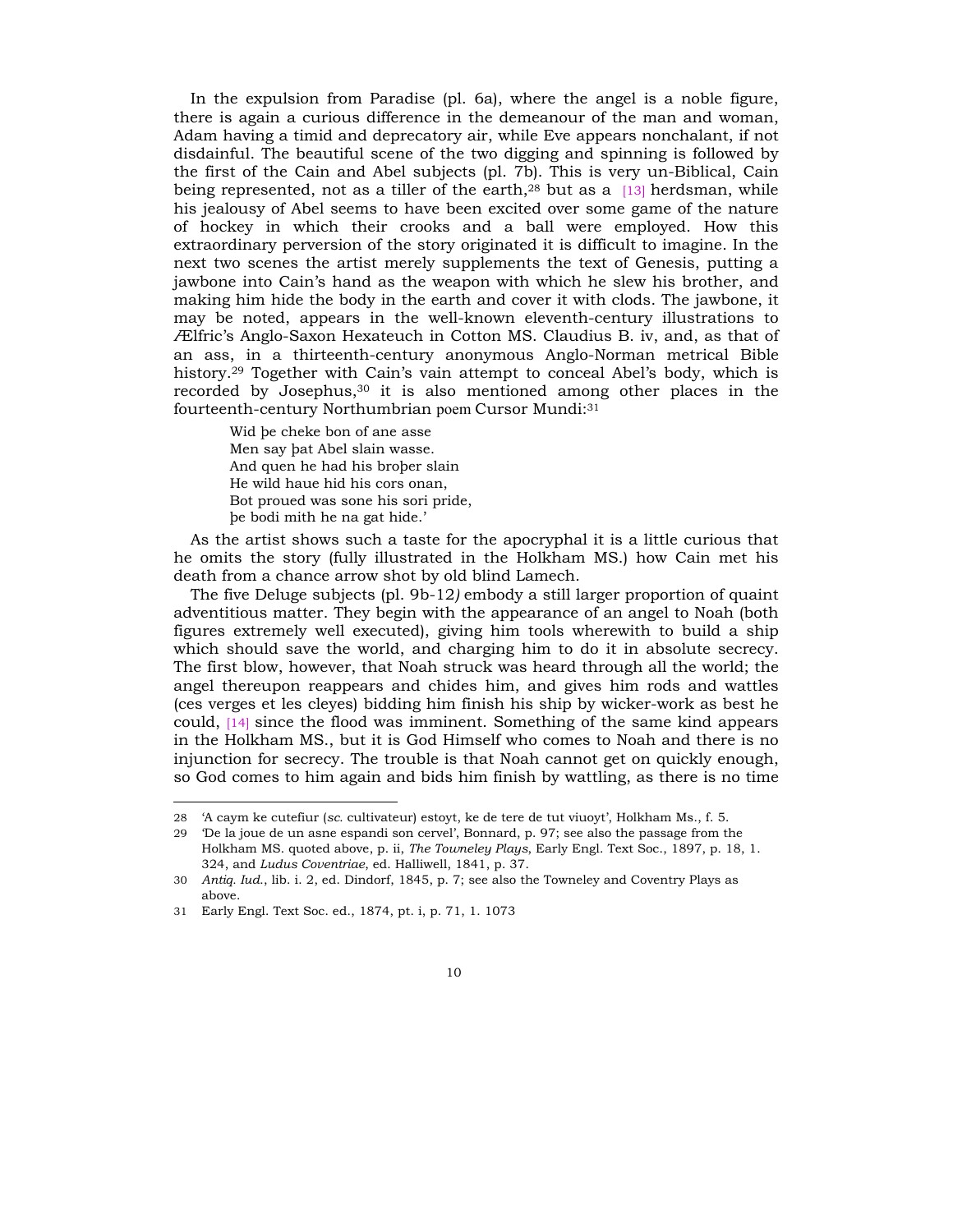to lose.<sup>32</sup> Each of the two drawings here (pl. 9b, 10b) includes a second scene showing Noah hard at work on the ark, the upper part of which, as in the other MS., is of wattling; but between them another (pl. 10a) intervenes, which tells in three scenes how the devil came in human form to Noahís wife, excited her jealousy at her husbandís mysterious doings, and gave her some grains to concoct a potion which would make him divulge his secret, and how she acted accordingly. The source of this strange legend, which is not in the Holkham MS., is obscure, but it is by no means improbable that the artist had seen it acted as an interlude on the stage. In some of the early mystery plays Noahís wife supplied the comic relief which seems to have been regarded as indispensable, being represented as obstinate, intractable, and shrewish;33 and this identical story in fact occurs in a fragmentary fifteenth-century Deluge play from Newcastle-on-Tyne,34 where the devil addresses her thus:

'3it sall I tell be how ˛ou sall wete all his will. Do as I sall bid be now, Pou sall wete ilka dele. [15] Haue here a drink full gud [i wis] Pat makid is of mi3tfull maine; Be he has dronkin a drink of bis Ne langir sall he laine (sc. conceal).<sup>'</sup>

The rough humour of the stage may also perhaps be detected in pl. ii, where Noah is climbing up a ladder into the ark with one of his sons on his back, while the other two and their mother are waiting their turn below;<sup>35</sup> and still more in the part played by the devil in pl. 12. Noah is there seen at the prow of the ark sending out the raven and the dove. The ravenís failure to return is accounted for by his finding a drowned horse's head, $36$  which engrosses his attention, but the dove is flying back with the olive-branch to Noah, ëwhere he sits at the helmí. In his relief at the subsidence of the flood Noah cries out

32 ëNoee coment yl chapentoyt Por fere le uessel qe deux disoyt, E au tens ne le pout cheuer. Si viint deux por luy enseygner, E diit "Noee, ore te auance tot". Noe le acuidoyt e ne sona mot. ìPren de uerges, si les lace auant, Car le tempeste est enuenaunt."'

<sup>33</sup> See *The Towneley Plays*, p. 29 (and for a broadly humorous scene between Cain and his boy ëPikeharnesí in the ëMactacio Abelí, p. 20); *York Plays*, ed. L. Toulmin Smith, 1885, p. 47.

<sup>34</sup> R. Brotanek, *Noahs Arche: Ein Mysterium aus N. upon T.*, Vienna, 1897, p. 177; F. Holthausen, Das *Noahspiel von N. upon T.*, Göteborg, 1897; O. Waterhouse, *The Non-cycle Mystery Plays*, E. E. T. S., 1909, p. 22. The fragment was first printed by H. Bourne, *Hist. of Newcastle*, 1736, p. 139, in a modernized form from a MS. which has since disappeared. Brotanekís text, as here quoted, is a highly ingenious restoration.

<sup>35</sup> In the Holkham MS. he carries sheep, and his daughters-in-law are also below.

<sup>36</sup> This detail is in the Holkham MS.: 'sure caroine yl se assyt e ne viint plus la semanie'. See also *The Towneley Plays*, p. 38, l. 501.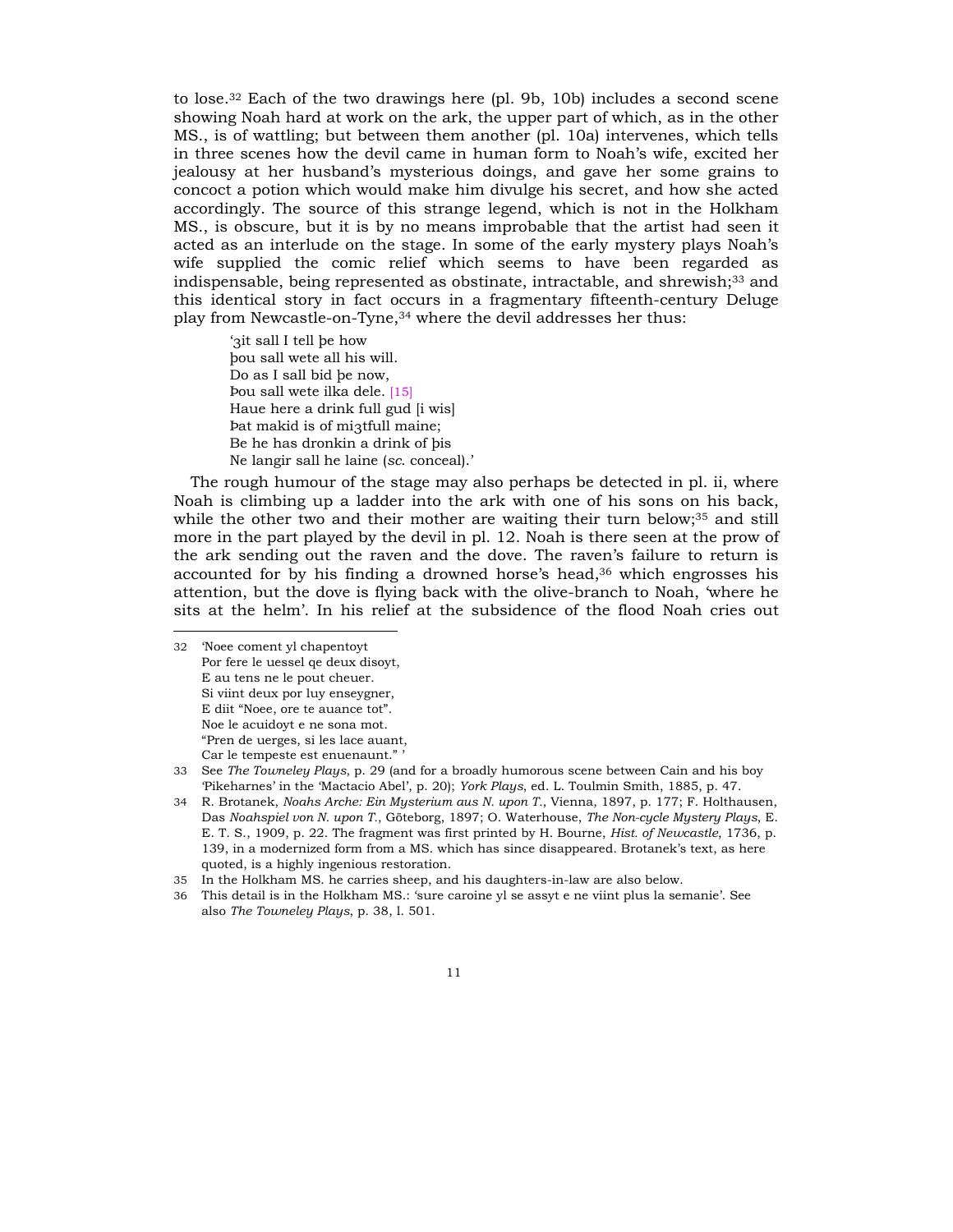Benedicite', whereupon the devil escapes through the bottom of the  $ark^3$  and the hole which he makes in so doing is plugged by the serpent with his tail. Apparently, too, the devil is striking viciously with a flesh-hook at a man who is swimming past. The instant effect of the word 'Benedicite' in exorcizing him is analogous to that of the sign of the cross in so many mediaeval tales. The idea seems to be that, so soon as he heard Noah (in spite of the anachronism) ejaculate the initial word of the well-known canticle of praise to the Creator, he realized the failure of his attempt to hinder the salvation of mankind and gave up the contest in disgust. At the same time, as Dr. M. R. James has suggested, there may possibly be an allusion to the very old custom of exclaiming ëBless youí on hearing a sneeze, with the object seemingly of averting some noxious influence. In the Holkham MS. the devil does not appear, and when the dove returns Noahís exclamation is ëA deux (*sc.* dieu) fesums festeí. Without illustrating the exit from the ark, the covenant of the rainbow, Noahís drunkenness, or the tower of Babel, the artist then passes on to the life of Abraham or 'la tierce estorie apres Adam'. This is introduced  $[16]$  by twenty lines of verse (pl. 13), which tell how 'Thare' (Terah) his father was a maker of idols and gave them to his son to take to market and sell; and how Abraham threw them down and broke them and brought the news himself to his father, declaring he would not believe in them and would go to seek a better master. Wherever the artist found this story, it appears to have been a Jewish tradition and is most fully told in the Apocalypse of Abraham, now extant only in a Slavonic version.38 It is illustrated here in three finely drawn scenes (pl. 13- 14b), the idols being made to resemble the golden calf in form. Some of the other subjects, however, in the Abraham series, which are taken from Genesis, are still finer, such as his espousal of Sarah (pl. 15a) and telling her of the promise (pl. 19b), Hagar and the angel (pl. 18b), and both scenes of the sacrifice of Isaac (pl. 21), where Abraham's vigorous action may be compared with that of the angel in the expulsion from Paradise (pl. 6a). It may be noted that, among other episodes, the whole story of Lot is omitted. Pl. 23a, in which Rebekah is riding in company with Abrahamís servant, shows not only the artistís crude notion of a camel, but how little pains he took to give the proper complement of limbs to beasts or men in close proximity. Instances of this constantly occur throughout the MS. How well he could draw animals with which he was more familiar may be seen in pl. 29a, 'Coment li Rey de Egypte va chacer au boysí, where the galloping horses and the hare and greyhounds are capital; there are, however, three riders to two horses, and the latter have only six legs between them. The three highly dramatic scenes in the story of

<sup>37</sup> There is an allusion to this in Mandevilleís Travels, where the veracious author, after stating that the ark may still be seen on Mount Ararat in clear weather, goes on, 'Sum saise bai hafe bene bare att and putte baire fyngers in be hole whare be fende 3ode out when Noe said "Benedicite", bot þai say no3t sothe,' Roxburghe Club ed., 1889, p. 74.

<sup>38</sup> G. N. Bonwetsch, *Die Apokalypse Abrahams*, Leipzig, 1897. See also Fabricius, *Codex Pseudepigraphus*, p. 336, from Suidas, s. v. Abraam; and the supposititious *Book of Jasher* (probably written by a Spanish Jew in the thirteenth century), ed. N. M. Noah, 1840, p. 29.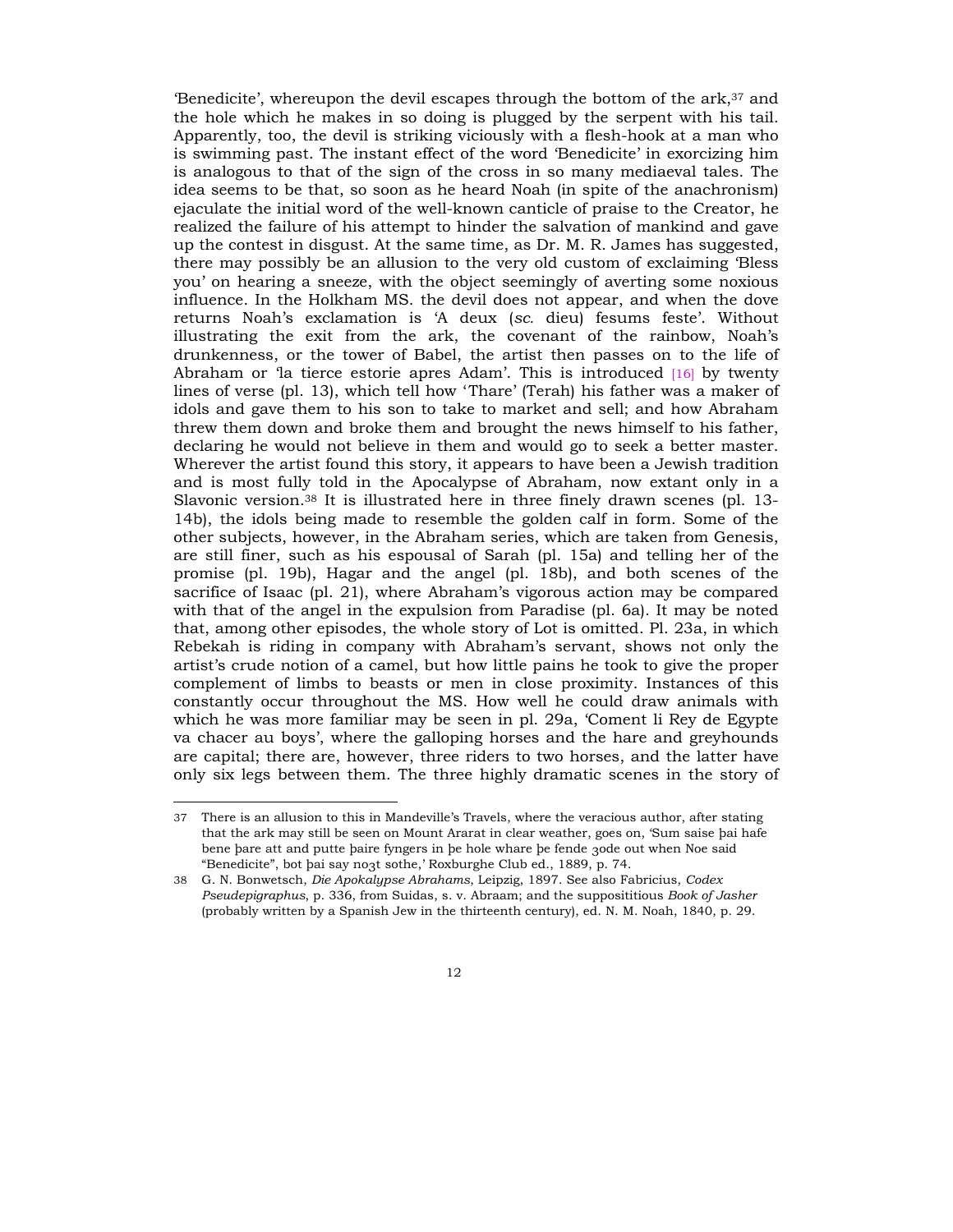Isaac's blessing (pl. 24, 25) are followed by the page of text in verse already mentioned.<sup>39</sup> Jacob's dream, which was a favourite subject with mediaeval miniaturists, is not represented, and the next drawing begins the life of Joseph at the point where he tells his dreams to his father. Both this subject (pl. 26a) and that below it, where he is assaulted by his brethren and cast into the pit, are good examples of animation and skilful grouping of figures. It will be observed that Joseph is not sold to Midianites, [17] but to the Seneschal of Egypt (pl. 27), who on his return home gives him to the King (pl. 28b). It is thus the Queen of Egypt, instead of Potiphar's wife, who becomes enamoured of him and who appears twice, tempting and maligning him, in pl. 29b*.* This is so also in Herman de Valenciennes and other French metrical paraphrases. A further apocryphal incident is introduced in pl. 33a, where Joseph throws chaff into the Nile, and Jacob, in spite of geographical difficulties, sees it come floating down past his 'castle', whence he infers that there is corn up the river and sends his sons to purchase it. This again is in the French paraphrases, and it is well told also in the *Cursor Mundi:* <sup>40</sup>

In bokis find we of a wile Pat ioseph did bat was sotile. fie chaf of corn he kest vmquile Into be flum bat men call Nile; For-qui bat watir bat rennis bare To iacob hus it has be fare.

· · · · · · · · · Betid ban in a littel quile Iacob 3ode walkand bi be Nile. He saw apon be watris reime Chaf cum fletand wid be streme. Of bat sight wex he ful blith, And til his sonis he tald it suith.'

The execution of some of the next few subjects is excellent, as in pl. 34a, where Jacob, the man emptying the sack, and the asses are all equally good, and in pl. 35, where Joseph makes himself known to his brethren and welcomes his father to Egypt. Pl. 37b, 'Convent Joseph amene soun pere e sa mere en Canaan,' is an extraordinary misconception on the artist's part. He had already (pl. 35b) made Rachel, though she had long been dead, accompany Jacob to Egypt, and here, when he ought to have represented Joseph conveying his fatherís corpse to Canaan for burial, parents and son are all riding gaily together!

This plate, which brings Genesis to an end, is followed by four pages of narrative in prose (ff. 20v-22), after which the artist again takes up the story with Pharaoh's command to the Hebrew midwives and the exposure of the infant Moses (pl. 38). In both [18] these drawings, as in so many others, he

<sup>39</sup> Above, p. 10.

<sup>40</sup> E. E. T. S. ed., pt. i, p. 279, l. 4749.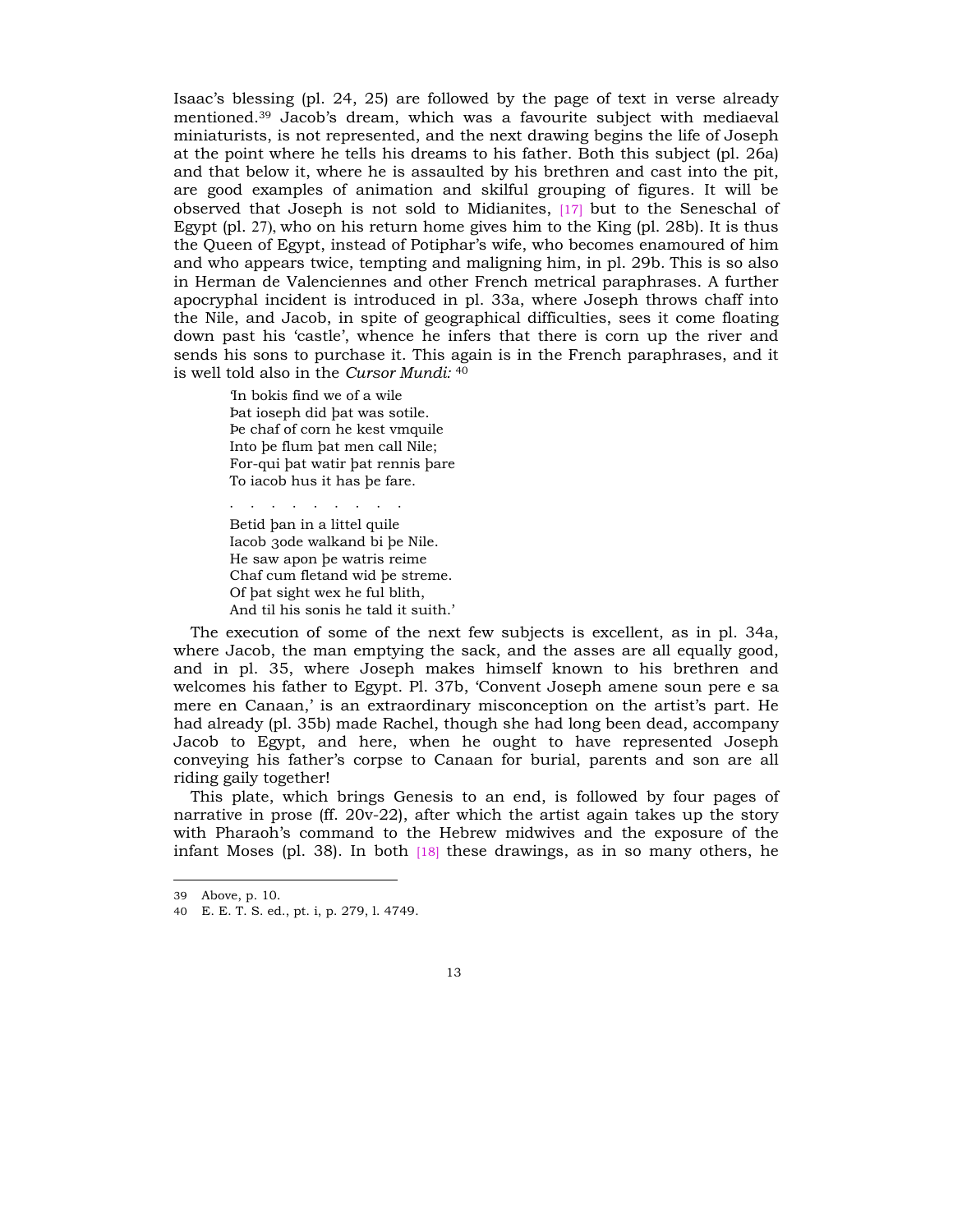economizes space by combining two subjects in one. The effect, however, is rather enhanced than otherwise; for in the upper drawing the staid, respectful demeanour of the women is well contrasted with the noisy, obtrusive group of Egyptians, while in the lower one the two scenes together make a charming composition. The life of Moses as depicted in pl. 38-49 is marked by omissions as well as by legendary accretions. The latter include (pl. 39b) a story of doubtful origin, how he struck Pharaoh's son when they were playing together as children, and was only saved from death by the intercession of the kingís daughter and the court. Another story of his childhood is in the next plate, the artist's version of it being that Pharaoh put his crown on the child's head, and, when Moses tore it off and threw it into the fire, commanded him to be slain unless he would eat a burning coal, as he is ruefully doing. As Josephus tells it,41 Moses, who was only three years old at the time, threw the crown on the ground and trampled on it, and, when a priest ran forward to kill him, was snatched away by Pharaohís daughter Thermuthis. According to Petrus Comestor<sup>42</sup> he threw the crown down and broke it, and was saved by the device of a sage, who persuaded the king to offer him a hot coal, and as he put it in his mouth and burnt the end of his tongue with it (thereby accounting for the defect of speech to which he alludes in Exodus iv. 10), he was adjudged to be merely an irresponsible infant. This is elaborated by Herman de Valenciennes,43 who says that he was offered two bowls, one full of clear crystal, the other of hot coals, and escaped by taking the latter, Thermuthis having nudged his arm, when he was about to make a wrong choice. Similarly in the narrative here on f. 20v, as distinguished from the text attached to the drawing, he is given the choice between a hot coal and a gold coin (vn denar de oor) and takes the coal.44 The episodes of his slaying the [19] Egyptian and parting the two Israelites and that of the burning bush (pl. 40b-41b) are immediately followed by the Exodus, without any representation of the ten plagues or the institution of the Passover.45 There is, however, an allusion to the plagues in the first scene of pl. 42a, where Moses (whose rod ends in a dragon) is said in the text below to be showing three *(sic)* 46 signs to Pharaoh, which he dares not resist. The substitution of Mount Olivet for Sinai in pl. 43a is of course a mere blunder, though a very curious one, but another Mosaic legend is introduced in pl. 44a. This is in three scenes: on the left Moses is breaking the tables of the Law; in the centre the people are casting gold coins

<sup>41</sup> *Antiq. Jud.* ii. 9, ed. Dindorf, i, p. 65.

<sup>42</sup> *Hist. Scholast.*, Exod. cap. v, Migne, *Patr. Lat.* cxcviii, col. 1144.

<sup>43</sup> Bonnard, *op. cit.*, p.16. He refers to the Midrasch Rabba, according to which it was the angel Gabriel who nudged the child's arm.

<sup>44</sup> The various versions of this widely spread story in Greek, Hebrew, and Arabic, as well as in Latin and other languages, have lately been analysed exhaustively by Mr. G. L. Hamilton in the Zeitschraft für Romanische Philologie, xxxvi, p. 129. For the text of both stories as narrated on f. 20v see the Appendix below, in notes to the transcript of the text in the plates.

<sup>45</sup> They are omitted also by Herman, who passes immediately from the story of the crown to the wandering in the desert.

<sup>46 &#</sup>x27;treis', perhaps a misreading of 'dyis' = dix (cf. pl. 47b, text).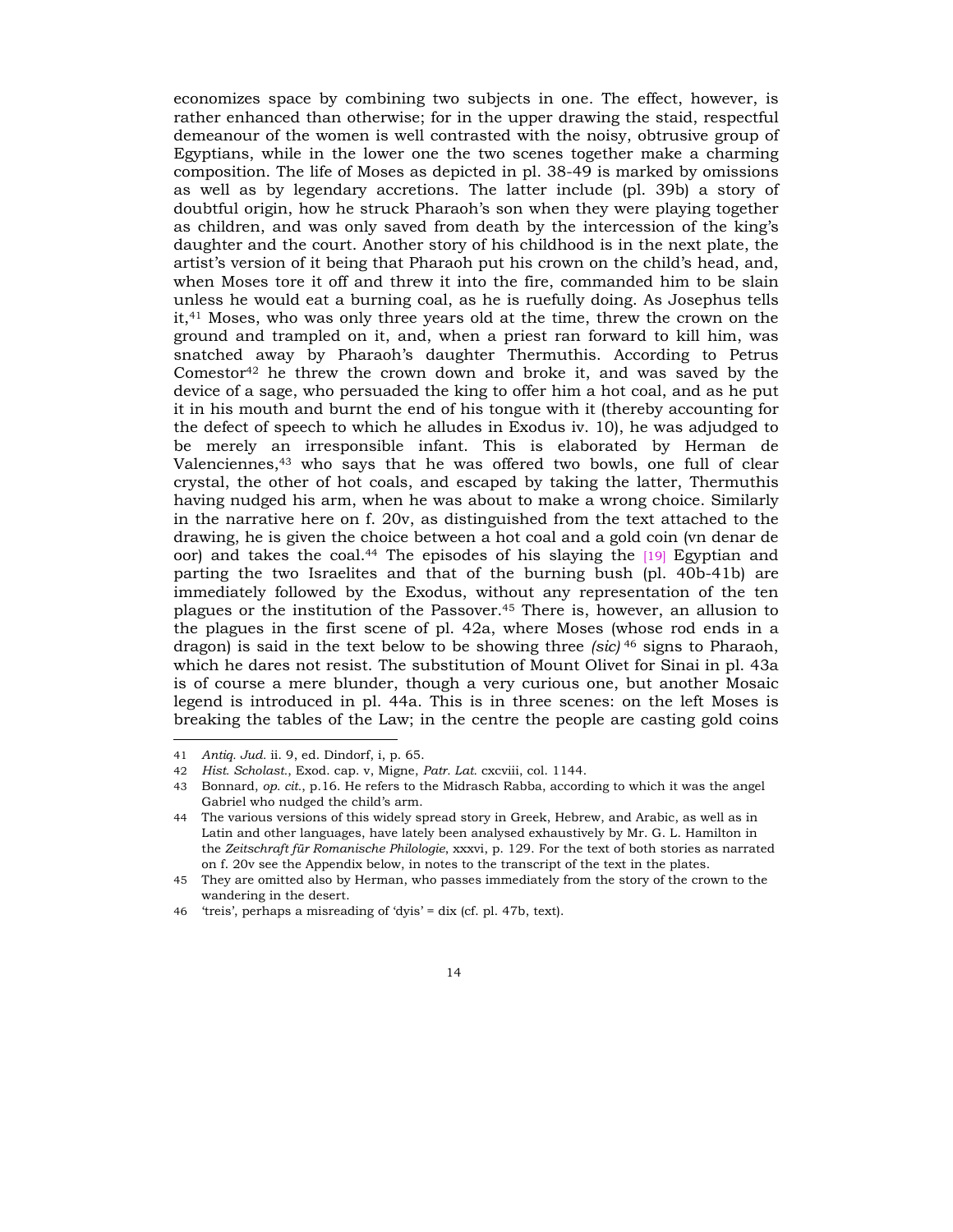and vessels into a fire, from which a golden calf, adored by kneeling crowds, is emerging; and on the right a man is drinking from a cup which Moses hands to him, and other men are fighting together. The last scene alludes to Exodus xxxii. 20, 27, where Moses makes the people drink their golden calf ground to powder, and sends the Levites to slaughter them. According to the text here all the idolaters who drank had a drop of gold hanging from their beards, and turned and slew one another. In the *Historia Scholastica* 47 their beards are gilded and there is no mention of any such mutual slaughter; and so also in the *Cursor Mundi*,48

ëAnd all ˛a men ˛at had ˛e gilt (*sc.* guilt) Þai had þair berdis all ouer-gilt,'

whereas in the case of those who were innocent,

'be watir prouid baim for clene, Was na gold on bair berdis sene.'

Wherever he appears, Moses himself is a singularly dignified and gracious figure, more especially at the Red Sea (pl. 42b) and where he is holding a veil before his face after descending the second time from Mount Sinai (pl. 45b)*.*  From the latter point onwards he is depicted with horns, as was commonly the case in the Middle Ages, the text below explaining that the [20] people thought him horned when they could not look upon his face for its brightness.<sup>49</sup>

After Exodus the artist confines himself more strictly to the Scriptural narrative, though it is sometimes misinterpreted in the accompanying text, as when Jael's exploit is attributed to 'Delbola' (Deborah, pl. 56a), Samuel is represented as the son of Hannah's rival, Elkanah's other wife 'Fenenna' (Peninnah, Vulg. Phenenna, pl. 82a), and Joab is persistently called David's son (pl. 93b, &c.). The Book of Joshua, or 'lestorye Josue e coment it amena soun poeple en la terre de promissioun, is somewhat cursorily treated (pl. 49-52), the episode in it which is best shown being the judgement and stoning of ëAcorí or Achan (pl. 51). In Judges, where the artist was able to indulge his taste for battle-mêlées, the continuity of the illustrations is four times<sup>50</sup> interrupted by pages of text. Next to the life of Samson, which is distinguished by a separate title, the stories most fully illustrated are those of Gideon or ëJeroboalí (Jerubbaal), Abimelech, and Jephthah or ëGypteí. The treatment of many subjects, especially in the Gideon series, is highly interesting, such, for

<sup>47</sup> Exod. cap. lxxiii, Migne, *Patr. Lat.* cxcviii, col. 1190.

<sup>48</sup> E. E. T. S. ed., pt. ii, p. 383, l. 6619.

<sup>49</sup> The horns appear in Ælfricís eleventh-century Hexateuch, Cotton MS. Claud. B. iv. So the *Cursor Mundi*, ii, p. 385, 1. 6653: ëQuen Moyses had broght ˛e law

And his folk in face him saw,

fiaim thoght him hornid apon fer (*sc*. from afar)

And douted him to cum him nere.'

<sup>50</sup> Ff. 31v-32v, 35, 35v, 39v, 41v, 42.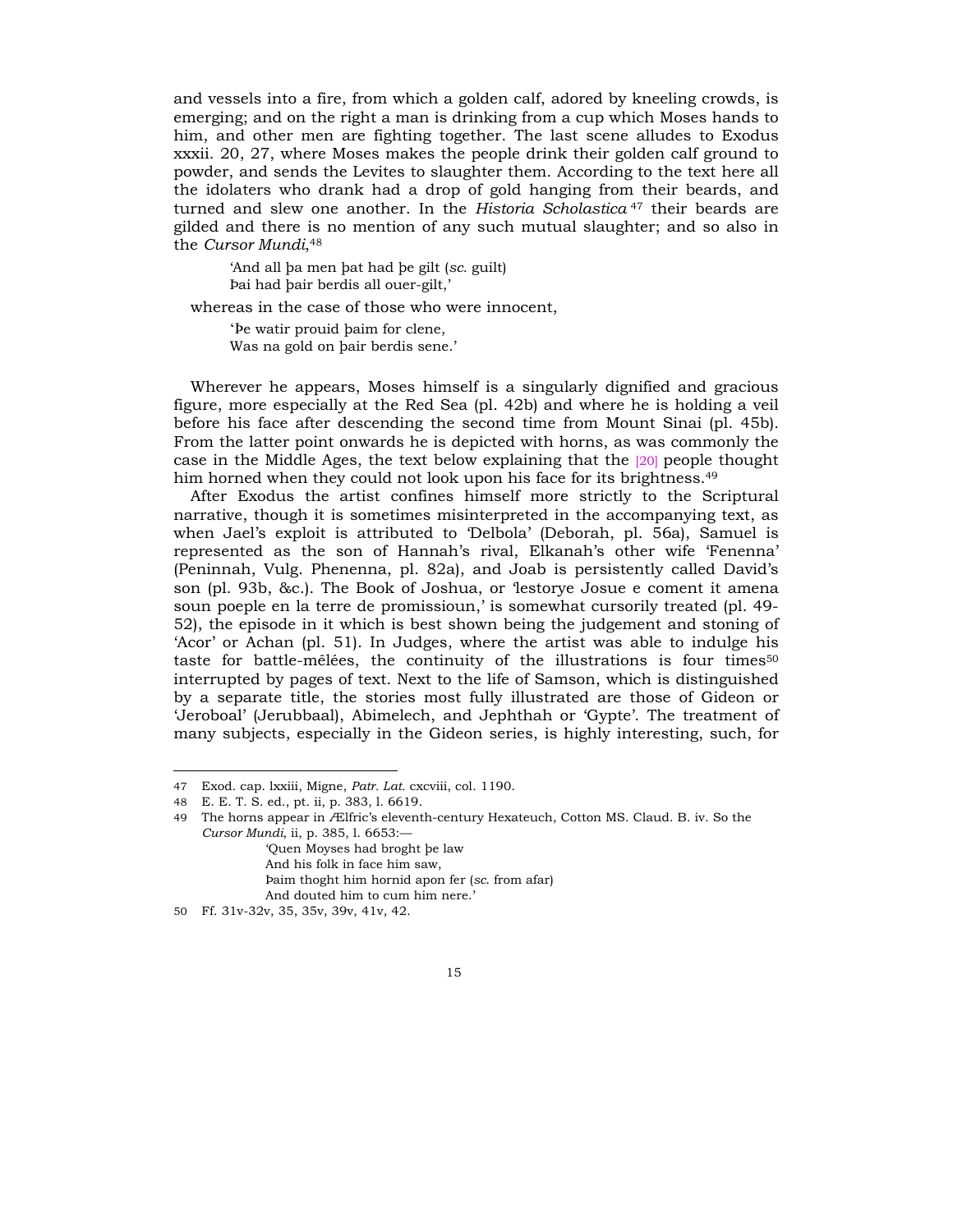example, as Jael (Delbola) and Sisera (pl. 56a), Gideon choosing his men (pl. 58b),51 spying in the enemyís camp (pl. 59a), and refusing the crown (pl. 62b), the making of Gideonís ephod (pl. 63a), Abimelech arguing with the people (pl. 63b), and Jephthahís victory and fulfilment of his vow (pl. 69). To [21] Jephthah some injustice is done, for he is represented as sacrificing his daughter, not against his will after the battle, but before it in order to ensure success. The Samson series, 'lestorie de Sampson le fort e de Dalida sa femme qe li fit tort,' begins with two beautiful drawings of the angel appearing to Manoah and his wife, and an exceptionally high level is maintained throughout (pl. 70-78), notably in the scenes where Samson is feasting at Timnath, taking the honeycomb from the lion's mouth, marrying 'Dalida', burning the Philistines' corn, and being blinded. It is curious, however, to mark the sudden change within a few minutes' interval from the stripling in pl. 75b to the bearded man on the next page. There is some confusion also with regard to Samsonís wife, who is made identical with Delilah or 'Dalida', and in spite of Judges  $xv$ . 1, 2 is consequently (pl. 76b) restored to him when he brings the kid; and similarly the thirty Philistines whom he slew are confused with those who guessed his riddle (pl. 74a). In the last scene a detail is added which, slight as it is, is not without interest, the blind Samson being credited with the kindly thought to delay his vengeance on the Philistines until the lad who had guided him into the house where they were feasting signalled with a horn that he had placed himself out of danger (pl. 78). The lower part of the same page is filled with a prose summary of the Book of Ruth, the idyllic charm of which is reflected in the four lovely scenes from it which follow (pl. 79, 80).

On the whole the rest of these Old Testament drawings are hardly so good or so interesting for their subjects as those which precede them. Among the exceptions are the first four scenes from the First Book of Samuel, more particularly Hannah with her newly-born infant (pl. 81b) and presenting the child to Eli (pl. 82a). In the latter scene, however, as well as in the next, where Eli is warned by the angel, the High Priestís sons are absurdly made to look as young as Samuel himself. In the long series of subjects drawn from the life of David some of the most successfully rendered are his victory over Goliath (pl. 88b), the slaughter of the priests of Nob (pl. 89b), his reception of the murderers of Ishbosheth (pl. 95b), his playing before the Ark (pl. 98a) and

<sup>51</sup> In this scene the artist, either directly or through a French translation, has followed Petrus Comestor. In Judges vii. 4-7 God directs Gideon to send back all those who knelt down to drink from the river and did not lap with the tongue like a dog, and he is represented as so doing on the right of the miniature. The *Historia Scholastica*, however, adds to this reason for rejection three others from Deut. xx. 5-7, 'Tamen intelligendum est alia tria quae mandavit Dominus clamanda in populo cum non tacuisse... "Qui edificavit domurn et non dedicavit earn revertatur." Similiter, "Qui plantavit vineam et nondum fecit eam communem, et qui desponsavit uxorem et nondum accepit eamî í (Jud. cap. viii, Migne, *Patr. Lat.* cxcviii, 1278). Accordingly the man and woman on the left represent a newly-wedded couple whose marriage has not yet been consummated, the two men next them holding vine-leaves have lately planted vineyards, and presumably the two others in the background have built, but not dedicated, houses.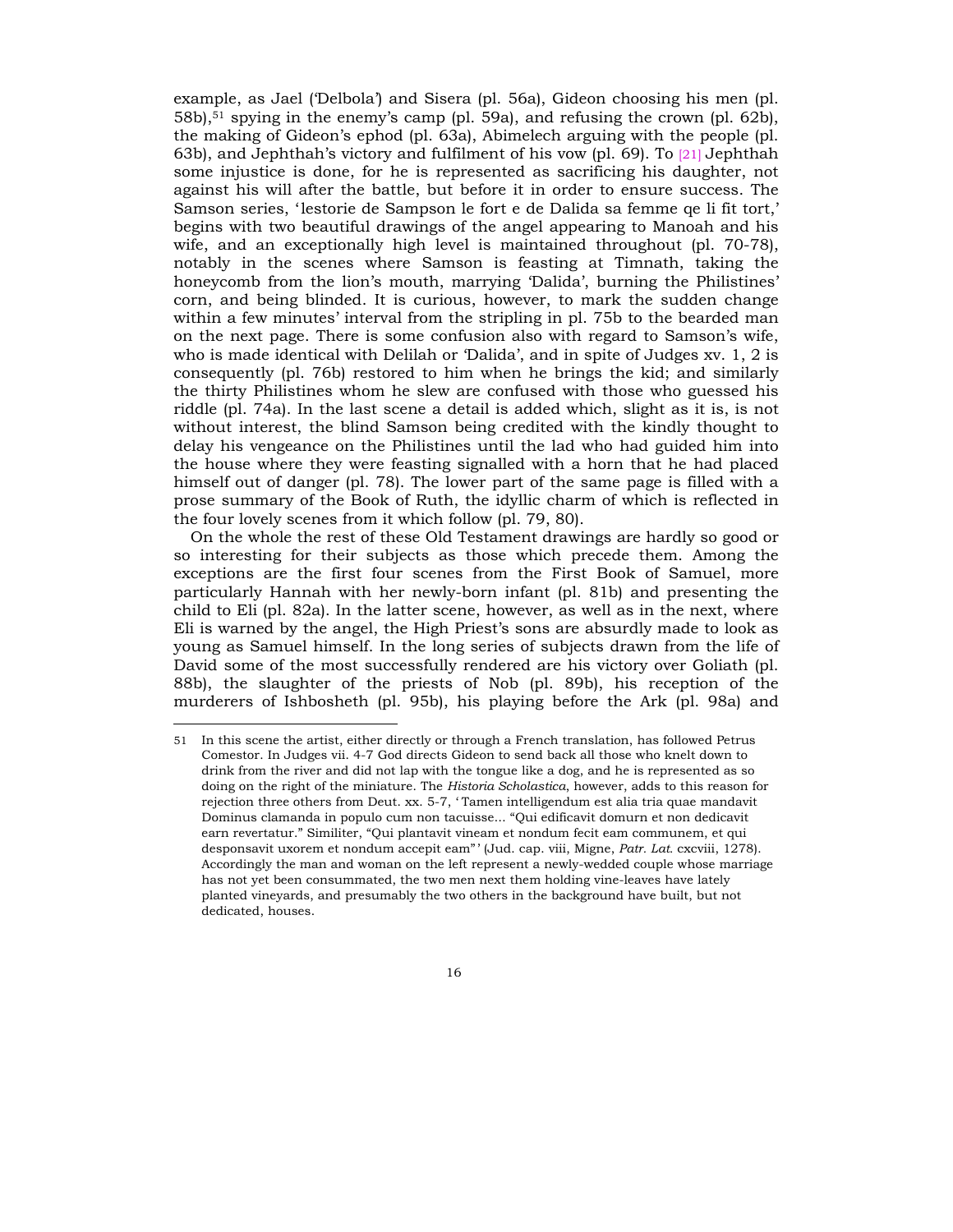parting from Absalom (pl. 104a), the death of Absalom, with Joab as a fully armed mediaeval knight [22] (pl. 106a), Bathsheba pleading for her sonís rights  $(pl. 112b)$ , and Solomon receiving his father's instructions how to govern  $(pl. 112b)$ 114a); and to these may be added the Judgement of Solomon (pl. 115b), his meeting with the Queen of Sheba (pl. 116b), and the mourning at his death (pl. 118b). The text below pl. 116b states that the Queen of Sheba told Solomon that 'in the Temple was that tree on which Jesus Christ should die'. This is a variation from what is commonly found in the legends of the Holy Cross,52 how at that stage in its marvellous history the tree was laid across a brook for a bridge, and how the Queen, when she came to it, bowed to the ground, raised her skirt and removed her shoes and walked across, or waded the brook, barefoot. The battle-scenes in pl. 87, 97, 100, 105 are also extraordinarily vivid, and there can be little doubt that the artist had been a keenly observant eyewitness, if not of actual warfare, at least of jousts and mêlées in the lists. In common with similar subjects elsewhere in the volume, especially in the marginal drawings, they have a special value as trustworthy illustrations of English arms and armour at the beginning of the fourteenth century.

After this Old Testament series there are no more tinted drawings of similar style except those inserted in the lower margins from the beginning of the Psalms onwards, which will be separately considered later on. On the other hand, the fine nearly full-page Jesse-tree reproduced in pl. 119 is the first of a large number of miniatures in full body-colour which are introduced at frequent intervals from this point (f. 67v) to the end of the MS. The majority of them deal with more conventional subjects than the tinted drawings, but their artistic qualities and beauty are no less striking, and they are undoubtedly by the same masterly hand, any apparent indications to the contrary being due to the difference of medium and their rather larger scale. The colours employed are blue, vermilion, pink, carmine, violet or mauve, and green, together with a peculiar powdery matt gold with dull greenish shading; and, combined as they are with backgrounds either of finely burnished and stippled gold $53$  or of  $[23]$ elaborately diapered patterns in gold and colours, they give to the greater part of the volume a richness and brilliance which it is impossible to realize from the collotype plates. Like the Jesse-tree itself, the three composite miniatures which immediately follow it serve to connect the Old Testament drawings with the coloured miniatures of scenes from the Gospels which enrich the text of the Psalms. Thus, as explained in French below, the four rows of figures in pl. 120, beginning from the bottom, represent (1) St. Anne and her three husbands, Joachim, Cleophas, and Salome; (2) the three Marys her daughters and their respective husbands, Joseph (with the Holy Dove descending between him and the Virgin), Alpheus, and Zebedee; (3) the Virgin and Child, James the Less,

<sup>52</sup> *Cursor Mundi*, pt. ii, p. 517; R. Morris, *Legends of the Holy Rood*, E. E. T. S., 1871, p. 83.

<sup>53</sup> The patchiness observable in many of the backgrounds in the plates is due to the gold in the original being rubbed or worn away, or sometimes to the incidence of light on the uneven surface.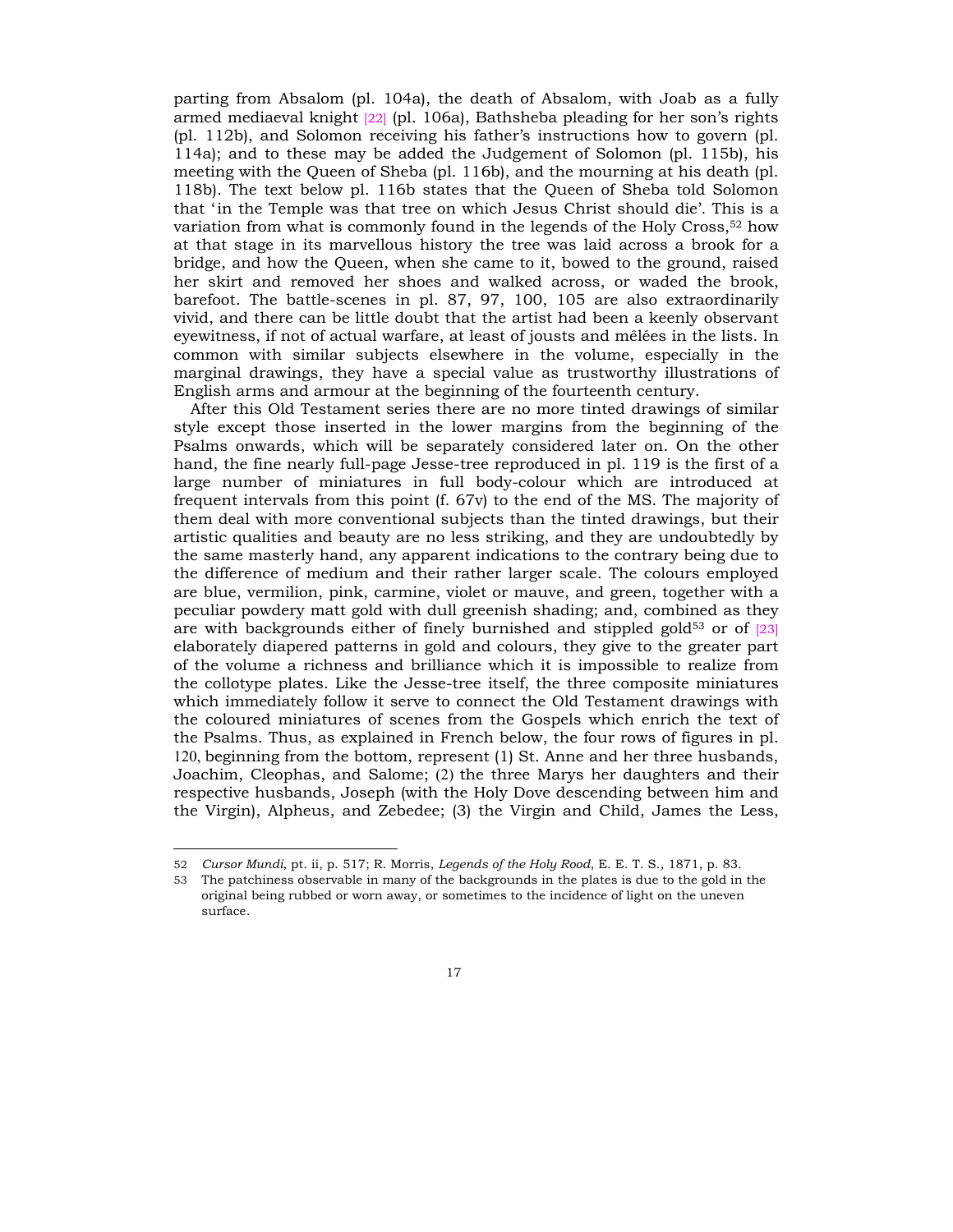son of Alpheus, and James the Greater, son of Zebedee; and (4) Christ enthroned, Simon and Jude, sons of Alpheus, and John, son of Zebedee. This ingenious solution of difficulties connected with the family history of Christ was commonly accepted in the Middle Ages, and is summarized in six Latin verses in the *Legenda Aurea.*<sup>54</sup> Similarly each of the twelve compartments which make up pl. 121, 122 contains the figures of a prophet and an apostle, who stand facing each other in easy and natural attitudes, the pairs being as  $follows:$ 

| Jeremiah, Peter.           | Zephaniah, Philip. |
|----------------------------|--------------------|
| David, Andrew.             | Joel, Bartholomew. |
| Isaiah, James the Greater. | Micah, Matthew.    |
| Zechariah, John.           | Malachi, Simon.    |
| Hosea, Thomas.             | Daniel, Thaddeus.  |
| Amos, James the Less.      | Ezekiel, Matthias. |

In addition to their names inscribed below them some of the apostles are also distinguished by their emblems, St. James the Greater, for instance, carrying a bag on which is a scallop-shell, and St. Bartholomew a flaying-knife. All the figures, moreover, hold scrolls, those of the apostles being inscribed with the several clauses from the Apostles' Creed, and those of the prophets with corresponding prophecies taken, but not always accurately, from the Vulgate.55 The decoration of the Calendar, which (after four [24] blank pages) intervenes between these miniatures and the Psalms, is still more interesting. Each month covers two opposite pages,<sup>56</sup> the entries, as before stated, being in gold, blue, vermilion, carmine, and black, with initials in gold on coloured grounds. Across the upper part of the page on the left is a miniature depicting, as is usual, the occupation associated with the month, while facing this is another miniature, in which the artist, instead of merely representing the zodiacal sign by itself, introduces it into a dramatic scene. The subjects of these miniatures, two for a month, are as follows:

<sup>54</sup> Ch. cxxxi, *De nativitate b. Mariae*, ed. Graesse, 1846, p. 586.

<sup>55</sup> These inscriptions are: Jeremiah, *Patrem invocabitis qui terram*; Peter, *Credo*—omnipotentem; David, *Dominus dixit ad me filius meus* (Ps. ii. 7); Andrew, *Et in Ihesum—unicum dominum*; Isaiah, *Ecce virgo concipiet et pariet* (vii. 14); James, *Qui conceptus est de spiritu sancto*; Zechariah, *Aspicient omnes ad me quem* (xii. 10); John, *Passus—crucifxus*; Hosea, *O mors ero mors tua*, &c. (xiii. 14); Thomas, *Descendit—tercia die re[surrexit]*; Amos, *Qui edifical in celo ascencionem* (ix. 6); James the Less, *Aecendit—ad dextram dei pa[tris]*; Zephaniah, *Accedam ad vos in iudicio et er[o]* (Malachi iii. 5); Philip, *Inde venturus—vivos et*; Joel, *Efundem (sic) de spiritu meo super* (ii., 28); Bartholomew, *Credo in spiritum sanctum*; Micah, *Invocabunt omnes no[men]*; Matthew, *Sanctam eccl. cathol. sanctorum [communionem]*; Malachi, *Deponet dominus omnes ini[quitates]*; Simon, *Remiscionem peccatorum*; Daniel, *Educam vos de sepulcris* (Ezek. xxxvii. 12); Thaddeus, *Carnis resureccionem*; Ezekiel, *Evigilabunt omnes alii* (Dan. xii. 2?); Matthias, *Vitam eternam. Amen.* The same series of figures with the same inscriptions are in Brit. Mus. Arundel MS. 83, f. 12; in Mr. H. Yates Thompson's Taymouth Horae both the order and the prophecies in some cases are different (*Descr. Cat. of Fifty MSS.*, second series, 1902, p. 58).

<sup>56</sup> In the plates the second half of the month is on the verso page, not opposite the first half.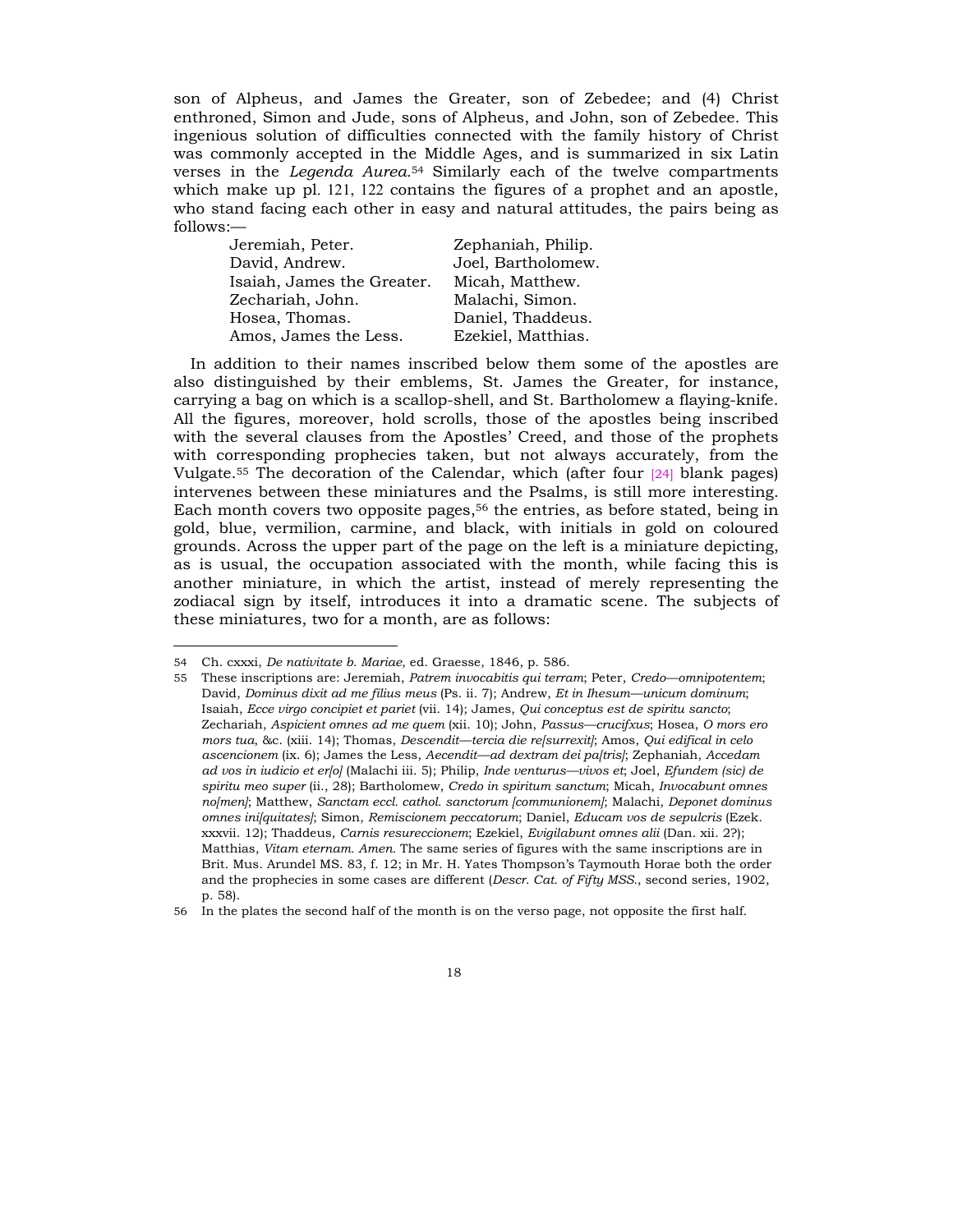Pl. 123, 124. January. A king, queen, and an elderly man seated at table, with a cupbearer and harper on either side; three men in a boat on a rough sea bailing out water with pitchers (*Aquarius*).

Pl. 125, 126. February. A man seated on the foot of a bed before a blazing fire, with a kneeling youth handing him a stocking, and another youth, erect, behind him; three men in a boat hauling in a long net enclosing two fish (*Pisces*).

Pl. 127, 128. March. Three men pruning and planting trees; two rams butting, with two shepherds (one holding a dog) and sheep (*Aries*).

Pl. 129, 130. April. Five maidens picking daisies and primroses and weaving chaplets; a woman driving two cows, and another driving a bull (*Taurus*).

Pl. 131, 132. May. A gaily dressed youth, with a hawk on his left wrist, mounted on a white horse, with two attendants on foot, also carrying hawks; two nude figures, male and female, standing behind a large shield, a lion and lioness (?) on either side, and birds in trees (*Gemini*).

Pl. 133, 134. June. Three men mowing grass; two men in a boat lifting a crab out of the water (*Cancer*). [25]

Pl. 135, 136. July. Three men weeding, and a woman with a sheaf on her head; a man leading a lion by a chain, a lioness following (*Leo*).

Pl. 137, 138. August. Three men reaping corn, and a farmer directing them; three maidens and a youth standing hand in hand, and two other maidens tending flowers (*Virgo*).

Pl. 139, 140. September. Two men in a large vat, with bare legs, treading grapes, and two others bringing them grapes in baskets; a youth holding scales, with a seller and buyer on either side (*Libra*).

Pl. 141, 142. October. Two youths sowing corn, and a man leading a horse with a sack on its back; two men holding up a huge creature meant for a scorpion (*Scorpio*).

Pl. 143, 144. November. Two men with clubs beating oak-trees, and swine feeding on the acorns; two centaurs (finely drawn) shooting arrows at birds in trees (*Sagittarius*).

Pl. 145, 146. December. A man killing a pig with the back of an axe, and another cutting open a dead pig suspended head downwards; two goats and two goatherds, one playing a flageolet, the other a curious long slightly curved instrument with a mouthpiece at the side (*Capricornus*).57

The Psalter itself, which extends from f. 85 to f. 280, is illustrated with miniatures of the Life of Christ, mostly enclosed in Gothic architectural settings with single figures occupying niches at the sides. The first of them faces the beginning of Psalm i as a frontispiece. Their subjects briefly described are:

Pl. 147 (f. 84v). The Annunciation, and, under an embattled gateway below, the Visitation. In niches are: (a) The Law (Synagogue), as a female, blindfolded, dropping the two tables; (b, opposite) the Gospel (Church), as a female, crowned and nimbed, holding a church and a chalice; (c) a king; (d) a king holding a church; (e) Moses, horned, holding the two tables of the Law; (f) an Evangelist holding the Gospel.

<sup>57</sup> On a blank page following this (f. 83 v) a leaf of smaller size (6 X 43, in.), perhaps containing a miniature, was formerly pasted. On f. 84, otherwise blank, is the later inscription quoted above, p. 1.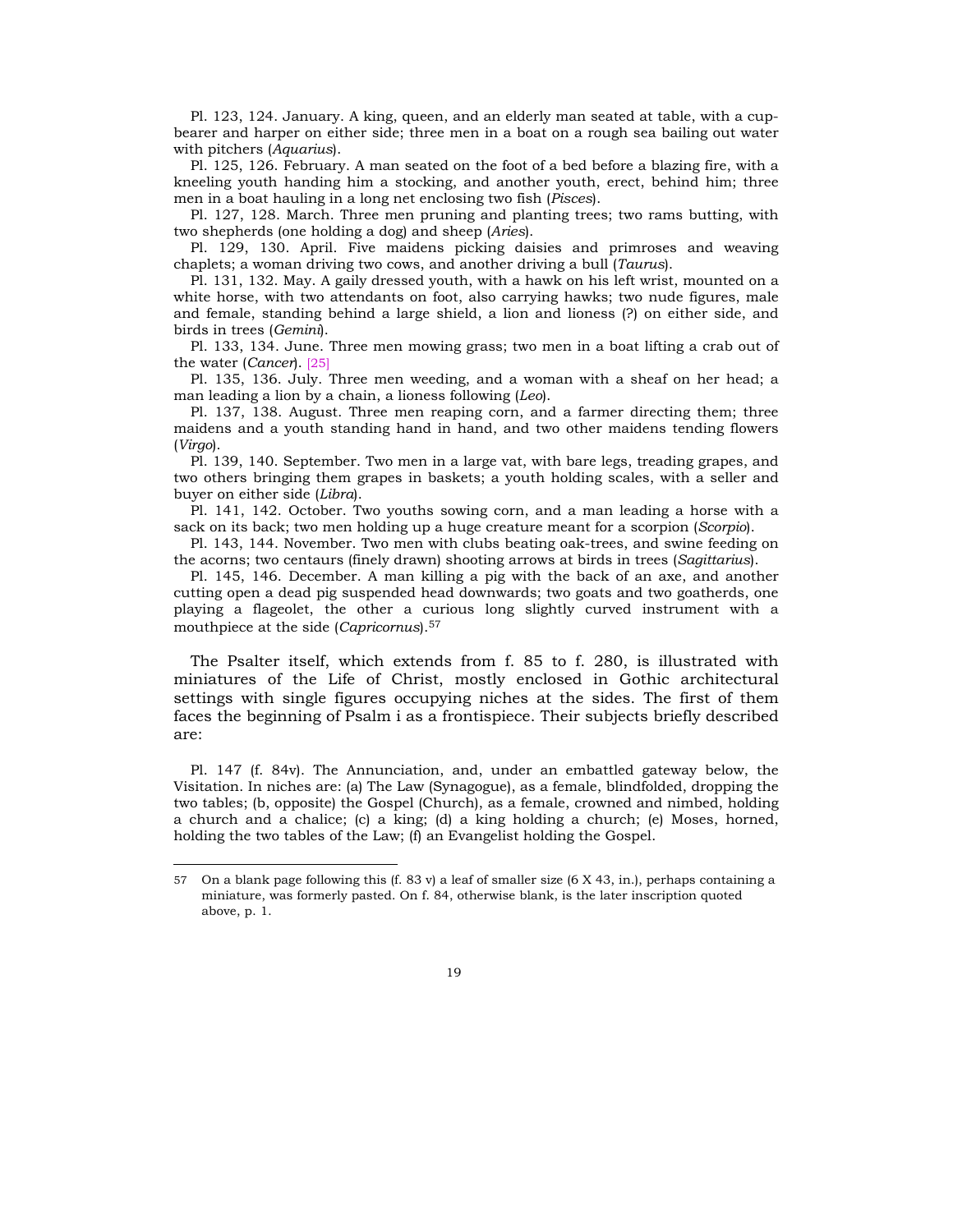Pl. 148 (f. 85, Ps. i). The Nativity; Joseph seated at the foot of the Virgin's couch, and angels above, holding scrolls inscribed *Gloria in Excelsis*, &c. In niches, SS. John the Baptist (Agnus Dei), John (palm-branch), Peter (key), Paul (sword), Andrew (diagonal cross), and James the Greater (scallop-shell), with their emblems. In the initial B below, David seated, playing a harp; above, the Holy Dove whispering in his ear.

Pl. 162 (f. 112, end of Ps. xxv). The Shepherds at Bethlehem, one with a dog, another with a bagpipe; an angel on raised ground pointing upwards and downwards, others in clouds holding scrolls inscribed *Gloria in Excelsis*.

Pl. 163 (f. 112v, Ps. xxvi, *Dominus illuminatio)*. The Adoration of the Magi: one kneeling, another pointing to the Child, and the third to the star, which, however, does not appear in the picture. In niches: (a) the [26] Virgin, with crown and sceptre; (b) a female saint holding a book; (c) St. Catharine, with a wheel; (d) St. Margaret, with a long cross, standing on a dragon; (e) a female saint, with no emblem; (f) St. Mary Magdalene, with an unguent-pot. In the initial D below, David pointing to his eyes; above, the head of the Almighty in a cloud.

Pl. 173 (f. 131, end of Ps. xxxvii). The three Magi, crowned, before Herod. In niches, two men, in banded mail, with coifs and surcoats.

Pl. 174 (f. 13I v, Ps. xxxviii, *Dixi custodiam)*. The three Magi, crowned, lying in one bed, with an angel, in a cloud above, warning them to depart. In niches, six prophets, the last (David) crowned. In the initial D below, David, kneeling, with his finger on his lips; above, the head of the Almighty in a cloud.

Pl. 175 (f. 132, ibid.). The Massacre of the Innocents: Herod in the centre, seated, drawing a long sword, above him a devil. In niches, six more prophets.

Pl. 184 (f. 148v, end of Ps. 1). In two compartments: above, the Virgin reclining on a couch and suckling the Child, Joseph leaning on the foot of the couch, an angel (with a blank scroll) in a cloud, warning him to flee into Egypt; below, the Flight into Egypt, Joseph leading the ass, on the right idols falling.<sup>58</sup> In niches, six prophets.

Pl. 185 (f. 149, Ps. li, *Quid gloriaris)*. The Presentation in the Temple: Joseph with a basket containing three doves, and a woman holding up a long taper, Simeon nimbed. In the initial Q below, David severing the head of Goliath.

Pl. 186 (f. 150, end of Ps. li). The Virgin, crowned and enthroned, suckling the Child, with an angel on either side swinging a censer. In niches, two angels holding tapers.

Pl. 187 (f. 150v, Ps. lii, *Dixit insipiens)*. Christ in the Temple disputing with the doctors; the Virgin, with her hands on His shoulders, about to lead Him away. In niches, six prophets. In the initial D below, David seated, before him a fool with bauble and round cake; above, the head of the Almighty in a cloud.59

Pl. 188 (f. 19, ibid.). The same subject differently treated: in the centre, Christ, seated on the summit of a tall, slender column, expounding; on the left, the Virgin and Joseph expressing surprise. In niches, six prophets.

Pl. 198 (f. 168v, Ps. lxviii, *Salvum me fac)*. The Marriage Feast at Cana. The treatment of this beautiful miniature, in which a kneeling maid-servant is holding up a cup of the miraculous wine, is unusual, the scene ordinarily represented being the filling of the jars with water.<sup>60</sup> The two  $\left[27\right]$  nimbed figures seated on the right and left of the Virgin may be Christ and a disciple, but more probably the latter is Christ and the former the

<sup>58</sup> In allusion to a story in the Gospel of the Pseudo-Matthew, how when the Holy Family entered for repose into a temple in Egypt in which there were 365 idols they were all found prostrate and broken (Tischendorf, Evangelia Apocrypha, 1876, p. 90).

<sup>59</sup> For a coloured plate of this page see Warner, Illum. MSS. in the Brit. Mus., 1903, pl. 29.

<sup>60</sup> See J. A. Herbert, Illuminated MSS., p. 222, note 2.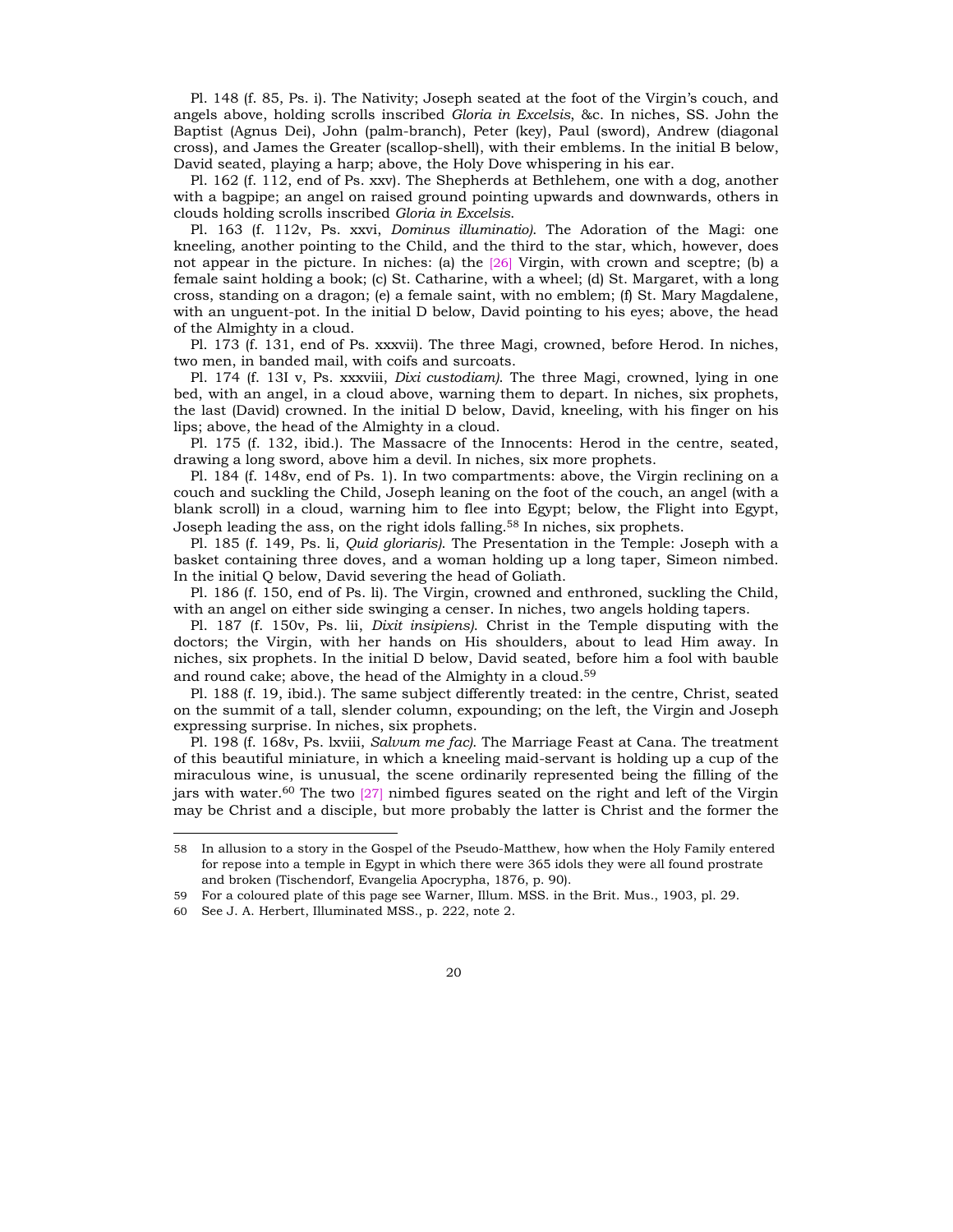ruler of the feast *(άρχιτρίκλινος)*, nimbed under his mediaeval guise as St. Architriclin. In niches, six gracefully drawn angels with musical instruments. In the initial S below, Jonah being thrown into the sea and cast up on land by the whale.

Pl. 199 (f. 169, ibid.). The Feeding of the Five Thousand; on the left, behind Christ, a disciple and the lad holding loaves and fishes. In niches, six nimbed figures (apostles?).

Pl. 211 (f. 190v, Ps. lxxx, *Exultate Deo*). The Baptism of Christ, who stands erect, fullface, in water heaped up round Him, with the Holy Dove hovering above and an angel holding His garment. In niches, four seraphim, and two angels worshipping. In the initial E below, David striking a row of five bells with hammers.

Pl. 212 (f. 191, ibid.). The Temptation: Christ standing on a pinnacle of the Temple, with the Devil addressing Him from below, and angels in clouds above; in a lower compartment, on the left the Devil offering Christ a stone, and on the right Christ standing on a mountain, with the Devil below and also issuing from a hole in the side of the mountain. In niches, two kings with swords and sceptres, two seraphim with spears, and two angels, one with a sword, the other with a spear.

Pl. 223 (f. 210v, Ps. xcvi. 6). Christ, with three disciples, addressing a woman who holds out her hands (with a blank scroll) in supplication, and who may be either the woman with an issue of blood, or the Canaanite woman, or possibly Martha (John xi. 20). In niches, four male figures, unnimbed.

Pl. 224 (f. 211, Ps. xcvi. 9). The Raising of Lazarus: Mary (nimbed) stands at the head of the tomb, and Martha (unnimbed) kneels at the foot of it. In niches, two male and two female figures. In the initial C of Ps. xcvii, *Cantate Domino* (pl. 225), three choristers singing at a music-desk.

Pl. 227 (f. 213v, Ps. c. 4). St. John the Baptist, with an Agnus Dei in his hand, preaching; behind him a lion, ox, and calf. In niches, four male figures.

Pl. 228 (f. 214, Ps. c. 6). Christ, with book in hand, preaching. In niches (pl. 229), four male figures. In the initial D of Ps. ci, *Domine exaudi* (f. 214v), the anointing of David by Samuel; above, in a cloud, the hand of God.

Pl. 239 (f. 233v, Ps. cix, *Dixit Dominus)*. The Entry into Jerusalem two disciples only. A man in a tree and another on the top of the gateway are throwing down branches. In the initial D below, the Trinity, the Father and Son seated, holding spheres, the Holy Dove descending between them.

The following miniatures mostly include four subjects in as many compartments, often within quatrefoils, upon diapered grounds:

Pl. 240 (f. 234, Ps. cix). Christ (a) giving sight to blind Bartimaeus; (b) anointed by Mary Magdalene; (c) answering the Pharisees concerning tribute (Mark xii. 4) or possibly entrusting money to Judas (John xii. 6), as keeper of the bag; and (d) giving Judas the sop. The subject of the third [28] miniature is a little doubtful, but coins are apparently passing between our Lord and the figure on the right.

Pl. 245 (f. 241v, end of Ps. cxvii). (a) St. Peter delivered by the angel out of prison (Acts xii.  $6-10$ ); $61$  (6) Christ enthroned, with the emblems of the Evangelists; (c) the mystical institution of the Eucharist: Christ, with two disciples, behind an altar,

<sup>61</sup> This is apparently the subject depicted, but it seems out of place here.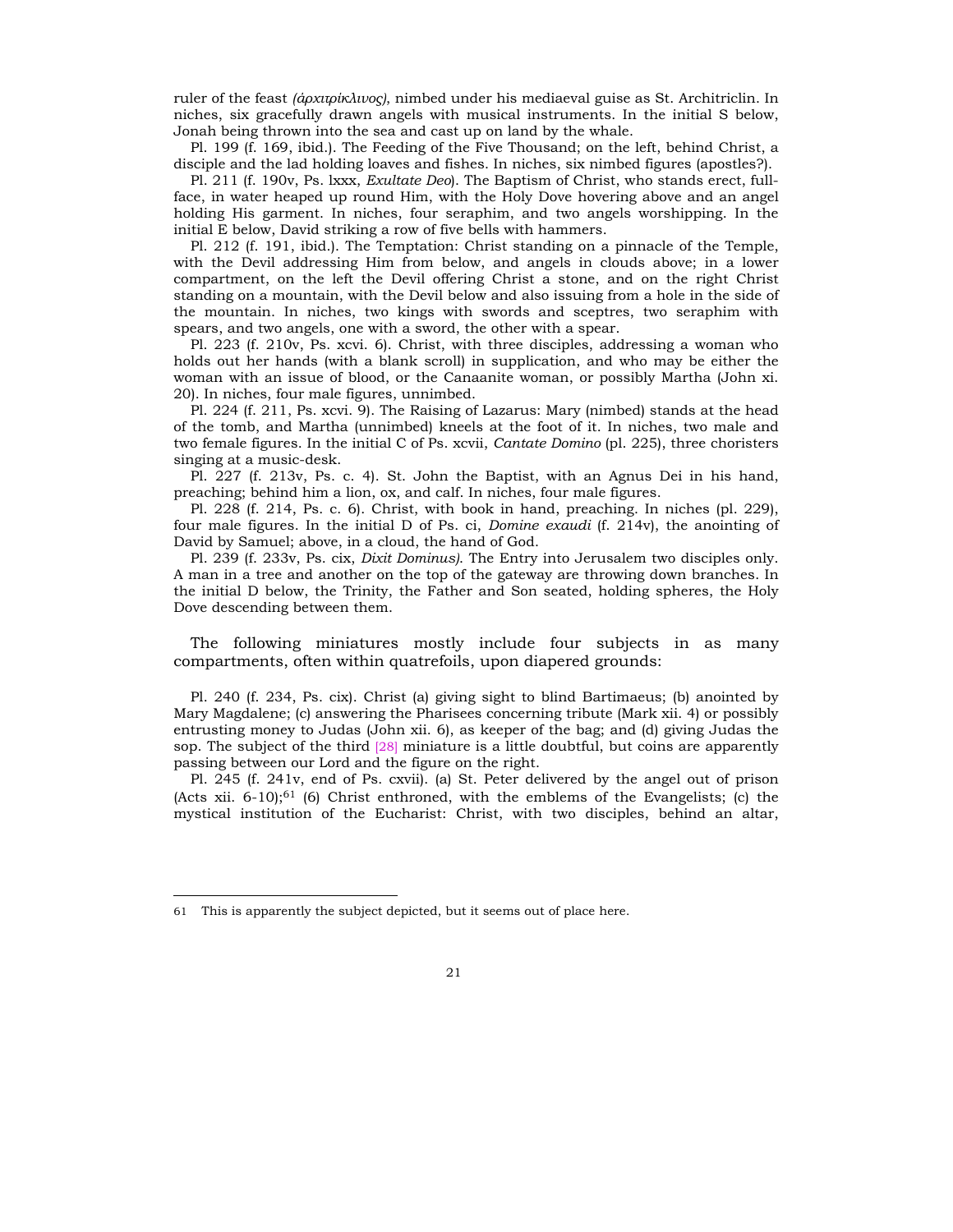pointing to Himself in form of a child sitting on a corner of the altar; $62$  (d) Christ washing St. Peter's feet.

Pl. 246 (f. 242, ibid.). Four scenes at Gethsemane, viz. (a) Christ addresses the three disciples; (b) finds them sleeping; (c) prays a second time; (d) again finds them sleeping.

Pl. 248 (f. 244v, Ps. cxviii. 33). Four scenes at Gethsemane, viz. (a) Christ prays a third time; (6) again finds the three disciples sleeping; (c) addresses those who come to take Him; (d) Judas kisses Him and He is seized, Peter smiting off Malchus' ear. In the initial L below, Christ before the High Priest.

Pl. 249 (f. 245, ibid.). (a) Christ before the High Priest (with mitre); (b) a man seizing another by his cloak (? the young man mentioned in Mark xiv. 51, 52); (c) Christ scourged, the High Priest and Peter standing by; (d) Peter warming himself at the fire, and the maid accusing him.

Pl. 252 (f. 248 v, Ps. cxviii. 79). (a) Christ mocked and buffeted and (b) before Pilate; (c) Judas throwing down the thirty pieces of silver and (d) hanging himself, a devil carrying off his soul.63

Pl. 253 (f 249, Ps. cxviii. 81). (a) Christ again before Pilate, and (b) mocked and scourged; (c) Pilate's wife lying in bed, and a devil appearing to her (a curious version of her dream); (d) Pilate listening to his wife and washing his hands. In the initial D below, Christ bound to a column and scourged.

Pl. 256 (f. 252v, Ps. cxviii. 129). (a) Christ crowned with thorns; (b) the Jews laying hold of Simon of Cyrene; (c) the shaping of the Cross with an axe; (d) the smith's wife forging the nails.64 In the initial M below, a Jew asking Pilate to set a watch by the tomb. [29]

Pl. 257 (f 253, ibid.). (a, b) Christ bearing the Cross, the Virgin also apparently supporting it; (c) nailed to it; and (d) raised upon it, the Jews mocking.

Pl. 260 (f. 256v, Ps. cxix, *Ad dominum cure tribularer)*. The Crucifixion: on the left the Virgin is swooning, supported by one of the Marys, and Longinus,65 kneeling, without his spear, is touching his eyes; on the right are St. John, the centurion, who is pointing to Christ, and a mailed soldier; at the foot of the Cross two men, not soldiers, are casting dice on the seamless coat. In niches, eight male figures, unnimbed. In the initial A below, a pope (with a high conical tiara, springing from a crown and terminating in a ball), king, bishop, and others kneeling before an altar.

 $Pe$  iews helppid hir forto smite, So bat thre nayles war made ful tite; Hir husband saw and stode ful still, He durst noght say bat scho did ill.'

<sup>62</sup> The same subject appears in the Horae of Queen Juana of Castile (Brit. Mus. Add. MS. 18852, f. 323), where a nude child is seated on a cushion under a canopy in the centre of the altar.

<sup>63</sup> The soul is not making its usual exit through the lips, with which Judas had kissed Christ, but through the bowels (*Cursor Mundi*, iii, p. 943).

<sup>64</sup> This is also represented in the Holkham MS., f. 31. See R. Morris, *Legends of the Holy Rood*, E. E. T. S., 1871, p. 84. The story was that the smith to whom the Jews applied to make the three nails happened to be a believer in Christ. He therefore declared he could not forge them as he had injured his hand, and, when they called upon him to show it, it was miraculously made to appear sore. His wife, however, 'a fell woman and full of strife,' came out and scolded him, and forged them herself:

<sup>65</sup> The blind soldier who was compelled by the Jews to pierce Christís side with his spear and whose blindness was healed by the blood falling upon his eyes. See Legenda Aurea, 1846, p. 202; Hulme, *Harrowing of Hell and Gospel of Nicodemus*, E. E. T. S., 1907, p. 63.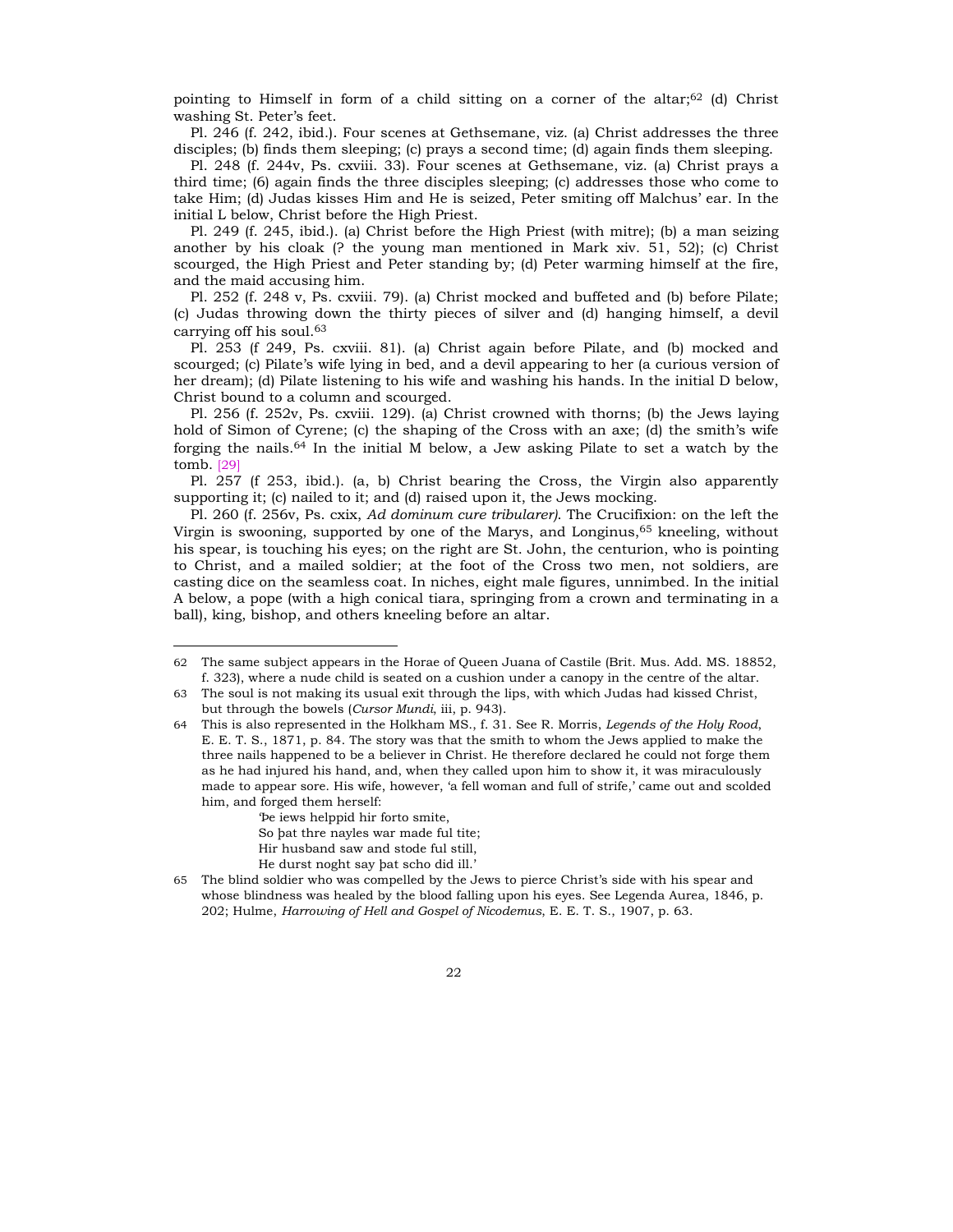Pl. 261 (f. 257, ibid.). (a) Pilate giving Joseph of Arimathaea leave to have the body of Christ;66 (b) the Deposition, Joseph supporting the body and Nicodemus drawing the nail from the feet with pincers, the Virgin on the left, St. John on the right; (c) Pilate and the High Priest giving orders to the soldiers; (d) the Entombment, Joseph supporting Christís head, Nicodemus holding a pot of spices, the Virgin, weeping, and St. John behind.

In the Canticles (ff. 280v-302) there are only six detached composite coloured miniatures; in other cases the subjects are enclosed within the initial letter of the Canticle. The subjects are:

Pl. 274 (f. 280v, *Confitebor)*. (a) Christ lying in the sepulchre, which is uncovered, and soldiers apparently repulsing a disciple, perhaps Joseph of Arimathaea; (b) Joseph sent by the Jews to prison;67 (c) the Resurrection Christ, with resurrection cross, stepping out of the sepulchre, two angels in clouds above, and two sleeping soldiers in the foreground; (d) Christ, with resurrection cross, delivering Joseph from prison. On the left of the last subject, within the same quatrefoil, is another very similar one, in which two angels are delivering a prisoner. The explanation is perhaps to be found in the Taymouth Horae, where there are two similar miniatures, one of which is entitled 'Cy uient nostre seignour apres sa resurexion e deliure ioseph hors de prisun' (f. 125v), and the other 'Cy deliure mychael longis (*sc.* Longinus) [30] hors de prisun' (f. 127).<sup>68</sup> In the initial C below, a kneeling figure (Isaiah) with upraised hands clasped by those of the Almighty in a cloud above.

Pl. 275 (f. 281, ibid.). (a) The Harrowing of Hell: Christ, with resurrection cross, leading Adam and Eve out of the mouth of Hell; (b) the three Marys at the sepulchre, on which the angel is seated; (c) the Supper at Emmaus, the two disciples nimbed; (d) the Incredulity of St. Thomas and the *Noli me tangere* (within the same quatrefoil).

Pl. 276 (f. 281v, *Ego dixi)*. In the initial E, Hezekiah lying in bed with his hands raised in prayer; above, in a cloud, the head of the Almighty.

Pl. 277 (f. 283, *Exultavit)*. In the initial E, Hannah bringing Samuel to Eli (cf. pl. 82a).

Pl. 278 (f. 284, *Cantemus)*. In the initial C, Moses, horned, with hand upraised to the Almighty in a cloud above; on the right Miriam with a tambourine, and the Egyptians whelmed in the Red Sea.

Pl. 280 (f. 286, *Domine audivi)*. In the initial D, the Virgin standing with outstretched arms; above, in a cloud, Christ on the cross.

Pl. 282 (f. 288, *Audite caeli)*. In the initial A, Moses, horned, praying to the Almighty in a cloud above; on the right three Israelites and the flaming mouth of Hell.

<sup>66</sup> This interpretation of the miniature seems probable from its position in the series, but it is not certain. The building on the right (cf. Pl. 274b) looks like a prison, but it is perhaps meant for the gate of the city.

<sup>67</sup> According to the Gospel of Nicodemus the Council imprisoned him until after the Sabbath, when they intended to put him to death, but at night the tower was miraculously lifted from the ground by the four corners and Christ appeared and drew him from under it, the locks and seals remaining intact (Tischendorf, *Evangelia Apocrypha*, pp. 366, 381).

<sup>68</sup> *Descr. Cat.* of Mr. H. Yates Thompsonís collection, second series, 1902, p. 67, no. 266. The source of this story of the imprisonment of Longinus is doubtful. In the Holkham MS., however, it is Nicodemus who is imprisoned as well as Joseph (f. 84), and so also in the romance of *Titus and Vespasian* (ed. J. A. Herbert, 1905, p. 20, 1. 425).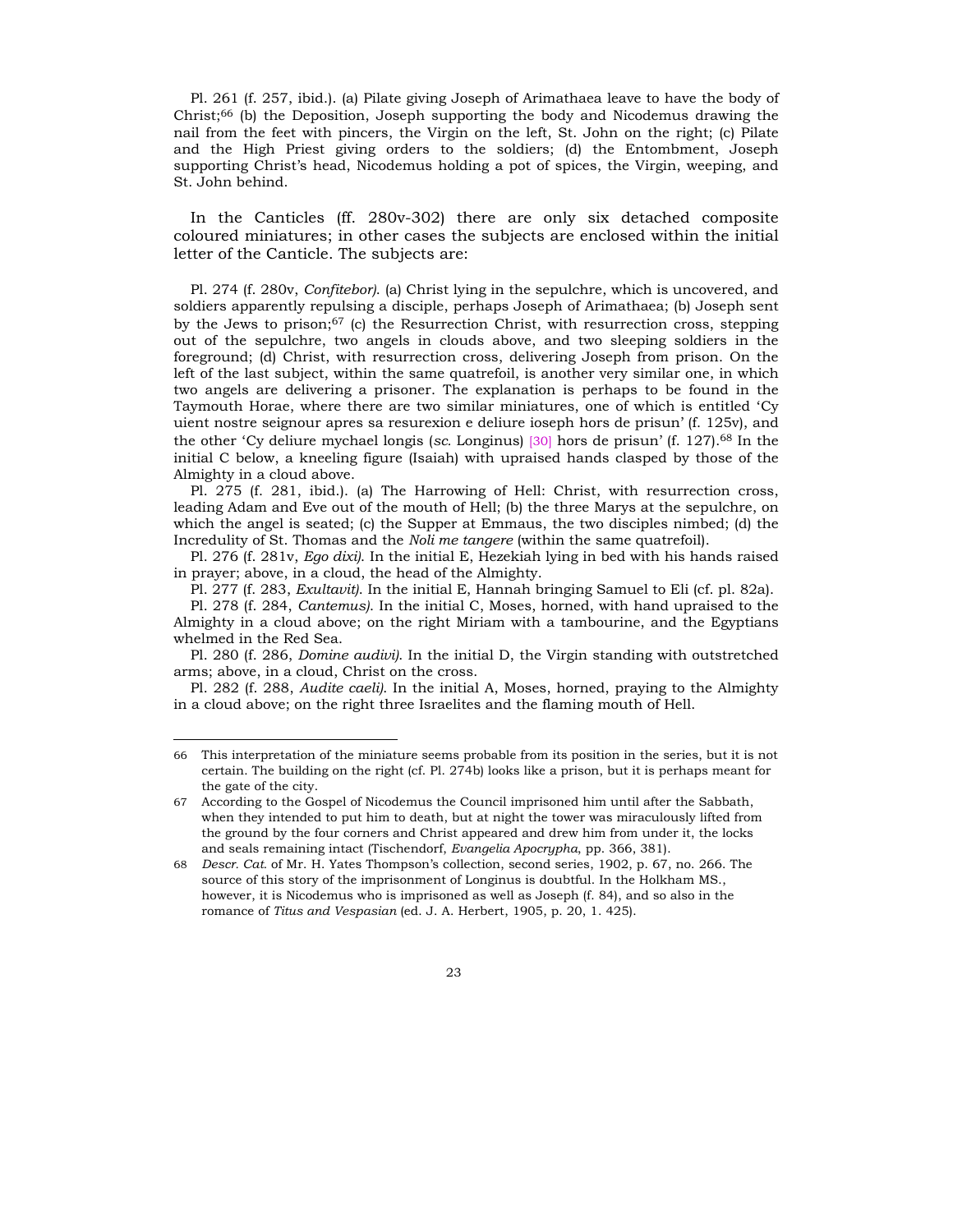Pl. 285 (f. 292v, *Te Deum)*. In the initial T, a bishop with an asperging brush, and five figures in white vestments.

PI. 287 (f. 294, *Benedicite)*. In the initial B, the Three Children in the fiery furnace.

Pl. 289 (f. 295v, *Benedictus*). In the initial B, St. John the Baptist, with the Agnus Dei, standing on a hill, and Pharisees questioning him.

Pl. 290 (f. 296v, *Magnificat)*. In the initial M, the Annunciation, and, on the right, the Virgin kneeling, with the Almighty in a cloud above.

Pl. 291 (f. 297v, *Nunc dimittis)*. (a) The Ascension, the Virgin and five apostles only; (b) Pentecost, the Virgin and five apostles; (c) the death of the Virgin, Christ, standing on the further side of the bed, carrying her soul (nimbed), four apostles in the room and six others outside. In the initial N below, the Presentation in the Temple.

Pl. 292 (f. 298, ibid.). (a) The Funeral of the Virgin, the bier borne by four apostles, the Jew who ventured to touch it hanging to it by his hand;<sup>69</sup> (b) the Coronation of the Virgin; (c) the Entombment of the Virgin by the apostles, St. John seated in the foreground weeping; (d) the Assumption of the Virgin, crowned, within a mandorla supported by four angels, her open tomb below.

Pl. 293 (f. 298v, *Quicumque vult)*. Christ enthroned, holding a sphere, with four angels in clouds adoring; within a lozenge, outside which are the [31] emblems of the evangelists and their names on scrolls. In the initial Q below, a pope, with tiara as in pl. 260, addressing a council.

Pl. 294 (f. 299, ibid.). The Trinity: the Father enthroned, holding a tau-cross on which hangs the Son, over whose head descends the Holy Dove; in the corners four angels, two swinging censers and holding incense-boats.

The Litany (ff. 302v-318) is illustrated with sixteen coloured miniatures, chiefly figures of saints, who from the absence of emblems cannot always be identified, viz.:

Pl. 297 (f. 302v). The Last Judgement: Christ seated on an arc, with hands extended; on His right kneels the Virgin, baring her breast to enforce her appeal for mercy for one of her votaries, who kneels behind her; on His left are other kneeling figures; and above, in clouds, are angels holding emblems of the Passion. In a lower compartment figures in grave-clothes are rising from their tombs at the sound of trumpets blown by two angels. In the initial K, a pope, bishops, and others kneeling.<sup>70</sup>

Pl. 298 (f. 303). St. Peter, with an angel, admitting souls into heaven, where Christ sits enthroned; below, an angel, armed with a sword, is driving souls into hell, where devils are receiving them and casting them into a flaming hell-mouth.

Pl. 299 (f. 303v). The Virgin, enthroned, suckling the Child; above, two angels are supporting drapery behind her (cf. pl. 186). In niches, two angels playing a guitar and a violin, and two others, below, holding tapers.

Pl. 300 (f. 304). Nine small compartments: (1, 2) two six-winged seraphim, standing on wheels; (3-5) three four-winged archangels, holding a sceptre, a sword and sceptre, and (Michael, in armour) a battle-axe; (6) a six-winged angel standing before an altar; (7-9) three six-winged angels, one holding a spear, another a trumpet. The wings of the first six figures are gold, of the others silver.

<sup>69</sup> *Legenda Aurea*, p. 508; cf. the Taymouth Horae, *op. cit.*, p. 67, no. 279.

<sup>70</sup> For a coloured plate of this fine page see Sir E. M. Thompson, *Engl. Illum. MSS.*, 1895, pl. 15.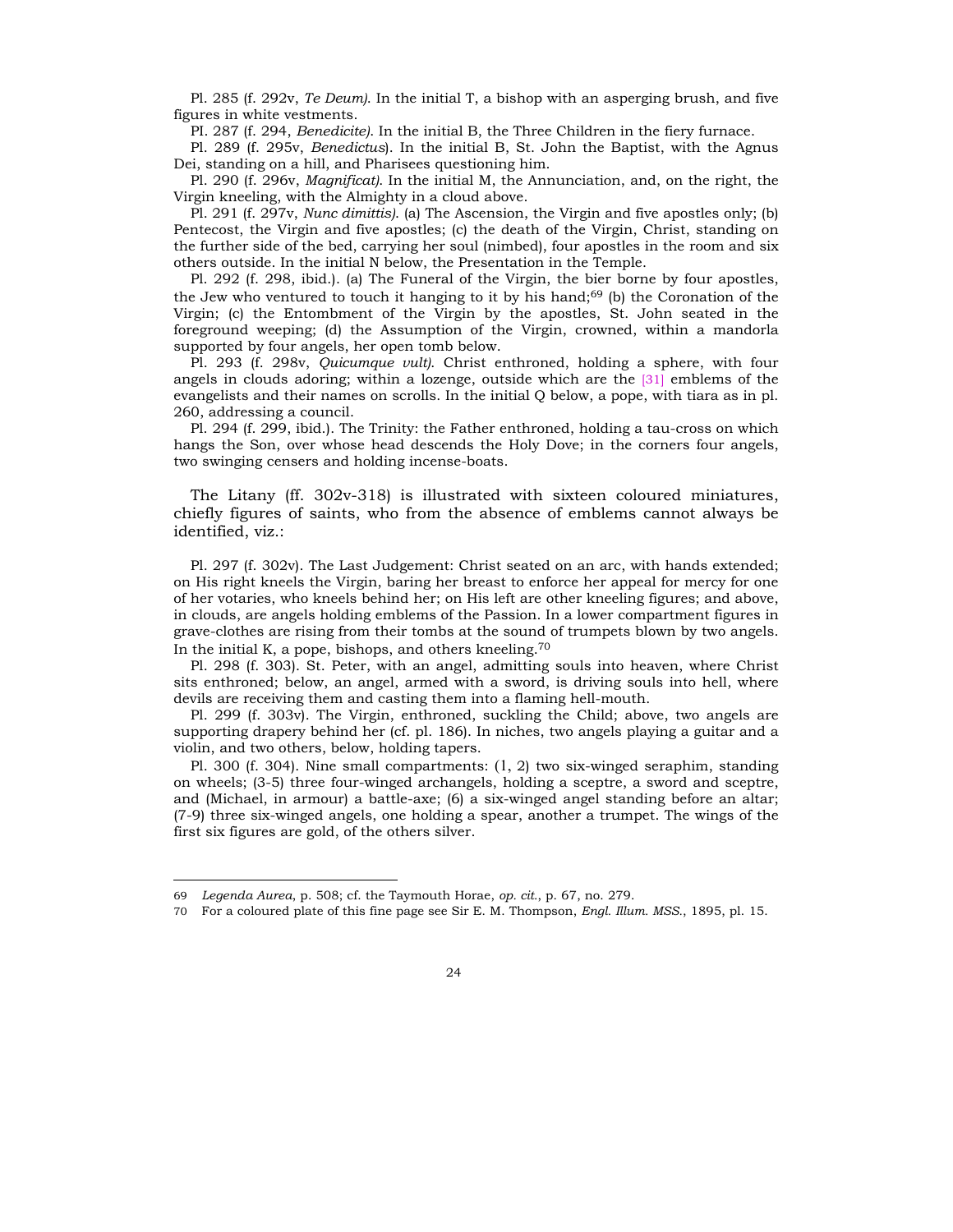Pl. 301 (f. 304v). Moses, horned, standing with three patriarchs on either side of him; below, St. John the Baptist (Agnus Dei) with three prophets on either side.

Pl. 302 (f. 305). Four apostles, without emblems; below, SS. Peter (keys), Paul (a sword), Andrew (a diagonal cross), and John (a palm-branch and eagle).

Pl. 303 (f. 305v). Eight apostles and evangelists, without emblems.

Pl. 304 (f. 306). Eighteen saints (disciples), nine and nine.

Pl. 305 (f. 306v). Eight saints (martyrs), four and four, with or without emblems, including St. Stephen (stones in a napkin) and St. Clement the pope (an anchor). [32]

Pl. 306 (f. 307). Twelve saints (martyrs), eight and four, including a pope, a king, and bishops, and St. Denis (carrying his severed head).

Pl. 307 (f. 307v). Eight saints (confessors), four and four, without nimbi or emblems, including a pope (Silvester) and two bishops.

Pl. 308 (f. 308). Thirteen saints (confessors), nine and four, without nimbi or emblems, including a pope (Leo) and a king.

Pl. 309 (f. 308v). SS. Mary Magdalene (with an unguent-pot), Mary of Egypt (covered with long white hair and holding a loaf), Margaret (piercing a dragon with a long cross), and another (with a palm-branch).

Pl. 310 (f. 309). Seven virgin saints, one holding a palm-branch.

Pl. 311 (f. 309v). Seven kneeling figures, one with a crown and two with mitres; above, Christ in a cloud, His right hand raised in benediction, in His left a sphere.

Pl. 312 (f. 310). Six kneeling figures, three of them women; above, Christ as in pl. 311.

The tinted drawings in the lower margins before mentioned begin on the second page of the Psalms (f. 85 v) and continue without intermission to the end of the Litany (f. 318), their total number thus amounting to 464. They have all been reproduced (pl. 149 sqq.), but from exigencies of space are detached from the rest of the page above them unless it contains a coloured miniature, in which case the page is given entire.<sup>71</sup> The subjects represented are of the most varied interest, including real and imaginary creatures from mediaeval Bestiaries; tilting, hunting and hawking scenes, and other field-sports, games, and pastimes of all kinds; banquets, music and dancing; drolleries and grotesque monsters; and, finally, long series of miracles of the Virgin and lives and passions of saints. The last two classes form a fitting accompaniment to the invocations of the Litany, but the rest have no connexion whatever with the text of the volume and their motives are exclusively secular. According to mediaeval ideas there was nothing incongruous in this method of decorating the margins even of MSS. of the most devotional or sacred character. To many an artist no doubt it was a welcome relief from the usual religious subjects, enabling him to give freer rein to his imagination, and its popularity is evident from the number of volumes in which it was more or less extensively employed, such as the Duke of Rutland's fine thirteenth-century  $[33]$  Psalter,<sup>72</sup> the

<sup>71</sup> The four subjects usually included in a single plate are referred to as *a-d*, though not so lettered on the plate.

<sup>72</sup> New Palaeographical Soc., *Facsimiles*, pt. iii, 1905, pl. 64-66; *B.F.A.C. Exhib. of Illum. MSS.*, no. 43; Herbert, p. 188. This MS. was not acquired by the Rutland family until after it had lost Queen Maryís Psalter.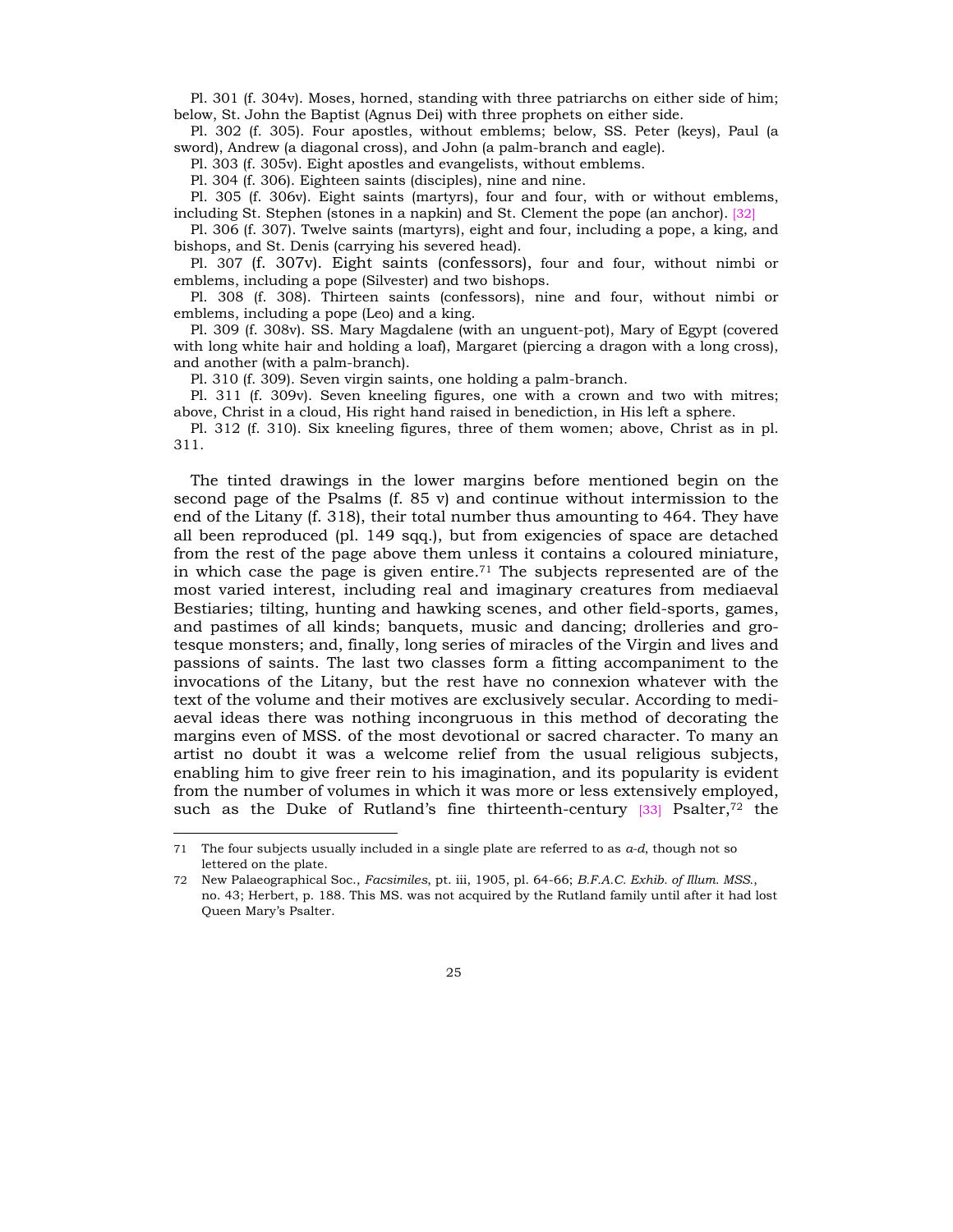Taymouth<sup> $73$ </sup> and Carew-Poyntz<sup> $74$ </sup> Horae, and above all the later fourteenthcentury Louterell Psalter 75 and, in a different class, the canon-law Decretals of Pope Gregory IX in Royal MS. 10 E. iv. In Queen Maryís Psalter these marginal drawings are in the same style and tinted with the same colours as the Old Testament subjects earlier in the MS. They are, however, on a rather smaller scale and are executed with still greater delicacy, freedom, and vivacity, while at the same time they are distinguished from those in some other MSS., especially Royal MS. 10 E. iv, by the complete absence of anything of a coarse or unseemly nature. For the extremely curious illustrations of mediaeval natural history with which they begin the artist evidently had recourse to the thirteenth-century Norman-French poem of Guillaume le Clerc, printed under the title *Le Bestiaire.*<sup>76</sup> But although, in the main, he follows this poem closely and with the same order of subjects, he adds a few others (pl. 167d-172c) which do not appear in the published text, so that he either used a fuller MS. than any now known or supplemented Guillaume le Clerc from some other authority. This was probably the same Latin prose moralized Bestiary which seems to have furnished Guillaume himself with his materials, and which is contained in the first two of four books forming a composite collection on natural history printed as an appendix to the works of Hugh of St. Victor.77 This well-known author, however, was only responsible for the second book (the one most used by Guillaume), the first being by Hugh Foliot, while the other two are anonymous.78 With regard to the drawings here, it is uncertain whether they are copied by the artist from illustrations in some manuscript authority or merely [34] express his own idea of the creatures as there described in the text. In either case many of them appear under strange disguises, the owl, for instance, being turned into a bat and the viper into a beast with four legs. As no names or descriptive titles are attached he presumably supposed that the subjects would be easily recognized. However that may have been in his own time, some explanation is now needed to make them intelligible, and it is given in the list which follows79:-

Pl. 149, ff. 85v-87. The lion (G. 11. 137-238, H. ii. ch. 1): (a) how it scents the hunter and covers up its tracks with its tail; (b) how it sleeps with its eyes open; (c) how its

<sup>73</sup> See above, p. 24, note; H. Y. Thompson, *A Lecture on some Engl. Illum. MSS.*, 1902, P. 20, pl. xiv-xxx.

<sup>74</sup> M. R. James, *Descr. Cat. of MSS. in the Fitzwilliam Museum*, no. 48, p. 100.

<sup>75</sup> New Pal. Soc., *Facsimiles*, pt. ii, 1904, pl. 41-43; Soc. of Antiquaries, *Vetusta Monumenta*, vi, pl. xx-xxv.

<sup>76</sup> R. Reinsch, *Le Bestiaire. Das Thierbuch des normannischen Dichters Guillaume le Clerc*, Leipzig, 1892.

<sup>77</sup> Migne, *Patr. Lat.,* clxxvii, col. 13. The ultimate source of all mediaeval moralized Bestiaries was the early Christian allegorical collection known as *Physiologus*.

<sup>78</sup> B. HaurÈau, *Les åuvres de Hugues de St. Victor*, 1886, p. 169.

<sup>79</sup> G. refers to Guillaume le Clerc and H. i, H. ii to Hugh Foliot and Hugh of St. Victor respectively. It will be noticed that the order of subjects in the Latin Bestiary is quite different from that in G. and in these drawings.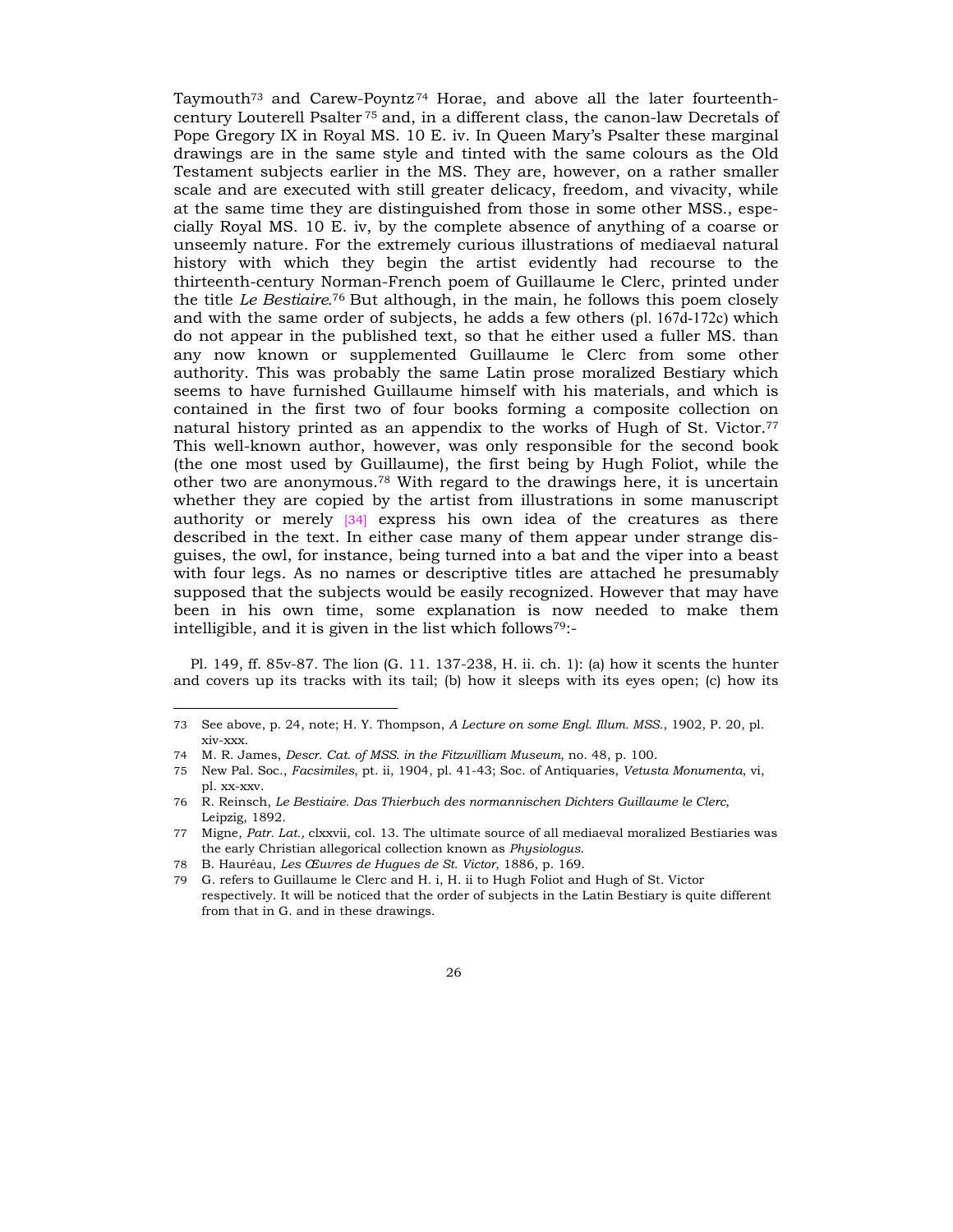cubs are born dead and so remain for three days, when their sire breathes life into them; (d) how it is not easily angered unless it is hurt.

Pl. 150, ff. 87v-89. The antelope (aptalos, G. 239-278, antula, H. ii. 2) (a) how, when thirsty, it goes to the Euphrates to drink; (b) how it is so swift that it cannot be caught unless its horns are entangled in the branches of trees.

Ibid. The serra (G. 399-456, H. ii. 22), a winged sea-monster, properly perhaps the sword-fish: (c) how it runs on the waves; (d) how it races a ship and puts it in peril.

Pl. 151, ff. 89v-91. The caladrius or charadrius (G. 457-520, H. i. 48, ii. 31), a white bird: (a) how, when it perches on the bed of a sick man and looks towards him, he will recover, but if it averts its head (b), he will die.

Ibid. The pelican (G. 521-614, H. i. 33, ii. 27): (c) how the young peck their parents, who retaliate and kill them; (d) how on the third day the mother-bird in remorse recalls them to life by blood from her breast.

Pl. 152, ff. 91v-93. (a, b) Men scaring away a bat. The artist here seems to have misunderstood his authority, both G. (615-656) and H. (i. 34) speaking, not of the bat, but of the nycticorax or screech-owl.80

Ibid. The eagle (G. 657-738, H. i. 56): (c) how, when it is old and its wings are heavy and its eyes dim, it seeks a clear fount of water and soars straight above it, so high that it burns its wings and eyes in the sun, and then drops into the water and bathes three times, and its youth is renewed; (d) how it tests its young by exposing their eyes to the rays of the sun.

Pl. 153, ff. 93v-95. The phoenix (G. 739-820, H. i. 49): (a) how it burns itself to death, and (b) how a new phoenix rises from the ashes. The figure on the right is presumably the priest of Heliopolis. [35]

Ibid. The upupa or hoopoe (G. 821-870, H. i. 52): (c) how, when it is old, its young pluck out its worn feathers and cherish and feed it until (d) new feathers have grown and it can fly again.

Pl. 154, ff. 95v-97. The ant (G. 871-1052, H. ii. 29): (a) ants swarming on an ant-hill; (b) how in Ethiopia there are other ants as large as dogs, $81$  and how they attack those who come to take the gold which they guard.

Ibid. The sirens (G. 1053-1112, H. ii. 32), one represented as half woman, half-bird, the other as a mermaid holding up a mirror: (c) how they lull mariners to sleep with their singing and (d) then destroy them.

Pl. 155, ff. 97v-99. The hedgehog (G. 1113-1170, H. ii. 4): (a) how at vintage time it climbs a vine and shakes down the grapes and then rolls over them on the ground, so that they adhere to its spines and it can so carry them to its young;<sup>82</sup> and (b) how it defends itself when attacked.

Ibid. The ibis (G. 1171-1306, H. i. 57): (c) how it dwells on the shores of lakes or the sea and (d) feeds on carrion.

l

ëFormiz dí altre manere sont En Ethiope la amont; De chens ont tote la faiture, E sont ben de for estature.'

 These are the ants (perhaps really the scaly ant-eater) spoken of by Herodotus, iii. 102, from which the golden sand dug out by them could only be obtained by stratagem.

82 G. le Clerc says it does the same with apples, and it is perhaps this fruit which is here represented.

<sup>80</sup> Wicticorace, un oisel de malvaise estrace', G.

<sup>81</sup> So Guillaume le Clerc, l. 961,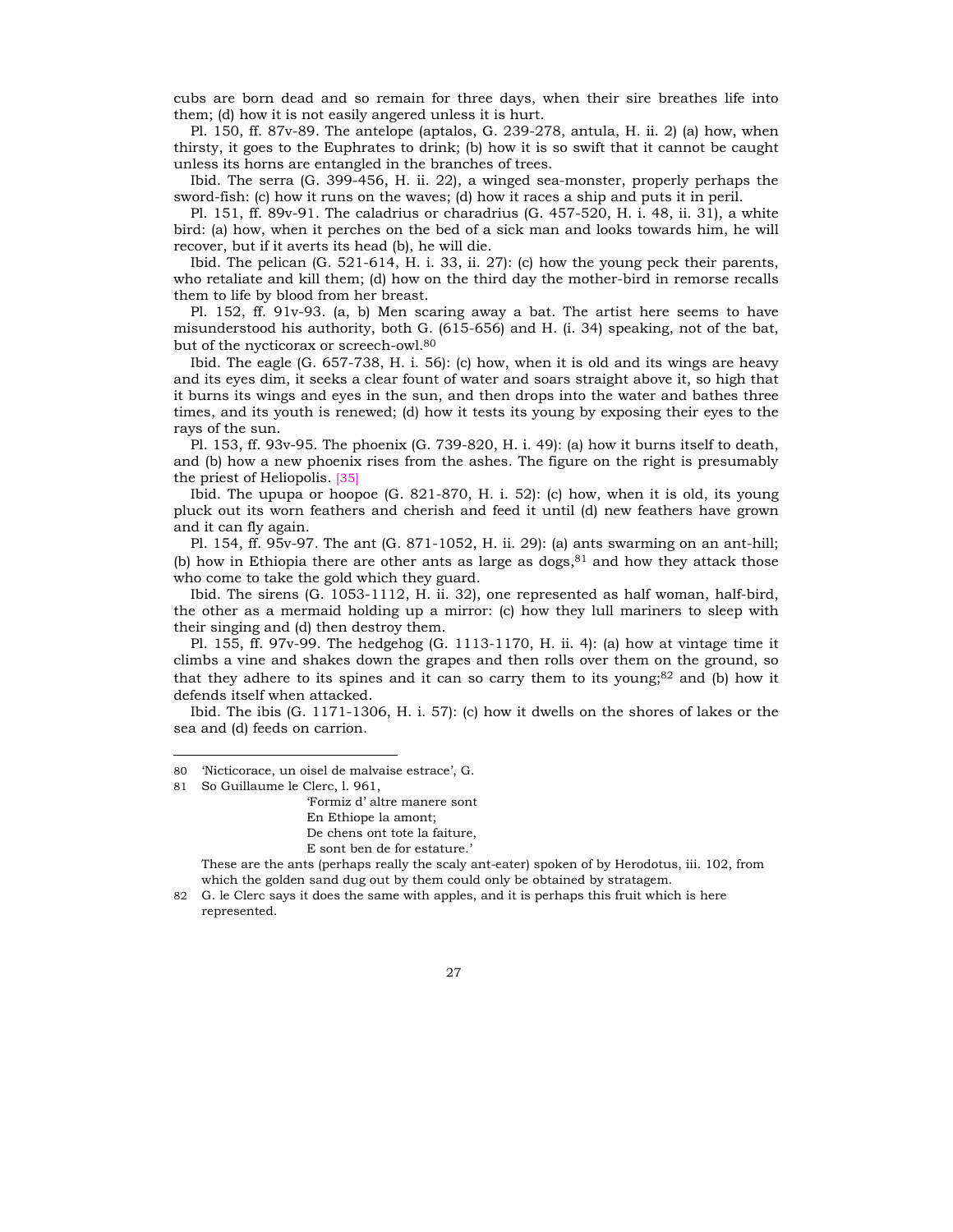Pl. 156, ff. 99v-101. The fox (G. 1307-1374, H. ii. 5): (a) how, when hungry, it pretends to be dead, and (b), when the birds perch on its body, seizes and devours them.

Ibid. The unicorn (G. 1375-1476, H. ii. 6): (c) how it is so strong and valiant that it encounters the elephant; and (d) how hunters can only kill it by sending a virgin into its haunts, when it lays its head in her lap and falls asleep.

Pl. 157, ff. 101v-103. The beaver (G. 1477-1566, H. ii. 9): (a) how it bites off the glands for the sake of which it is hunted, and (b), when the hunter comes up, throws itself on its back to show that it is without them.

Ibid. (c) The crocodile (G. 1643-1728, H. ii. 8). Certainly intended to represent this beast, though its form is not recognizable. In G. the hyaena precedes it.

Ibid. (d) The hyaena (G. 1567-1642, H. ii. 10): how it tears dead bodies from tombs and devours them.

Pl. 158, ff. 103v-105. (a) The hyaena (continued): how it mimics the human voice outside a house and, when the owner opens the door, springs upon him.

Ibid. (b) The hydrus, enhydris, or water-snake (G. in conjunction with the crocodile, H. ii. 7): how it hides in the mud, and when the crocodile is [36] asleep enters its mouth, is swallowed alive, and eats its way out through its enemy's side. $83$ 

Ibid. (c, d) The ibex or wild goat (G. 1729-1830, H. ii. 13): how it lives in the mountains and descries the hunter from afar.

Pl. 159, ff. 105v-107. (a, b) The wild ass (G. 1831-1926, H. ii. 11) how the single male in a herd examines a newly born foal, and, if it is a male, emasculates it from fear of rivalry.

Ibid. (c, d) The ape (G. 1927-1964, H. ii. 12). G. has nothing that corresponds exactly to these two scenes (in the first of which the ape appears to be drawing on a boot), but he speaks of apes being kept as pets by great men, and they probably allude to this.

Pl. 160, ff. 107v-109. (a, b) The ape (continued): how the mother ape, when pursued, carries her favourite young one in her arms and the other on her back, and how it results that she is apt to drop the former, while the latter maintains its hold.

Ibid. (c, d) The panther  $84$  (G, 2029-2206, H, ii. 23): how after a meal it sleeps for three days, and how, when it wakes and roars, it emits such a sweet odour that all the beasts (except the dragon) congregate to inhale it.

Pl. 161, ff. 109v-111. (a, b) The fulica (G. 1965-2028, H. i. 58) how it lives on the water and builds its nest there or on a rock, and how it feeds on fish ('toz jors mangue bon peisson', G.).

Ibid. (c, d) The whale (G. 2239-2344, H. ii. 36, De aspidochelone, also identified with the sea-tortoise): how it rests on the surface of the sea and mariners anchor to it and

83 H. speaks of it as 'draco multorum capitum', as if identical with the hydra, and it is represented with three heads here.

84 It is tinted in various colours, as in G. (where it is preceded by the fulica),

ëCar ele est blanche e ynde e bleue jalne e verte e russe e bise coloree en meinte guise.'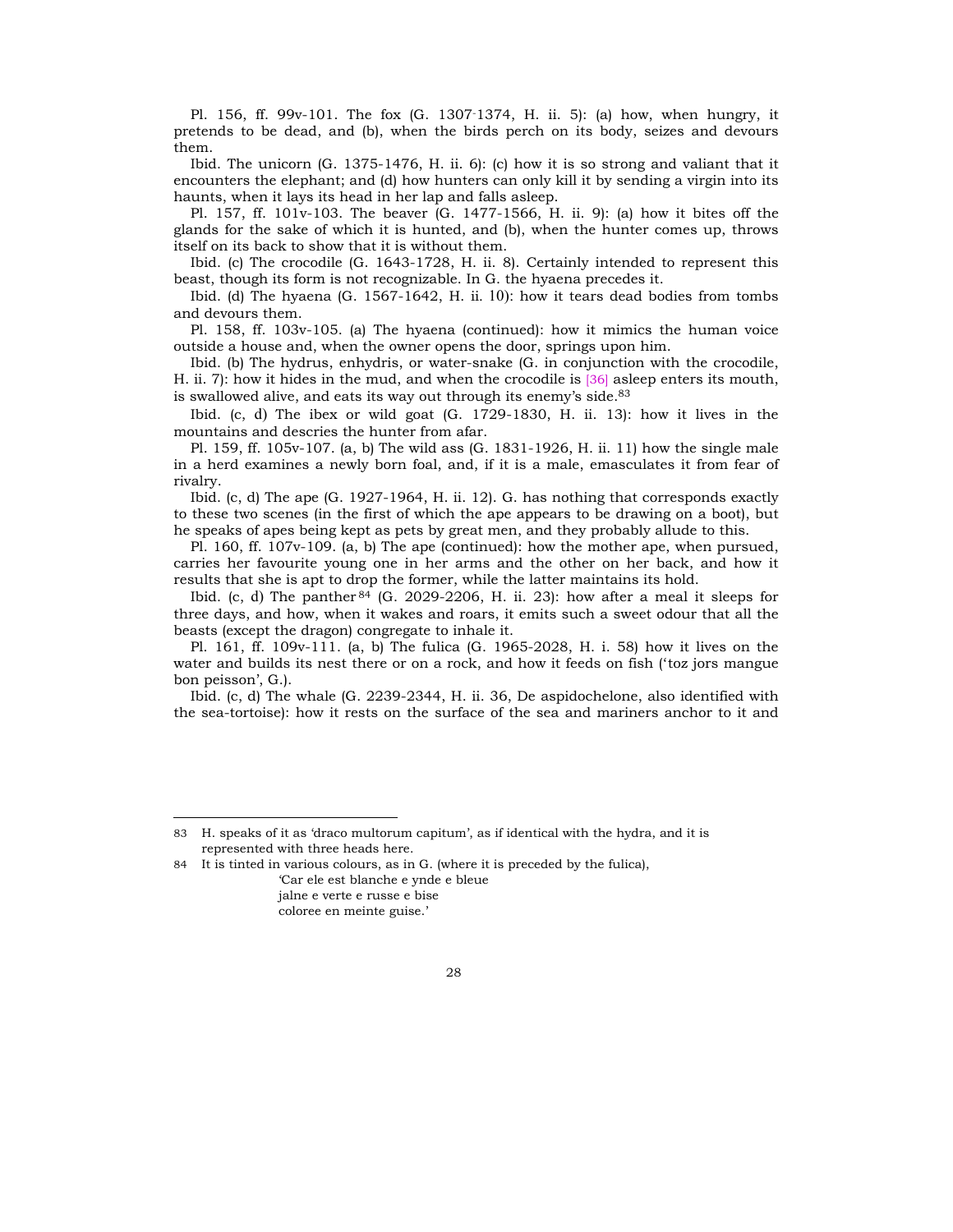light a fire upon it, thinking it to be an island, and how, when roused by the heat, it plunges to the bottom and carries the ship with it.85

Pl. 162, ff. 111v, 112. (b, c) The partridge (G. 2345-2418, H. i. 50): a covey rising from a field of corn, and others being caught by a man with a drop-net.<sup>86</sup> [37]

PL. 163, f . 112v. The weasel (G. 2419-2561, H. ii. 18): how it conceives through the mouth and gives birth through the ear.

Pl. 164, ff. 113-114v. (a) The weasel (continued): how it carries its young from place to place in its mouth.

Ibid. (b, c) The ostrich (G. 2589-2648, H. i. 37): how it lays its eggs on the ground and how it vainly attempts to fly. The next scene (c) represents a man feeding an ostrich with horseshoes and nails. This is not in G., but comes from the *Physiologus*, as in Cahier, *MÈlanges díArchÈologie*, ii, p. 197, ëPhysiologe dist quil est de tel nature que it mangue fer se it le trueve.'

Ibid. (d) The turtle-dove (G. 2649-2736, H. i. 25): two doves standing beak to beak.

Pl. 165, ff. 115-116v. (a) The turtle-dove (continued): a dove perched on a dead tree mourning its lost mate.87

Ibid. (b, c) The stag (G. 2737-2821, H. ii. 14): four stags in water, in allusion to Ps. xli. 1 (Cahier, iii, p. 266); how the stag, when old, draws serpents from their holes with its breath and eats them, and its strength is renewed by their venom.

Ibid. (d) The salamander (G. 2822-2882, H. ii. 16). This beast, which according to the Bestiaries is unharmed by fire and extinguishes it, follows the stag in G. and appears to be represented in the next drawing here (pl. 166a); but there is nothing either in G. or H. that corresponds to this subject, in which it is biting a dragon.

Pl. 166, ff. 117-118v. (a) The salamander (continued): how, when it climbs a tree, it poisons all the fruit.

Ibid. (b, c) The pigeon (G. 2883-3174, H. i. 1, 2): pigeons flying into, and out of, a pigeon-house.

Ibid. (d) The elephant (G. 3 175-3296, H. i. 25, 26): how the female, after eating mandragora (pl. 167b, c), gives birth to her young over water from fear of the dragon.<sup>88</sup>

'Ouant le mustre la chalor sent Del feu qui desus lui s'esprent, Donc se plonge par grant rador Aval en la grant parfondor, fet od sei la nef plonger

tote la gent periller.'

86 Neither scene comes directly from G., though suggested by his lines,

ëCest la perdriz que nos veom,

Que nos si volenters mangom.'

87 As explained in G. 1. 2658,

l

ëE si par aventure pert La femele son compaignon, James puis en nule saison N'ert ore qu'ele ne s'en doille. James sor verdor ne sor foille, Qu'el puisse, ne s'asserra.'

<sup>85</sup> This is the well-known story of which various versions appear in the Voyage of St. Brendan, the First Voyage of Sindbad, and elsewhere (see H. Ward, *Cat. of Romances in the Brit. Mus.*, ii, 1893, p. 519). For a twelfth-century picture of it see *Brit. Mus. Reproductions from Illum. MSS.*, ser. iii, 1910, pl. xiii. As G. expresses it, l. 2275,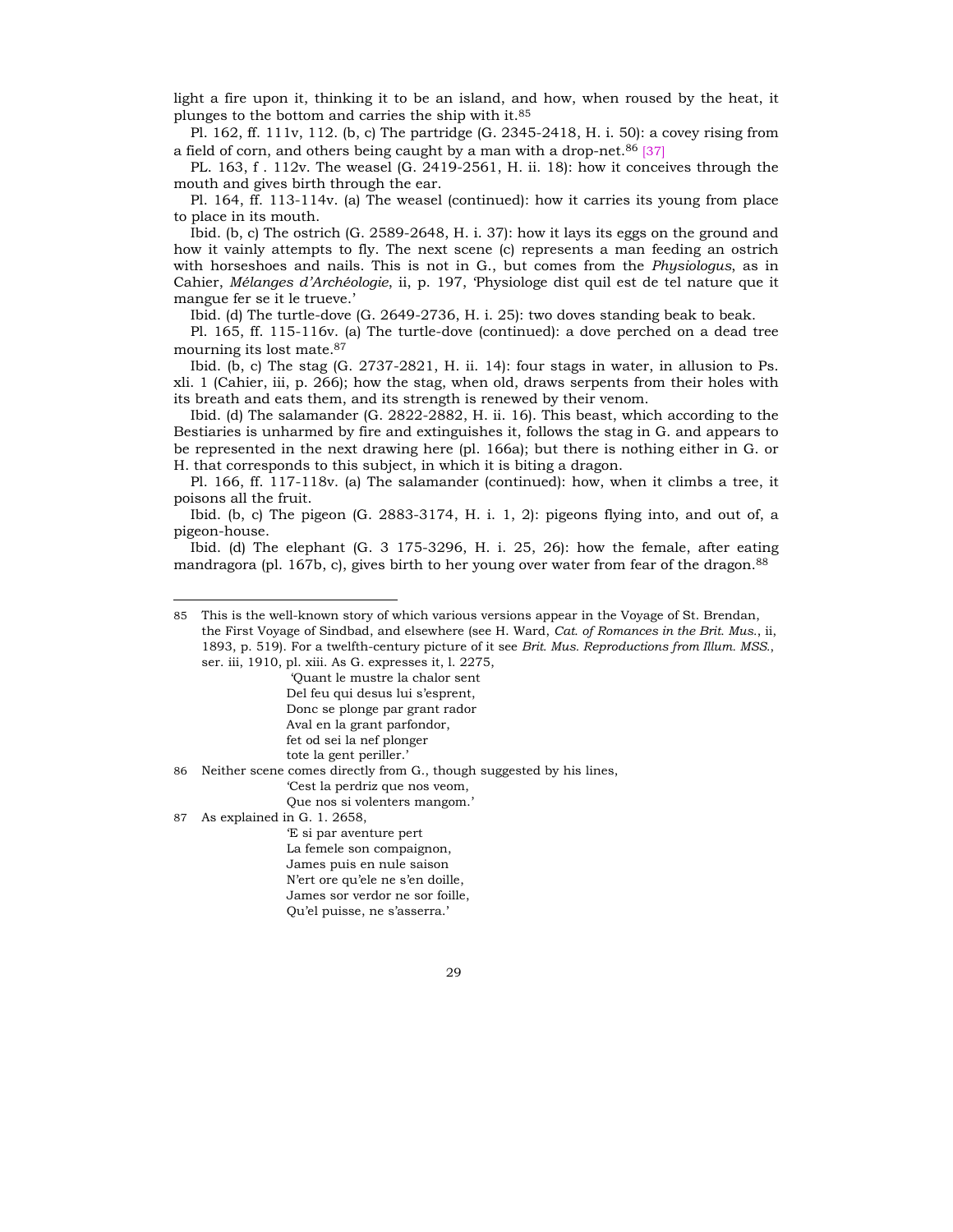Pl. 167, ff. 119-120v. (a) The elephant (continued): how it is used in war for carrying a tower full of armed men.

Ibid. (b, c) The plant mandragora or mandrake (G. 3297-3332, H. ii. 26): how its roots grow in human form, male and female, and shriek when torn from the ground;  $89$  and (c) how it is of potent service in medicine. [38] Neither G. nor H. says anything of the dog which appears here in the first drawing. The story  $90$  was that any one who heard the plantís cry died or went mad. It was therefore a custom to tie a hungry dog to the plant by a cord and place a piece of meat beyond its reach. To get at the meat the dog tugged at the cord and dragged up the plant, while its master remained safely out of hearing.  $91$ 

Ibid. (d) The wolf (H. ii. 20): how, when it sees a man before it is seen by him, the man loses his voice (partly in pl. 168 a).

Pl. 168, ff. 121-122v*.* The wolf (continued): (a) see above; (b, c) how, when it goes to take a sheep from a fold, it moves against the wind.

Ibid. (d) The tiger (H. iii. i): how, when its cub is carried off, it pursues the ravisher.

Pl. 169, ff. 123-124v. (a) The tiger (continued): how, if the ravisher throws down a mirror, it is deceived by its own reflection, and thinks it has recovered its cub.

Ibid. (b, c) The crane (H. i. 39, Cahier, ii, p. 142): how at night cranes take watch in turn and hold a pebble in one claw to keep them awake; and how in flying from place to place they keep regular order.

Ibid. (d) The peacock (H. i. 55, Cahier, ii, p. 161): two peacocks, head to head.

Pl. 170, ff. 125-126v. (a) A peacock and a peahen.

-

Ibid. (b, c) The aspis (H. ii. 30, Cahier, ii, p. 148): how, when loath to yield to the charms of music, it lays one ear close to the ground and stops the other with its tail; and how it guards the tree which distils balm and is lulled to sleep with music by those who come to take the balm.

Ibid. (d) The viper (H. ii. 21, Cahier, ii, p. 134), strangely represented as a quadruped: how the male inserts his snout into the mouth of the female, who bites it off and so conceives her young.

Pl. 171, ff. 127-128v. (a) The viper (continued): how its young eat their way out of their mother's womb through her side.

Ibid. (b, c) A creature called 'serpens' in H. (iii. 53) and 'une beste que on apele woutre' in Cahier (ii, p. 143): how, when it sees a man naked, it is afraid of him, but if he is clothed, it attacks him.

Ibid. (d) The owl (H. i. 44): how it is mobbed by other birds and driven away (partly in pl. 172 a).

Pl. 172, ff. 129-130v. (b, c) The crow (H. i. 25, Cahier, ii, p. 156) how it does not feed its young till they begin to be black like itself, but they subsist on dew; and how, when it finds a corpse, it first pecks out the eye. [39]

89 'Si dit l'en, quant ele est cuillie, E si alcuns oeit le cri Qu'ele se pleint e brait e crie; Mort en serreit e malbailli.' So G. l. 3309; cf. Romeo and Juliet, iv. iii. 47, 'And shrieks like mandrakes torn out of the earth, that living mortals, hearing them, run mad.'

<sup>88</sup> Parturit super aquam, et hoc propter draconem facit, qui insidiatur pullis eius', H.

<sup>90</sup> It is mentioned in the metrical French Bestiary of Philippe de Thaun (T. Wright, *Popular Treatises on Science*, 1841, p. 101). See M. F. Mann, *Der Physiologus des Philippp von Thaun and seine Quellen*, 1884.

<sup>91</sup> With the exception of a chapter on the 'diamant', the printed text of Guillaume le Clerc comes to an end after this.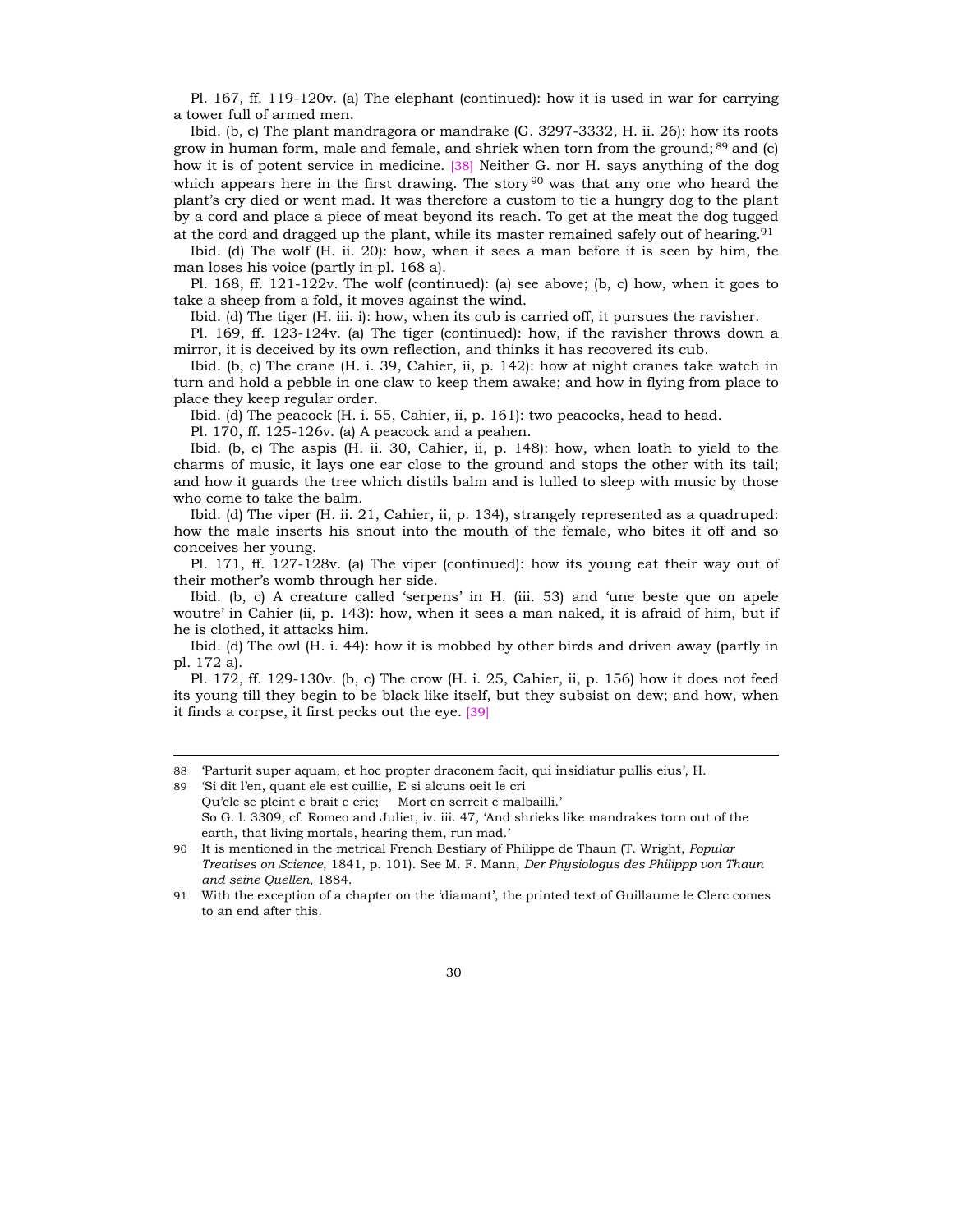The subjects which follow down to pl. 219b are more miscellaneous and disconnected. The majority, however, are delightfully graphic illustrations of contemporary life, and are consequently of the highest interest for English social history as well as art. The large number of grotesque figures interspersed among them also have a special interest of their own. Their fantastic imagination and exquisitely delicate drawing entitle them to rank with the best examples of this characteristic style of fourteenth-century ornamentation, and they are no less remarkable for the spirit and humour displayed in the fierce encounters in which they are frequently engaged (e.g. pl. 176-180). In the more realistic drawings mediaeval life is depicted in its pleasanter aspect, though a more brutal side is shown in bull-baiting (pl. 182a) and shooting at a cock tied to a post (pl.193d). Among martial subjects we have knights charging and unhorsing one another and battling furiously in a *mêlée* (pl. 174, 207, 208), a knight pursuing and overcoming a Saracen who has abducted a lady (pl. 186a, b), and even two adventurous damsels tilting with lances (pl. 216a). In all these scenes, the last of which is no doubt, like the diverting episode of the fox, with mitre and pastoral staff, preaching to the birds (pl. 192a), merely a caricature, the action of horses and riders alike is extraordinarily animated and natural. The same qualities are also conspicuous in the more numerous drawings which are concerned with hunting and falconry, where the hounds and hawks, and the stags, hares, rabbits, herons, and ducks, which are the objects of the chase, are all drawn with equal skill and fidelity to nature. In these manly sports, as in similar series in the Taymouth Horae 92 and other MSS., women play a prominent part, being represented not only as riding out in quest of game, casting a hawk (pl. 188, 204), and blowing a horn (pl. 189c), but also as piercing the head of a stag with an arrow (pl. 189d) and as ferreting and netting rabbits and knocking them over with sticks (pl.191a, b). Other sports and amusements treated in less detail include sword-and-buckler play (pl. 183a, b), wrestling in various forms (pl. 193c, 194a, 197b), archery both with bow and cross-bow (pl. 193d, 194a), and swimming (pl. 200a, b), together with top-whipping (pl. 195b), bob-cherry or bob-apple (pl. 196c), [40] club-kayles or ninepins (pl. 196d), knuckle-bones (pl. 197a), and draughts (pl. 216c); and elsewhere showmen are leading about a tame bear (pl. 173) and a lion (pl. 206c), and boys hold birds and butterflies captive at the end of a string (pl.195a). A subject several times repeated with slight variations represents four persons (in one case a monk, friar, and nuns, and in another caricatured by apes) standing in a row, generally with hands connected, and accompanied, either on the same or the opposite page, by musicians. They may possibly be dancers, but are more probably a quartet of singers. Of musical instruments, many of which are played by grotesques (pl. 212-215), the mandora and fiddle are the most frequent, but the trumpet, harp, hand-organ, psaltery, pipe and tabor, bagpipe, tambourine, and others also appear. Some of the performers are dancing to their own music; others are providing music at banquets (pl.

<sup>92</sup> H. Y. Thompson, *A Lecture on some Engl. Illum. MSS.*, pl. xvii-xxviii.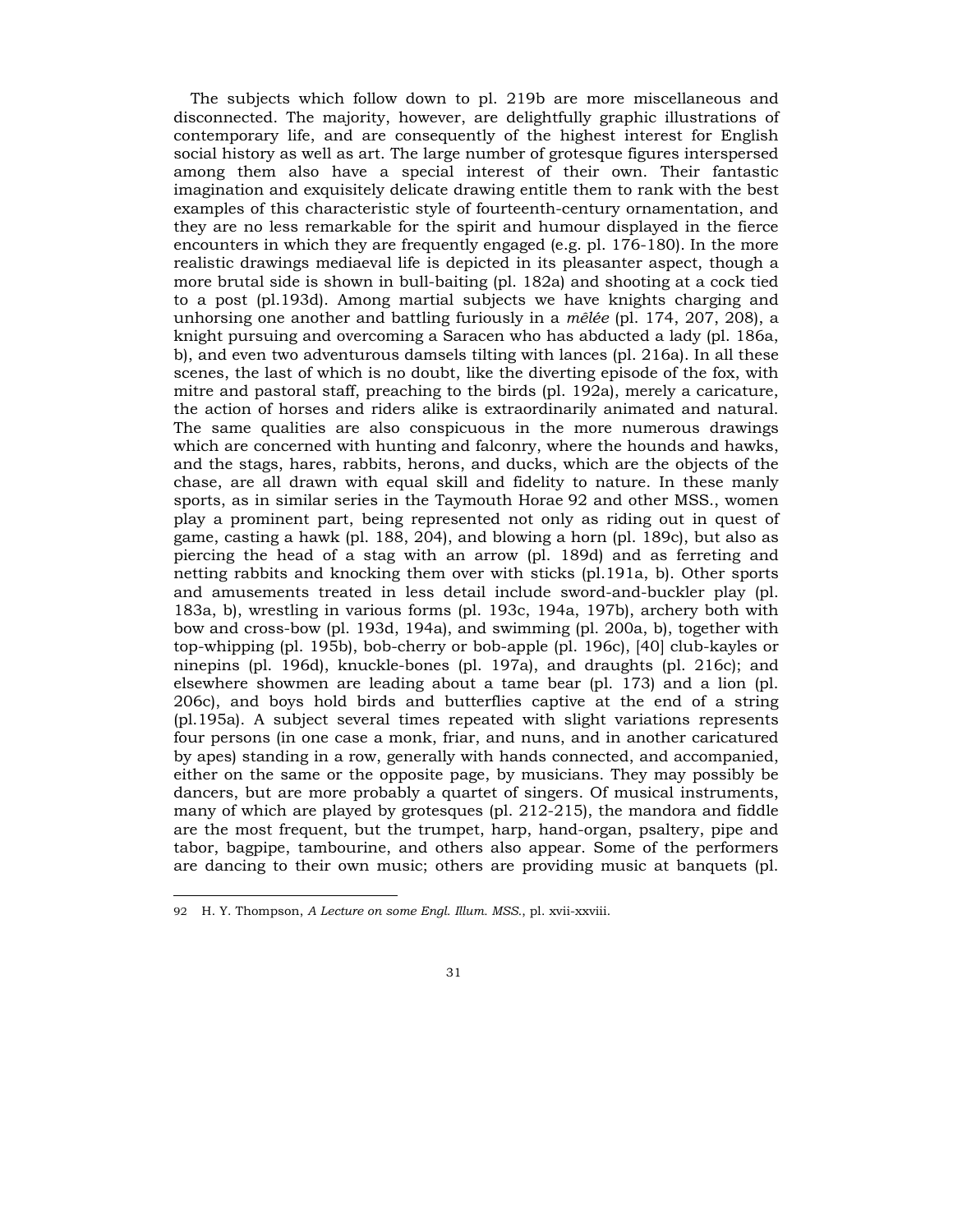218d, 219a), and in one instance a fiddler is heading a procession of dishes (pl. 207c). The following is a complete list of subjects:

Pl. 172 (d), f. 130v. A bear and horse fighting or playing together.

Pl. 173, f. 131. A man leading a bear and whipping it for springing at a woman.

Pl. 174. A mounted knight charging another (who has lost his weapons) and piercing him with a lance.

Pl. 175-181, ff. 132-144. Combats of half-human and other grotesques, mostly mounted, and of dragons, rams, cocks, fish, &c.

Pl. 182, ff. 144v-146. (a) Dogs baiting a bull; (b) dogs attacking a boar; (c) a griffin springing at a lion, which is apparently expressing contempt; (d) an archer, half-length, on a long-eared lion, shooting at a man in armour, half-length, on a horned horse.

Pl. 183, ff. 146v-148. (a, b) Two men with swords and small round bucklers fighting; (c) two mounted grotesques with bow and lance fighting; (d) a grotesque, half-knight, half-dragon, encountering two snails.

Pl. 184, f. 148v. A lion and dragon fighting.

Pl. 185, f. 149. A grotesque formed of a human head, with a single horn and long ears, and the hind quarters of a winged beast with claws.

Pl. 186, ff. 149v, 150. (a) A mounted knight, with fan-crested helm and ailettes, pursuing a turbaned Saracen who is carrying off a lady; and (b) the same two fighting.

Pl. 187, f. 150v. A mounted hunter with two hounds pursuing a stag.

Pl. 188, f. 151. A mounted man and two women (who ride astride) hawking, with a man on foot holding a lure, and a hawk striking a duck.

Pl. 189, ff. 151v-153. (a) A mounted hunter, followed by a man on foot carrying a bow, and by two dogs; (b) two dogs hunting a stag;  $[41]$  (c) two women on horseback (riding astride), one blowing a horn; (d) a woman who has just drawn a bow, and a dog seizing a stag, which has an arrow in the back of its head.

Pl. 190, ff. 153v-155. (a) Four men urging on a small dog, and a boy behind holding two greyhounds in a leash; (b) a man with two greyhounds, one of which is seizing a hare; (c) two men, one blowing a horn, and two dogs; (d) a stag on its back, with two dogs seizing it, and a man blowing a horn.

Pl. 191, ff. 155v-157. (a) A woman putting a ferret into a rabbitís hole, and another netting a rabbit as it comes out; (b) two women clubbing rabbits; (c) two youths on horseback, each carrying a hawk; (d) a mounted youth, and a hawk striking a heron, which turns in the air and opposes its sharp beak to the blow.

Pl. 192, ff. 157v-159. (a) A fox, with mitre and pastoral staff, preaching to a crane, goose, duck, and robin; (b) a woman striking with a distaff at a fox running away with a duck in its jaws; (c) a group of three men and two women; (d) two knights tilting, each standing up in a boat with two scullers.

Pl. 193, ff. 159v-161. (a) A man striking with a lance at an ape which is climbing a tree; (b) two men, one with a club, and a fox (?) running off with a hen; (c) two men, stripped to their drawers, wrestling, each holding the ends of a scarf wrapped round the otherís neck, with two groups of spectators, one of whom holds up a pole with a cock at the top as a prize for the winner; (d) two men shooting arrows at a cock and another bird.

Pl. 194, ff. 161v-163. (a) Two men wrestling, each mounted on another manís back; (b) two men, one standing and the other sitting, each with one leg extended, sole to sole, another man standing by; (c) two men with cross-bows shooting at a bird in a tree; (d) a man with sword and small round shield fighting a dragon.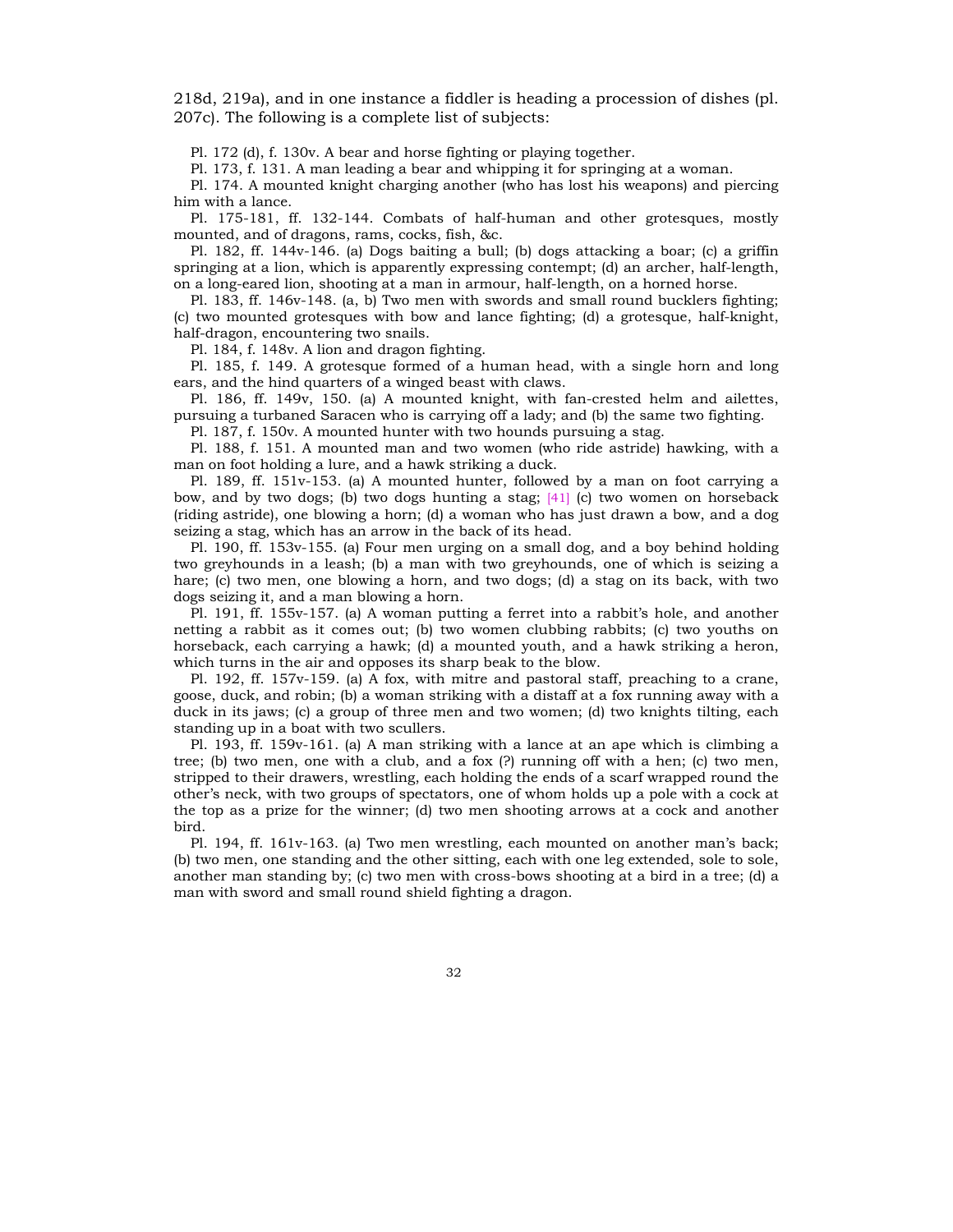Pl. 195, ff. 163v-165. (a) Two boys with butterflies, and another with a bird, at the end of a string; (b) two youths whipping a top; (c) a knight fighting a lion, which is springing on his horse from behind; (d) a horseman shooting an arrow at a grotesque behind him.

Pl. 196, ff. 165v-167. (a) Two men with flails threshing corn in sheaves; (b) a girl, and a man in the guise of a satyr, dancing; (c) four men playing at bob-cherry; (d) two youths playing at club-kayles with pins and a stick.

Pl. 197, ff. 167v, 168. (a) Two men, one nude and the other in his shirt, apparently playing at knuckle-bones; (b) two nude men wrestling.

Pl. 198, 199, ff. 168v, 169. Grotesques and a dragon fighting.

Pl. 200, ff. 169v-171. (a, b) A swimming-master, standing up in a boat, instructing two pupils, one of whom is treading water; (c) a man coursing, and (d) returning home with a boy carrying a dead hare.

Pl. 201, ff. 171v-173. (a) A hunter blowing a horn and another, with an axe on his shoulder, leading two dogs, a third dog running in advance; [42] (b) a hunter breaking up a stag, with two dogs looking on; (c) a king and two others hunting, preceded by a youth leading two dogs; (d) a wild man, covered with hair, baited by three dogs.

Pl. 202, ff. 173v-175. (a) Two youths and two girls in a row with their hands connected by ribbons; (b) two youths dancing, one playing a mandora and the other a fiddle; (c) two men blowing horns, with a small dog between them; (d) two men digging a fox out of an earth, with the fox bolting and a dog pursuing.

Pl. 203, ff. 175v-177. (a, b) Combats between apes mounted on other apes, and (in b) also two apes playing a tambourine and a trumpet; (c) a monk, friar, and two nuns in a row, with their hands connected by ribbons; (d) a nun playing a psaltery and a friar playing a mandora.

Pl. 204, ff. 177v-179. (a) Two women carrying hawks, with a small dog in front of them; (b) the same women, with two dogs, and a hawk striking a heron; (c) two men and two women holding ribbons; (d) two youths playing long trumpets and a third with cymbals.

Pl. 205, ff. 179v-181. (a) Four apes hand in hand, wearing smocks and hoods; (b) two apes, similarly clad, playing a fiddle and a harp; (c, d) dragons fighting.

Pl. 206, ff. 181v-183. (a) Two men and two women with their hands connected by ribbons; (6) two women playing tambourines; (c) a man leading a tame lion; (d) a man whipping a puppy to attract a lion by its howls.

Pl. 207, ff. 183v-185. (a) Two knights fighting or jousting; (6) a knight armed with a lance unhorsing another armed with a sword; (c) two servants carrying dishes, preceded by another playing a fiddle; (d) a king and two others at table, with a kneeling attendant holding up a cup.

Pl. 208, ff. 185v-187. (a) Two knights fighting or jousting; (b) a *mêlée* of knights, with a trumpeter on the left; (c) a man, with sword and shield, fighting against a dragon and (d) slain by it.

Pl. 209, ff. 187v-189. (a) A cock and a winged serpent fighting; (b) a wild cat springing at a dragon-grotesque; (c) a king, seated, taking a cup from a kneeling attendant; (d) four youths with their hands connected by ribbons, and another playing a mandora.

Pl. 210, ff. 189v, 190. (a) A king, with hawk on wrist, riding with two companions; (b) a hawk striking a heron over water, with a falconer on the left.

Pl. 211, f. 190v. A lion and unicorn charging one another.

Pl. 212, f. 191. Two mermaids, one with a harp, the other with a trumpet and mirror.

Pl. 213-215 b, ff. 191v-196. Grotesques, mostly with musical instruments, including (214b) a donkey blowing a trumpet and a cat beating a tabor.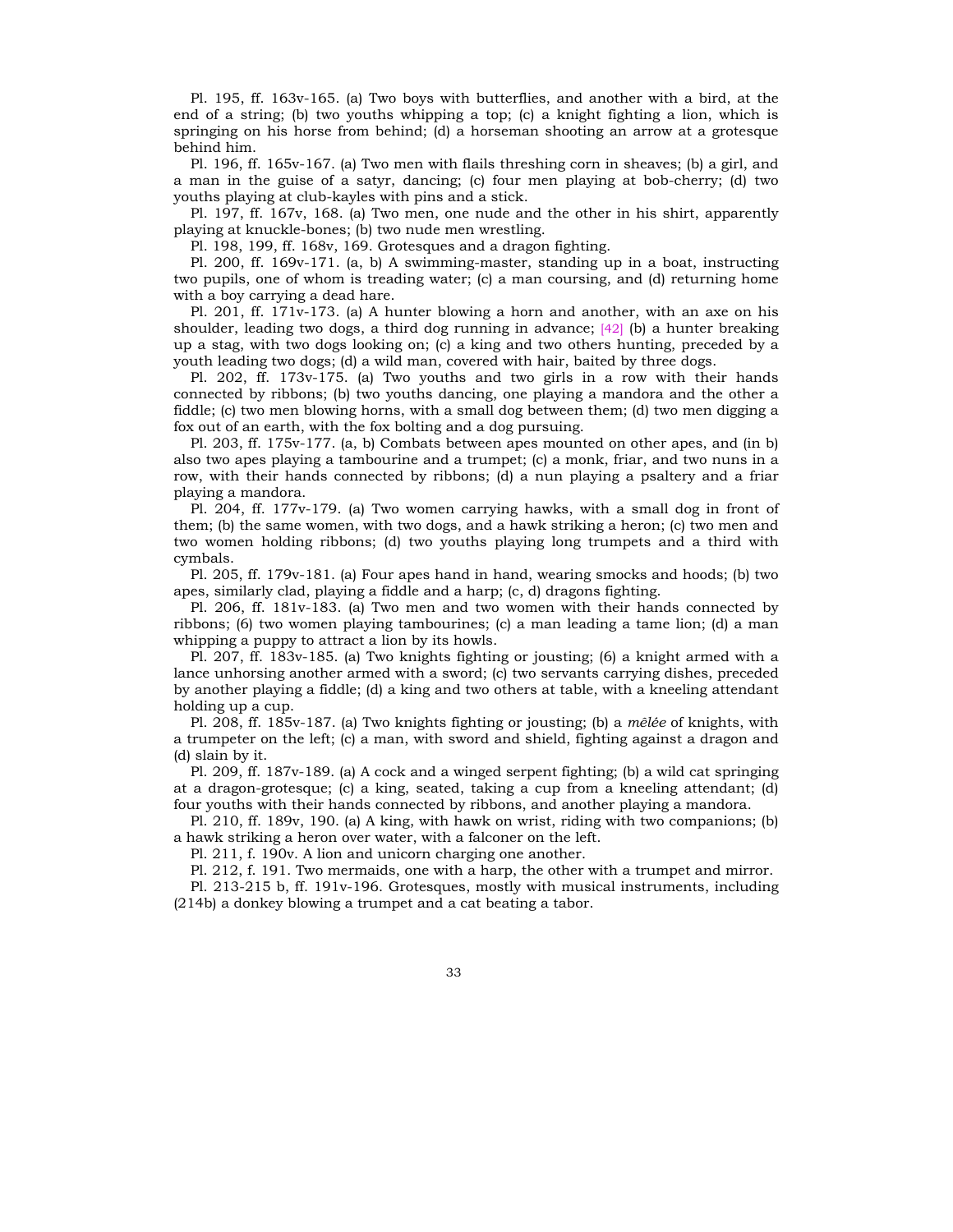Pl. 215, ff. 196v, 197. (c) Four men in a row singing; (d) two men, one with a bagpipe dancing, the other with a tabor.

Pl. 216, ff. 197v-199. (a) Two women with lances and shields, but without helmets or armour, jousting; (b) two women blowing long trumpets; [43] (c) a man and a woman playing chess or draughts; (d) two youths holding covered gold cups.

Pl. 217, ff. 199v-201. (a) Three men and a woman at table; (b) three servants carrying dishes; (c) two men and two women seated on a bench, one of the latter holding a lapdog; (d) four youths standing in a row, with joined hands, and two others blowing long trumpets.

Pl. 218, ff. 201v-203. (a) Two men and two women seated on a bench, gesticulating; (b) three youths holding covered gold cups; (c) three men at table, with a kneeling attendant holding up a gold cup; (d) two men dancing, one playing a mandora, the other a fiddle.

Pl. 219, ff. 203v, 204. (a) An elderly man and three younger men at table, on the right a harper seated on a stool; (b) four men standing in a row, with hands joined.

The fifty-six drawings from f. 204v to f. 232 (pl. 219c-238c) deal with subjects of a different class, illustrating some of the highly curious, and not always edifying, mediaeval tales in which the Virgin miraculously intervenes to reward her votaries or save them from the consequences of their misdeeds. The thirty-six miracles represented, some in a single scene and others in two or more, are mostly well known in narrative form, and, as they do not follow the order of any of the numerous collections analysed by the late H. L. D. Ward in his study of this popular branch of mediaeval romantic literature,93 the artist perhaps relied merely on his own memory of what he had read or heard in selecting them for illustration. However that may be, they make a charming pictorial series, in which his power of graphic delineation is seen at its best, the Virgin herself being throughout an especially attractive and dainty figure. As was the case with the natural history subjects, there is no text accompanying them, and the stories were possibly too familiar at the time to need any. In the following descriptions the references added are to narratives of the same miracles in various MSS. in the British Museum as catalogued by Ward.

Pl. 219c, d, ff. 204v, 205. How Theophilus, oeconomus of the church of Adana in Cilicia, sealed a compact with the devil; and how he repented and sought aid from the Virgin, who forced the devil to surrender the deed (Ward, ii, p. 595).

Pl. 220 a, f. 205v. How a sacristan, crossing a river on his way from his mistress, was pushed into the water by the devil and drowned; and how he was rescued by the Virgin and restored to life (ib., pp.  $604$ ,  $612$ ). [44]

Ibid. b, f. 206. How Ebbo the thief was supported by the Virgin for two days alive on the gallows (ib., p. 606).

Ibid. c, f. 206v. How an incontinent priest was summoned on his death-bed by the devil, but was saved alive by the Virgin for repentance (ib., p. 617).

Ibid. d, f. 207. How a monk was assailed by the devil in form of [a bull, a dog, and] a lion, and how the Virgin came to his rescue (ib., p. 612).

<sup>93</sup> *Catalogue of Romances in the British Museum*, ii, 1893, pp. 586-740.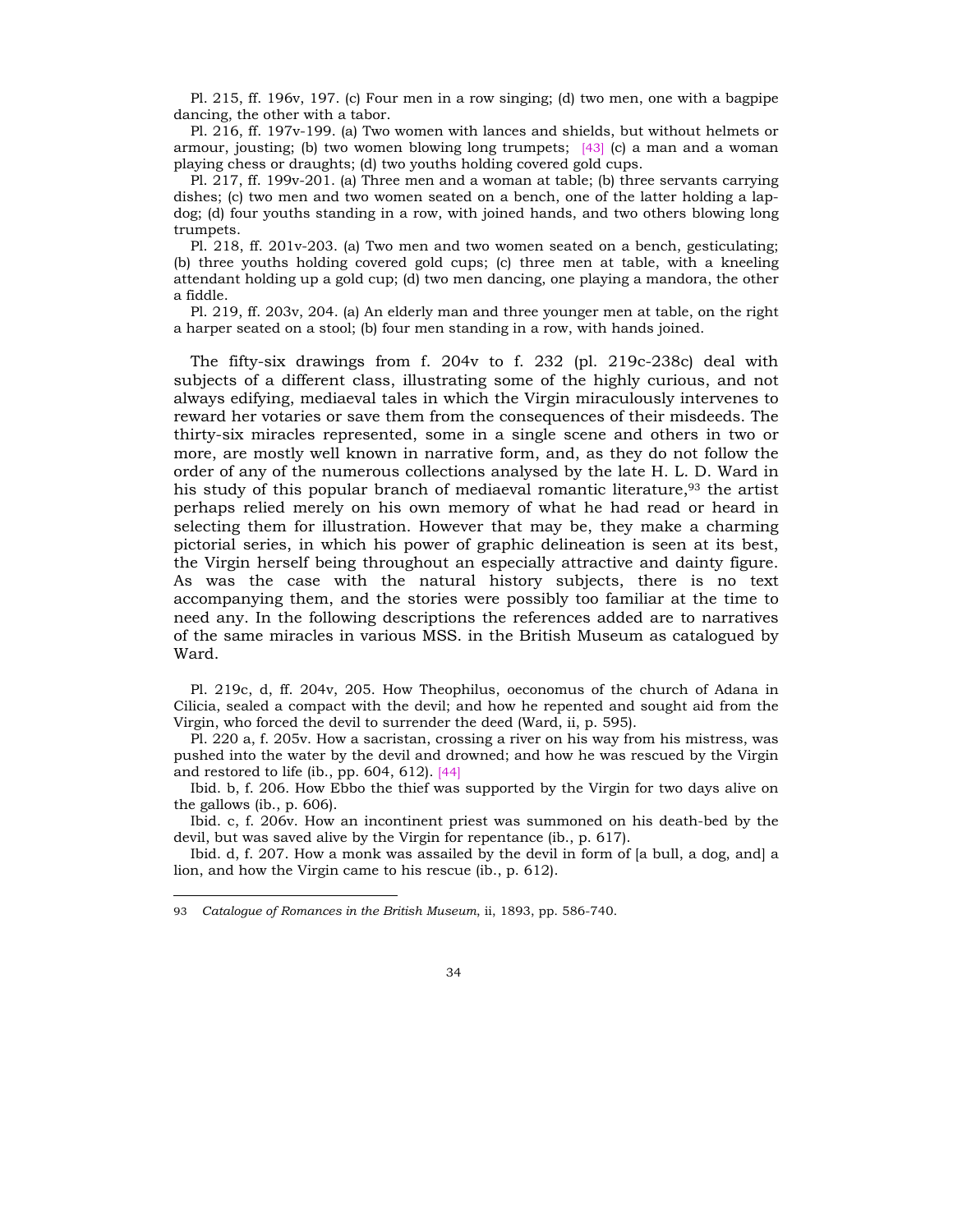Pl. 221a, b, ff. 207v, 208. How a Jewish child at Bourges entered a Christian church and received the Eucharist;  $94$  and how his father cast him into an oven and the Virgin saved him alive (ib., p. 601).

Ibid. c, d, ff. 208v, 209. How an abbess accused by her nuns of inchastity implored help of the Virgin; and how the Virgin relieved her of her infant and sent it by an angel to a hermit to be nurtured (ib., p. 626).

Pl. 222a, b, ff. 209v, 210. How a clerk of Chartres was buried outside the cemetery on account of his vicious life; how the Virgin appeared to the bishop and complained of this treatment of one who was devoted to her; and how, when his tomb was opened, a lily was found growing from his mouth (ib., p. 605).

Pl. 223, f. 210v. How a clerk was wont to sing daily an antiphon to the Virgin containing five Gaudes; and how she visited him on his death-bed and promised him a share of the joy he had wished her (ib., p. 605).

Pl. 224, f. 211. How an artist painted a fresco of the Virgin trampling on an ugly devil; how the devil, enraged, broke the ladder on which he was standing; and how the Virgin in the picture stretched out her hand and supported him (ib., p. 628).

Pl. 225, f. 211v. How a man cut off his diseased foot, and how the Virgin restored it (ib., p. 619).

Pl. 226 a, f. 212. How the Virgin came to a poor man on his death-bed who for her sake had given away alms bestowed upon him, and called him to Paradise (ib., p. 605).

Ibid. b, c, ff. 212v, 213. How a priest was suspended for knowing no Mass except that of the Virgin; and how she told him to appeal again to the archbishop [Becket], who restored him.

Pl. 227, f. 213v. The drowned sacristan: another version of the miracle represented in pl. 220a.

Pl. 228, f. 214. How a woman on a pilgrimage to Mont St. Michel was overtaken by the tide, but was protected by the Virgin so that the waves did not touch her; and how she was there safely delivered of a child (ib., p. 602).

Pl. 229, f. 214v. How a monk of St. Peterís at Cologne died unconfessed and devils seized his soul; and how St. Peter appealed to the Virgin, at whose intercession the monk's soul was restored to his body (ib., p. 606). [45]

PL. 230a, f. 215. How King Louis [VII] was led to believe in miracles by seeing victims of the ëmal des ardentsí healed by the Virgin in the cathedral of Soissons (ib., p. 644).

Ibid. b, f. 215v. How the monk Anselm spilt the sacramental wine over the corporale, and how the Virgin removed the stain (ib., p. 608).

Ibid. C, f. 216. The Virgin addressing a group of worshippers, perhaps referring to the story how at Toledo, when the Christians were at Mass, an image of the Virgin cried out that the Jews were outraging [a waxen image of] her Son (ib., p. 610).

Ibid. d, f. 216v. How a ruined knight got wealth from the devil by bargaining with him to bring him his wife; how on the way the wife entered a church to pray and fell asleep; and (pl. 231a, f. 217) how the Virgin took her place and the devil was discomfited (ib., p. 661).

Pl. 231b, c, ff. 217v, 218. How a Roman matron was denounced for incest and murder before the emperor by the devil disguised as a clerk; how she made full confession to the pope, and the devil could no longer recognize her, but saw the Virgin at her side and fled (ib., p. 627).

<sup>94</sup> This scene is interesting for its representation of a houseling cloth. Another instance of its use is in pl. 263a.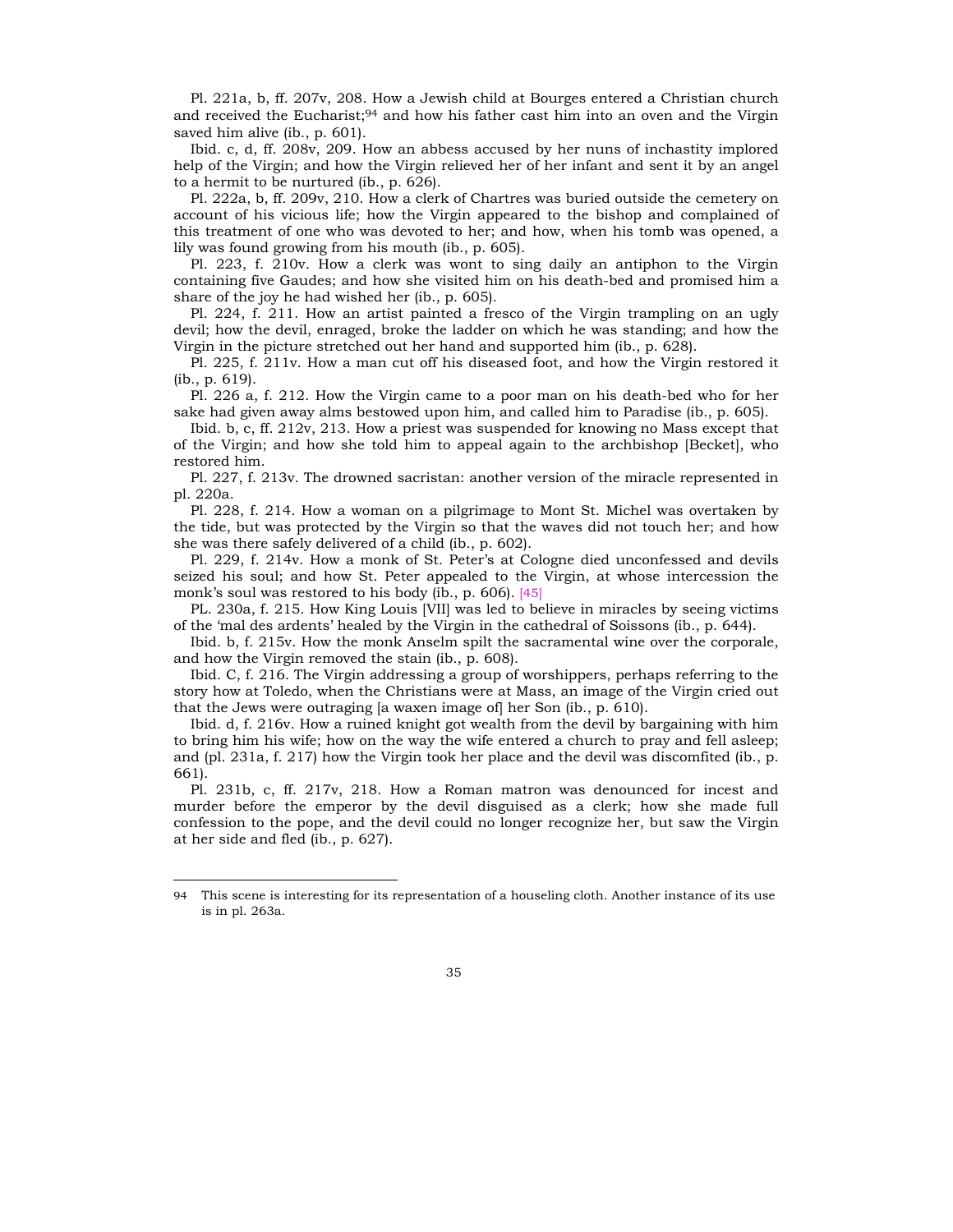Ibid. d, f. 218v. How a nun, who was devoted to the Virgin, eloped with a clerk, and after living long in sin returned to her abbey and found the Virgin had impersonated her during her absence; and (pl. 232a, f. 219) how she confessed all to the abbess (ib., p. 659).

Pl. 232 b, f. 219v. How a priest who had debauched a nun was saved by the Virgin through the masses of a brother-priest to whom he confessed on his death-bed (ib., p. 638).

Ibid. c, f. 220. How a woman was wont to offer a candle to the Virgin, and how the Virgin saved her from drowning by holding out a candle to her.95

Ibid. d, f. 220v. Perhaps referring to the story how a monk said daily five psalms the initials of which formed the name MARIA, and how at his death five roses (not here represented) were found growing out of his face (ib., p. 632).

Pl. 233a, f. 221. How a monk was cured by the Virgin of cancer on the lip (ib., p. 637).

Ibid. b, c, ff. 221v, 222. How a knight became a Cistercian, but could be taught no Latin except the words Ave Maria, which he was always repeating; and how, when he died and was entombed, a lily so inscribed grew from his mouth (ib., p. 654).

Ibid. d, f. 222v. How St. Mercurius <sup>96</sup> was roused from his tomb and [46] armed by the Virgin; and (pl. 234a, f. 223) how he overthrew Julian the Apostate in battle (ib., p. 602).

Pl. 234b, c, ff. 223v, 224. How a clerk of Pisa, devoted to the Virgin, was induced to marry; how on the wedding-day the Virgin appeared to him in a church and upbraided him for deserting her; and how he left his bride and became a monk (ib., p. 609).

Ibid. d, f. 224v. How a bishop was saved in a boat from the wreck of a ship laden with pilgrims to Jerusalem; how he saw the souls of the drowned ascend to heaven in the form of doves; and how the Virgin saved one of the pilgrims alive (who in pl. 235a, f. 225, is apparently telling the bishop his experiences).

Pl. 235b, c, ff. 225v, 226. How Eulalia, a nun of Shaftesbury, was visited by the Virgin at night and commanded to say her Ave Maria more slowly (ib., p. 614).

Ibid. d, f. 226v. How St. Bon, bishop of Clermont, was devoted to the Virgin; and (pl. 236a, f. 227) how he celebrated Mass one night before her and her train, and was presented by her with a vestment (ib., p. 622).

Pl. 236b, c, ff. 227v, 228. How a clerk devoted to the Virgin called up the devil by necromancy, and by his aid won the girl whom he loved; how the Virgin appeared to him on his wedding-day and warned him he would suffer for deserting her; and how he confessed to the bishop, was released from his marriage, and gave himself up to her service (ib., p. 621).

Ibid. d, f. 228v. How St. Dunstan at Canterbury was led by the Virgin into her chapel; and (pl. 237a, f. 229) how her choir of virgins sang before him (ib., p. 631).

Pl. 237b, c, ff. 229v, 230. How a widow whose only son was in bondage, finding prayers before an image of the Virgin of no avail, snatched the Child-Christ from her

<sup>95</sup> This story occurs in a collection of tales in Brit. Mus. Add. MS. 27909 B, f. 4, where, however, it is the womanís husband who is saved from drowning (Ward and Herbert, *Catalogue of Romances*, iii, p. 464).

<sup>96</sup> In the Carew-Poyntz Horae (M. R. James, *Cat. of MSS. in Fitzwilliam Museum*, p. 116) the saint is called St. George, and the same is perhaps intended here, as his shield bears a St. George's cross. The story is, however, told of St. Mercurius in the life of St. Basil (who plays a part in it) by Pseudo-Amphilochius. See *Acta Sanctorum*, June 14, p. 423; and *Legenda Aurea*, 1846, p. 145.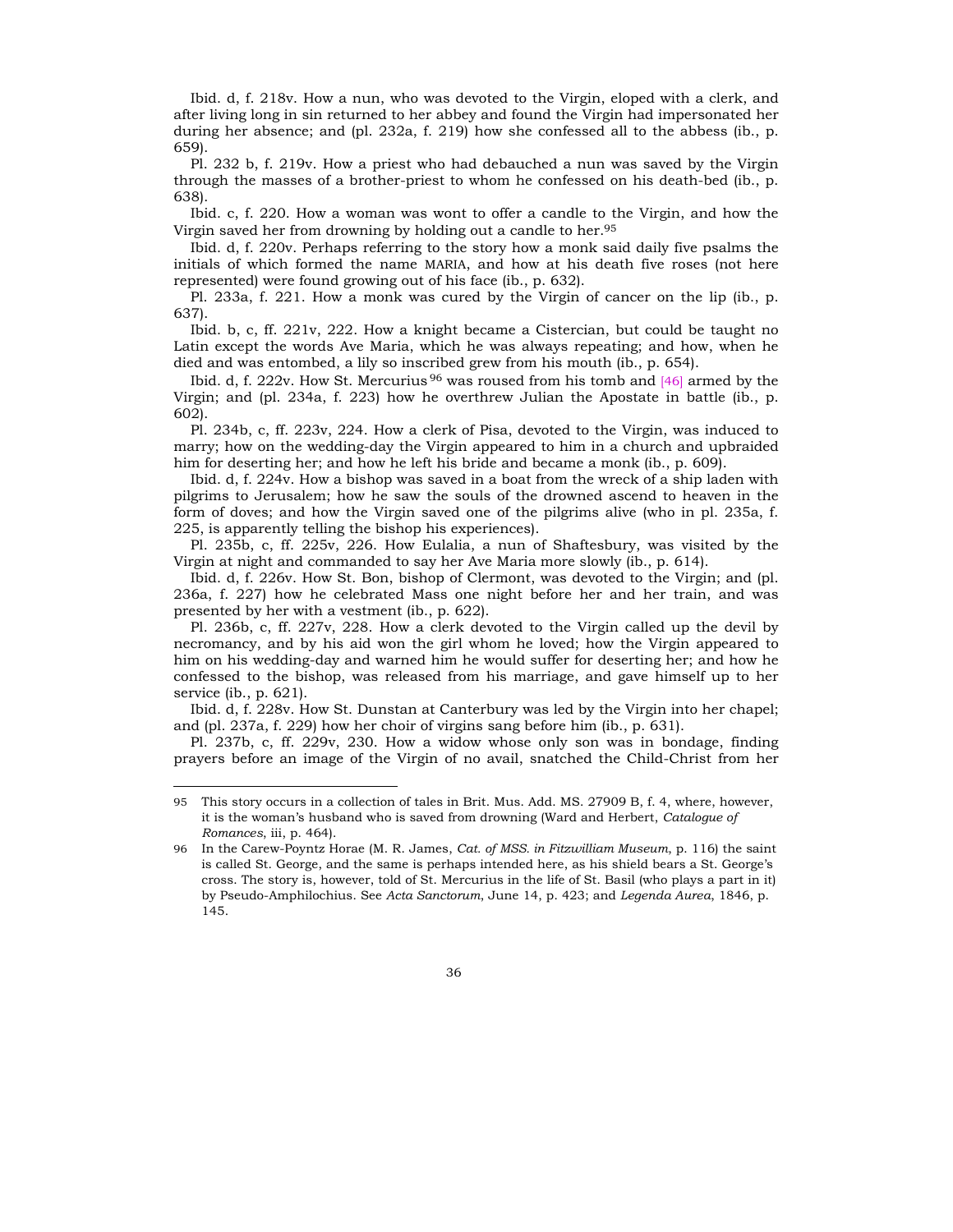arms to hold as a pledge; and how that night the Virgin freed the captive and restored him to his mother (ib., p. 662).

Ibid. d, f. 230v. How a monk with an ulcered mouth was laid out as dead, and (pl. 238a, f. 231) how the Virgin healed him with milk from her breast (ib., p. 613).

Pl. 238b, c, ff. 231v, 232. How a monk of Cambrai, when living in the world, had a vision of judgement in which he saw the Virgin pleading for his soul; and how, when another monk of the same abbey objected to the Hours of the Virgin being sung daily there in remembrance of this, the Virgin appeared to him and warned him not to check the zeal of his brethren (b., p. 640).

With a few exceptions at the end, the lives and passions of saints which provide the final series of marginal subjects (pl. 239-316) follow the order of the calendar, beginning with St. Stephen (Dec. 26). The artist confined his attention to those saints who were martyred, passing over the confessors, and he started at [47] this point either because St. Stephen was the first Christian martyr or because he reckoned the beginning of the year from Christmas. In the main portion of the series, which ends with St. Thomas the Apostle (Dec. 21)*,* only two scenes, facing one another on opposite pages, are usually allotted to each saint; and some of the lives more fully dealt with later on also appear in it in this abbreviated form. The treatment of the subjects throughout is characterized by the same exquisite grace, delicacy, and feeling which mark the Miracles of the Virgin and the other subjects preceding them. A large number of those in calendar order are very much alike in design, the first of the two scenes representing the saint brought before an emperor, king, or judge, and the other, not always strictly in agreement with tradition, his or her martyrdom by beheading with a sword. Even these repetitions, however, deserve study, if only for comparison of the varied dramatic attitudes of the executioners, some of whom, it will be seen, wear a singular form of head-gear, composed of a birdís wings, one on each side of the head. Among the most noteworthy designs in other respects are the martyrdom of St. Thomas of Canterbury (pl. 242a, b), the blinding of St. Paul on the way to Damascus (pl. 244b)*,* the murder of King Edward the martyr, while hunting, at the instigation of his step-mother (pl. 248, 249), the overthrow of St. Oswald in battle (pl. 262c, d)*,* Salome tumbling before Herod and the beheading of St. John the Baptist (pl. 265c, d), and, more especially, the eight beautifully drawn scenes of the passion of St. Catharine (pl. 274-278)*.* The last-named saint is the only one in the calendar series whose legend is given at such length, and of all the artistís female characters none has a more exquisite charm. Two of her sex, however, St. Mary Magdalen and St. Margaret, are included among the five saints reserved for special treatment at the end, the others being St. Thomas of Canterbury, St. Paul, and St. Nicholas of Myra, and the scenes in which they appear are hardly, if at all, less attractively represented. Of the remaining lives that of the great English saint is by far the fullest and from an historical point of view the most interesting. It begins with the romantic story of his parentage and comprises as many as twenty-two scenes, the subjects of which will be found explained in their proper place in the detailed list below: $-$  [48]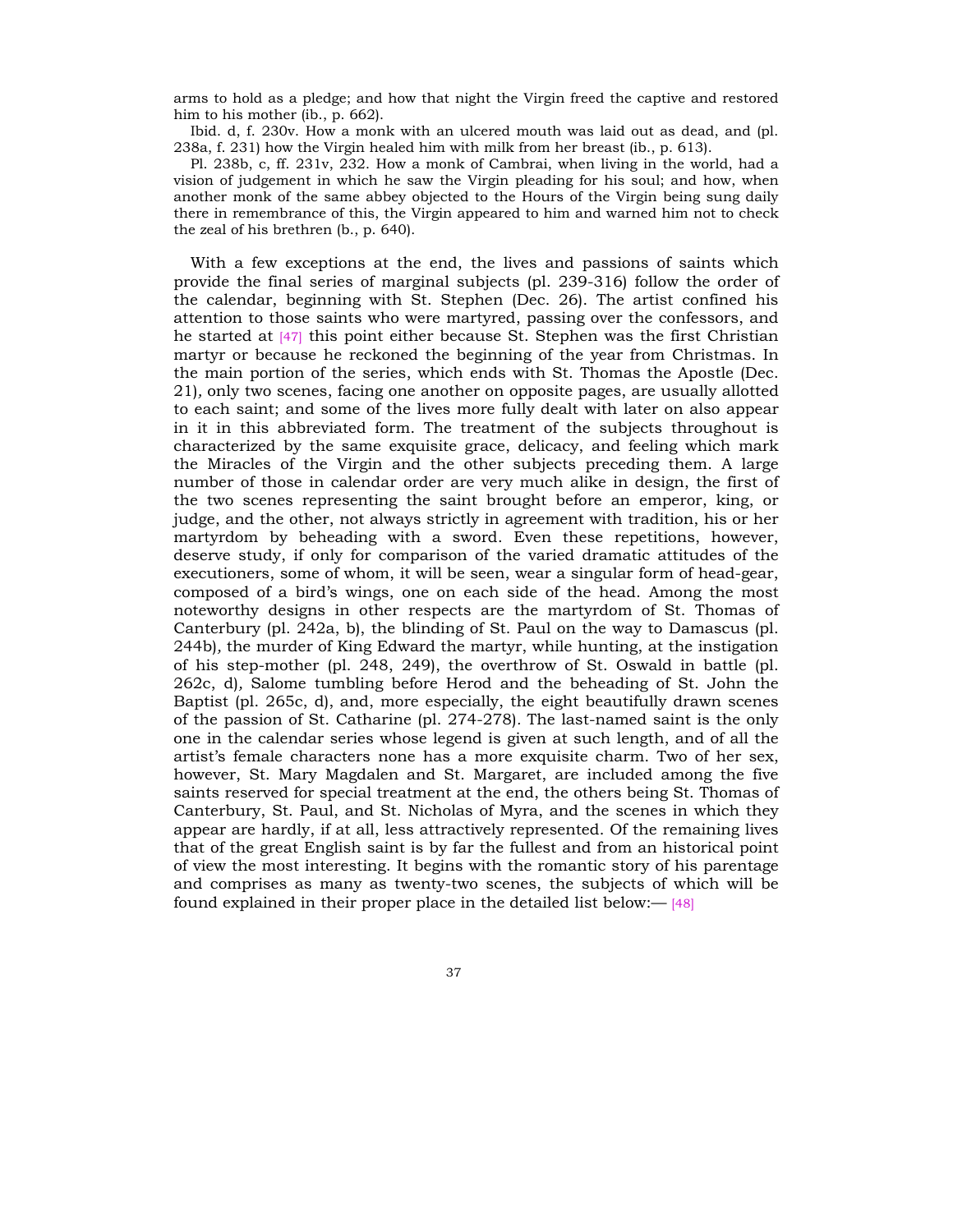Pl. 239, 240, fl. 233v, 234.97 St. Stephen preaching, and being stoned (Dec. 26).

Pl. 241a, b, ff. 234v, 235. St. John, with a palm-branch in his hand, preaching, and standing naked in a cauldron of boiling oil (Dec. 27).

Ibid. c, d, ff. 235v, 236. Herod giving orders to three soldiers, and the Massacre of the Innocents (Dec. 28).

Pl. 242a, b, ff. 236v, 237. St. Thomas of Canterbury at table receiving news of the coming of the four knights, and being martyred at the altar, the cross-bearer Grim holding up his cross (Dec. 29).<sup>98</sup>

Ibid. c, d, ff. 237v, 238. St. Fabian before the emperor, and on the ground, martyred by arrows (Jan. 20).

Pl. 243a, b, ff. 238v, 239. St. Agnes before a judge, and martyred by beheading (Jan. 21).

Ibid. c, d, ff. 239v, 240. St. Vincent before a judge, and laid on a fire with hands bound (Jan. 22).

Pl. 244a, b, ff. 240v, 241. St. Paul receiving from the High Priest (crowned) letters to take to Damascus, and struck from his horse, blinded by lightning (Jan. 25).99

Pl. 245, 246, ff. 241v, 242. St. Agatha before a king, and having her breasts torn away by pincers (Feb. 5).

Pl. 247a, b, ff. 242v, 243. St. Valentine before a judge, and being beheaded (Feb. 14).

Ibid. c, d, ff. 243v, 244. St. Juliana before a judge, and hanged by her hair from a tree (Feb. 16).

Pl. 248, 249, ff. 244v, 245. St. Edward, king and martyr, riding to hunt, and stabbed while drinking by the cup-bearer, his step-mother Ælfthryth and another woman standing by (Feb. 18).

Pl. 250a, b, ff. 245v, 246. St. Tiburtius before a judge, and beheaded (Apr. 22).

Ibid. c, f. 246v. St. Mark before an altar, with three men throwing a noose round his neck.

Pl. 251a, f. 247. St. Mark stretched on the ground, with two men mocking, one holding a noose (Apr. 25).

Ibid. b, c, ff. 247v, 248. St. Vitalis before a judge, and being buried alive (Apr. 28).

Pl. 252, 253, ff. 248v, 249. St. James the Less praying, and being thrown down from the roof of the Temple (May 1).

Pl. 254a, b, ff. 249v, 250. St. Pancras before the emperor, and beheaded (May 12). Ibid. c, f. 250v. St. Barnabas preaching or arguing.

Pl. 255a, f. 251. St. Barnabas laid on a flaming pyre (June 11). [49]

Ibid. b, c, ff. 251v, 252. St. Alban, crowned, in the grasp of two men in mail before a king, and beheaded (June 22).

Pl. 256, 257, ff. 252v, 253. St. Peter before the emperor, and crucified head downwards (June 29).

Pl. 258a, b, ff. 253v, 254. St. Paul before the emperor, and beheaded, his eyes being covered by Plautilla's veil (June 30).

Ibid. c, f. 254v. St. Kenelm hunting (cf. St. Edward, pl. 248).

<sup>97</sup> Ff. 232v, 233 are blank in the MS. So far as St. Chrysogonus (pl. 278) the name of the saint is written under the drawing.

<sup>98</sup> These two subjects are repeated in pl. 291, 292.

<sup>99</sup> Repeated in pl. 297, 298.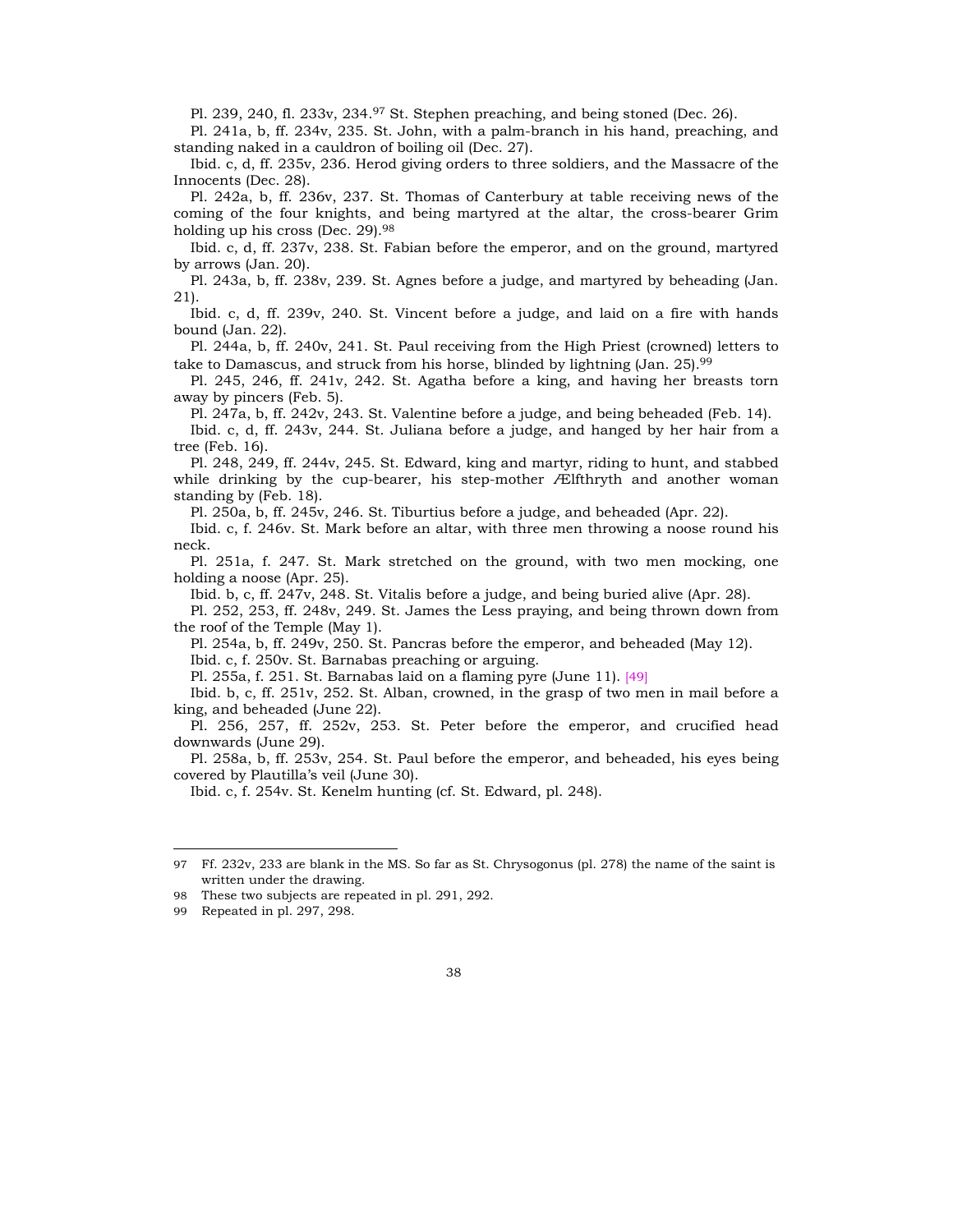Pl. 259a, f. 255. St. Kenelm thrown head foremost into a pit (July 17). Ibid. b, c, ff. 255v, 256. St. Margaret before the prefect, emerging from the back of a dragon with a cross in her hand, and beheaded (July 20).100

Pl. 260, 261, ff. 256v, 257. St. Christina cast into the sea and rescued by angels, and held by two men, one of whom stabs her (July 24).

Pl. 262a, b, ff. 257v, 258. St. James the Greater preaching, and beheaded (July 25).

Ibid. c, d, ff. 258v, 259. St. Oswald, crowned, riding to battle against Penda, and slain in a *mêlée* (Aug. 5).

Pl. 263a, b, ff. 259v, 260. St. Donatus restoring the broken chalice<sup>101</sup> (with two priests holding a houseling cloth and four communicants kneeling), and beheaded (Aug. 7).

Ibid. c, d, ff. 260v, 261. St. Laurence before the emperor, and roasted on a gridiron (Aug. 10).

Pl. 264a, b, ff. 261v, 262. St. Tiburtius before a king, and beheaded (Aug. 11, cf. Pl. 250a, b).

Ibid. c, d, ff. 262v, 263. St. Hippolytus scourged in presence of a king, and beheaded (Aug. 13).

Pl. 265a, 6, ff. 263v, 264. St. Bartholomew before a king, and flayed alive (Aug. 24).

Ibid. c, d, ff. 264v, 265. Herod and his queen at table and Salome tumbling; and St. John the Baptist beheaded, with Salome, holding a dish, standing by (Aug. 29).

Pl. 266a, b, ff. 265 , 266. St. Felix before a mitred judge, and beheaded (Aug. 30).

Ibid. c, d, ff. 266v, 267. St. Maurice and two others, in mail, before a king, and beheaded (Sept. 22).

Pl. 267a, b, ff. 267v, 268. A judge giving orders to two swordsmen, and SS. Cyprian and Justina being beheaded (Sept. 26).

Ibid. c, d, ff. 268v, 269. SS. Cosmas and Damian before a judge, and beheaded (Sept. 27).

Pl. 268a, b, ff. 269v, 270. St. Faith before a mitred judge, and beheaded (Oct. 6).

Ibid. c, d, ff. 270v, 271. St. Denis arguing, being beheaded, and carrying his severed head in his hands (Oct. 9). [50]

Pl. 269a, b, ff. 271v, 272. St. Nicasius and two others before a judge, and beheaded (Oct. 11).

Ibid. c, d, ff. 272v, 273. The 11,000 virgins in a ship at sea, and landing, two on shore being martyred by swordsmen (Oct. 21).

Pl. 270a, b, ff. 273v, 274. SS. Simon and Jude with three magicians, and beaten to death with clubs or fullers' bats; on the right a devil issuing from a broken idol<sup>102</sup> (Oct. 28).

Ibid. c, d, ff. 274v, 275. St. Quintin before a judge, and beheaded, a dove issuing from his mouth (Oct. 31).

Pl. 271a, b, ff. 275v, 276. St. Theodore before a judge, and crucified, two men tearing his flesh with forks (Nov. 9).

Ibid. c, d, ff. 276v, 277. St. Edmund before a king, and bound to a tree and pierced with arrows (Nov. 20).

Pl. 272a, b, ff. 277v, 278. St. Cecilia before a king, and beheaded (Nov. 22).

Ibid. c, f. 278v. St. Clement, with papal mitre, before a king.

Pl. 273a, f. 279. St. Clement cast into the sea (Nov. 23).

<sup>100</sup> For the same subjects see pl. 308, 311, 314 b.

<sup>101</sup> See *Legenda Aurea*, ed. 1846, p. 485.

<sup>102</sup> See *Legenda Aurea*, ed. 1846, p. 710.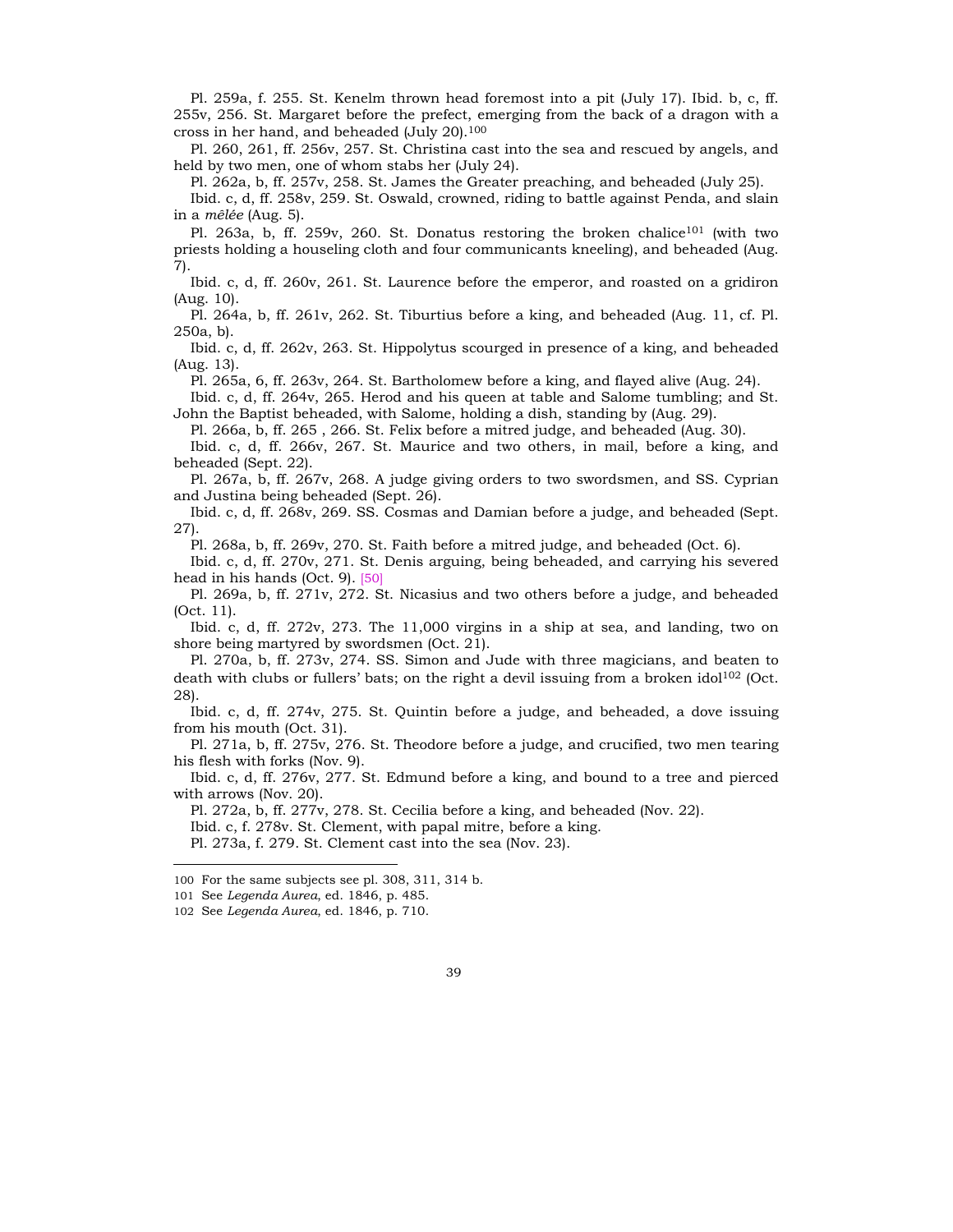Ibid. b, c, ff. 279v, 280. St. Chrysogonus before a king, and beheaded (Nov. 24).

Pl. 274, f. 280v. St. Catharine before the emperor Maxentius, with the burning of the wise men.103

Pl. 275, f. 281. St. Catharine before the emperor, being scourged.

Pl. 276a, b, ff. 281v, 282. St. Catharine sent to prison, and visited by the empress, who finds angels ministering to her.

Pl. 277a, c, ff. 282v, 283v. St. Catharine before the emperor, and standing amid fragments of the broken wheel, angels with swords above and prostrate men below.

Pl. 278a, b, ff. 283v, 284. St. Catharine beheaded, and laid in a tomb by angels on Mount Sinai (Nov. 25).

Pl. 279a, b, ff. 284v, 285. SS. Saturninus and Sisinnius before a judge, and beheaded (Nov. 29).

Ibid. c, f. 285v. St. Andrew before a king, arguing.

Pl. 280, f. 286. St. Andrew crucified on a diagonal cross (Nov. 30).

Pl. 281a, b, ff. 286v, 287. St. [Lucy] before a king, and beheaded (Dec. 13).

Ibid. c, f. 287v. St. [Thomas the Apostle] before a king, arguing.

Pl. 282a, f. 288. St. [Thomas the Apostle] beheaded, two men in mail standing by (Dec. 21).

The next twenty-two drawings (pl. 282-294) illustrate the life and martyrdom of St. Thomas [Becket] of Canterbury. The story that his mother was a Saracen emirís daughter, who followed Gilbert Becket from Palestine, where he had been her fatherís captive, is purely romance. Its origin is uncertain, but it is found in Harley MS. 978 (f. 114v) among  $[51]$  matter the date of which is 1264,<sup>104</sup> and also occurs in the composite life of St. Thomas known as the *First Quadrilogus,*<sup>105</sup> which was put together in the thirteenth century, and in some late copies of the contemporary life by Edward Grim. The historical scenes which follow it are perhaps from one or the other of these sources.

Pl. 282b, f. 288v. His mother, the Saracen emir's daughter, reaches London, and is recognized by Gilbert Becketís servant Richard. The group on the right appear to be mocking her.

Pl. 283, ff. 289-290. (a) She is baptized, immersed in a large font, by two bishops; (b) she is married to Gilbert Becket; (c) she lies on a bed, with the infant Thomas in a cradle by her side.

Pl. 284, ff. 290v-291v. (a) The king hands Thomas letters nominating him archbishop; (b) Thomas, with mitre, pall, and cross, is consecrated (June 3, 1162); (c) he is in altercation with the king.

Pl. 285, ff. 292, 292v. (a) Thomas goes into exile (Nov. 2, 1164); (b) the king orders all his kindred to be banished.

Pl. 286, ff. 293, 293v. (a) They are in a ship crossing the Channel; (b) they journey on foot, the women carrying infants.

<sup>103</sup> Ibid., p. 790.

<sup>104</sup> The Latin text is followed (f. 116) by the title, ëCi comence cornent Gilebert beket le pere Seint Thomas espusa sa femme la mere Seint Thomas le martir,' and by the first few words of a French version.

<sup>105</sup> Printed at Paris, 1495. See J. C. Robertson, *Materials for the History of Thomas Becket*, Rolls Series, ii, 1876, p. 453, and *Dict. Nat. Biogr*.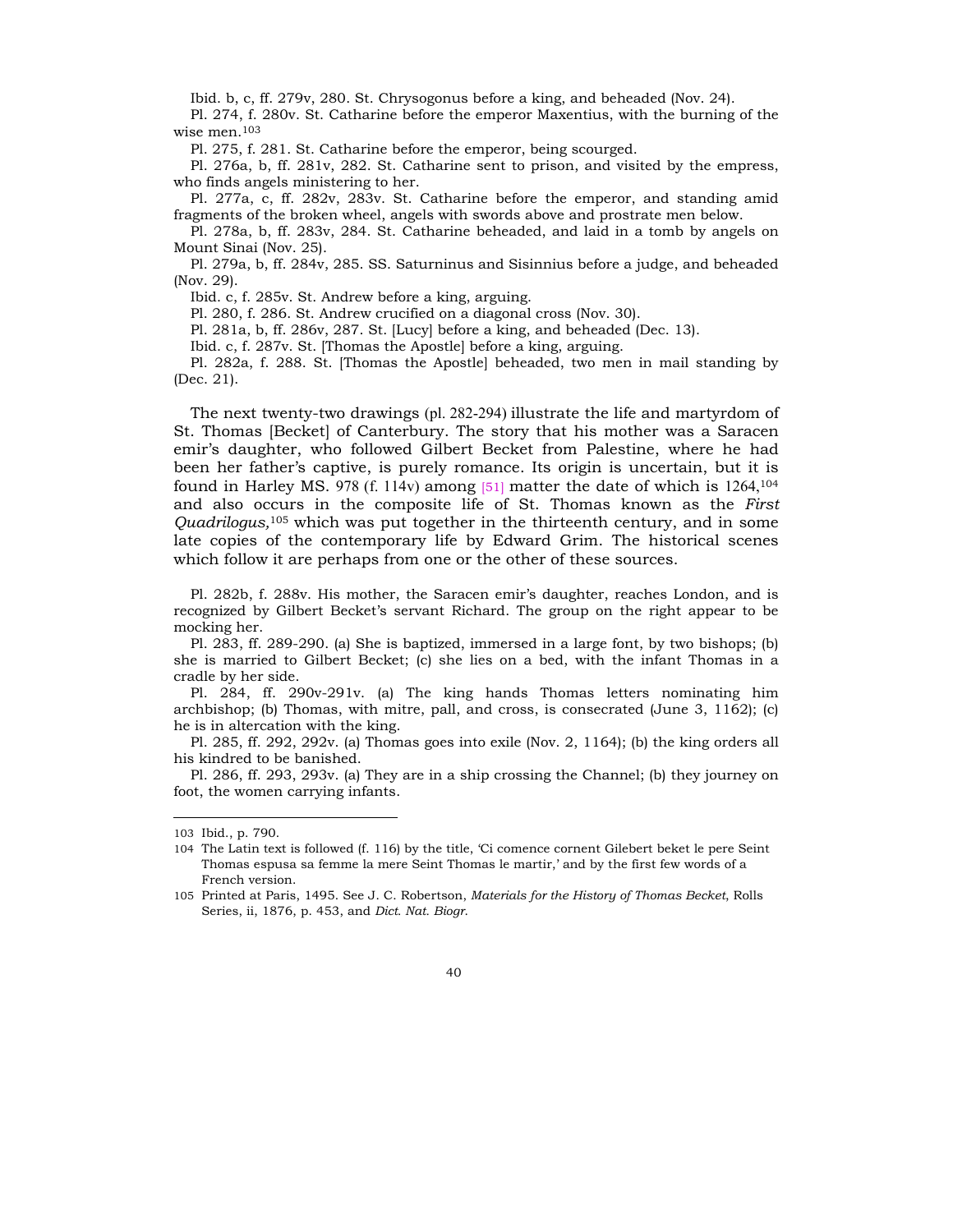Pl. 287, f. 294. Thomas welcomes them and gives them his blessing.

Pl. 288, ff. 294v, 295. (a) He resigns to Pope Alexander III at Sens his archiepiscopal ring and cross; (b) he is at table with the pope, and a youth is drinking from a cup.<sup>106</sup>

Pl. 289, ff. 295v, 296. (a) He is welcomed by the abbot of Pontigny; (b) he has a vision of Christ as he prays before the altar.107

Pl. 290, ff. 296v, 297. (a) He is reconciled with the king (July 22, 1170); (b) he is in a boat returning to England.

Pl. 291, f. 297v. He is at table, and a messenger announces the coming of the four knights.

Pl. 292, f, 298. He is martyred, kneeling before the altar, his crossbearer trying to defend him with the archiepiscopal cross (Dec. 29, 1170).

Pl. 293, f. 298v. He is laid in a tomb by two bishops, one blessing him, the other swinging a censer.

Pl. 294, f. 299. He kneels, supported by two angels, before the Saviour enthroned.

The next six subjects deal with the life of St. Mary Magdalene (July 22),  $viz. := [52]$ 

 Pl. 295, ff. 299v-300v. (a) In company with another woman she is talking with three young men; (b) she anoints the feet of Jesus as He sits at table; (c) she kneels before Him in the garden, holding in her outstretched hand a pot of ointment.

Pl. 296, ff. 301-302. (a) She announces His Resurrection to the Apostles; (b) she is carried up to heaven in a sheet by angels and refreshed with angelic music (*Leg. Aur.*, p. 413); (c) she is laid in a tomb in a church, the hand of God blessing her from a cloud above.

The next ten subjects are from the life and passion of St. Paul, viz.:

Pl. 297, f. 302v. The High Priest (crowned) gives him letters to take to Damascus (cf. pl. 244a).

Pl. 298, f. 303. He is struck from his horse, blinded, the head of Christ, with lightning, above (cf. pl. 244b).

Pl. 299, f. 303v. An angel appears to Ananias, and Ananias leads Paul by the hand.

Pl. 300, f. 304. Ananias is addressing Paul, and is sitting with him at table.

Pl. 301, f. 304v. Paul, naked in a large font, is baptized, the hand of God in a cloud above.

Pl. 302, f. 305. Paul, now nimbed, is preaching.

Pl. 303, f. 305v. Nero seated, Paul praying, and Patroculus falling headlong, with a devil on either side of him (*Leg. Aur*., p. 381).

Pl. 304, f. 306. Nero seated, Paul, in the grasp of an officer, borrows a veil from Plautilla (ib., p. 383).

Pl. 305, f. 306v. Paul, with his eyes covered with Plautillaís veil, is beheaded (cf. pl. 258b).

Pl. 306, f. 307. He appears to Nero seated with the empress at table (ib., p. 384).

<sup>106</sup> Probably an allusion to the miracle by which the archbishop, when at table with the pope, changed water into wine. See the *Chronicon* of Roger of Hoveden, ed. Stubbs, ii, p. 11, and Robertson, *op. cit*., ii, p. 290.

<sup>107</sup> Grim, *Vita S. Thomae*, Robertson, ii, p. 418.